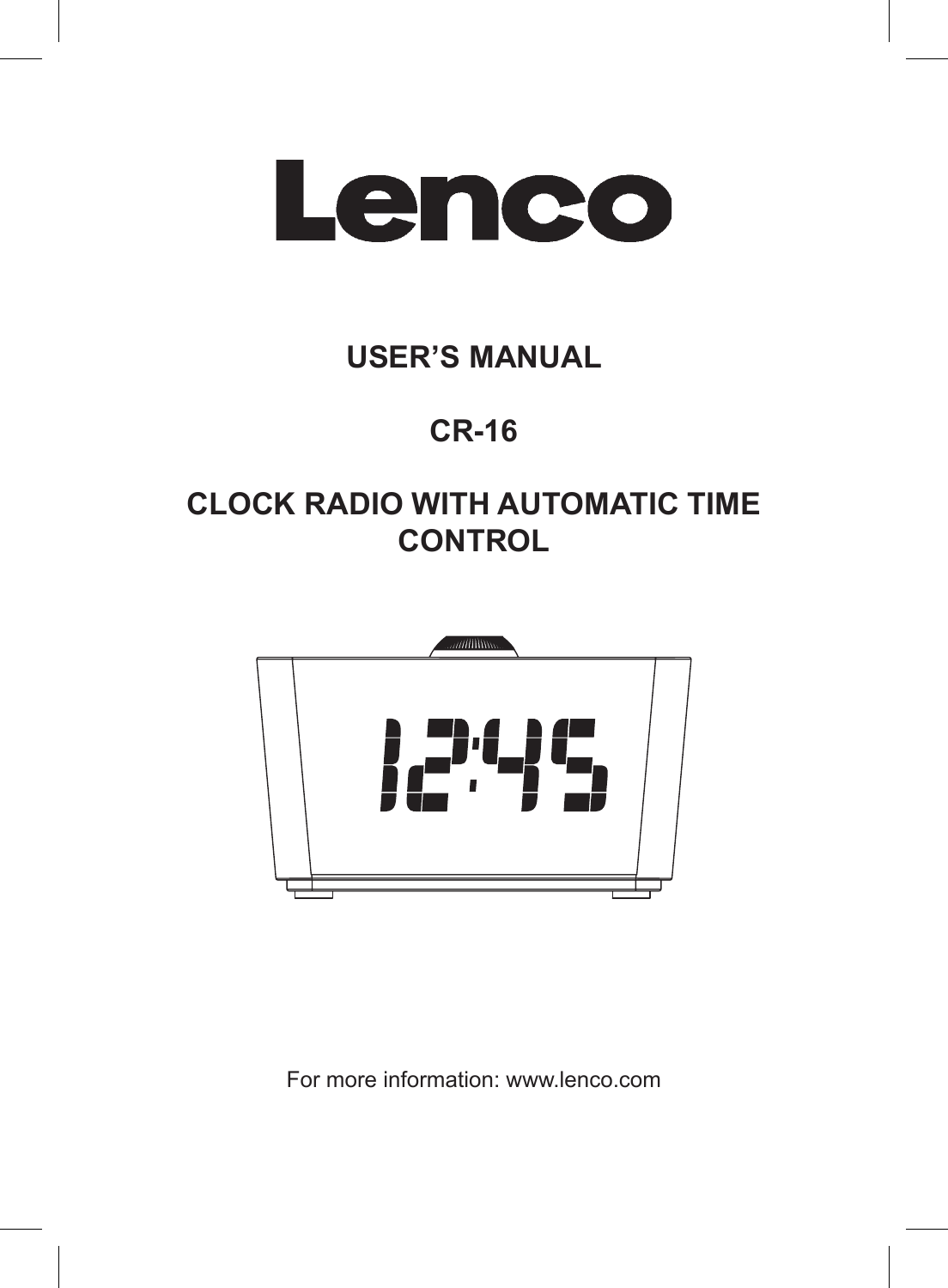#### **Outlook and Controls**





#### **Item Description**

- 1. ALARM 1 ON-OFF SET
- 2. << TUNE DOWN
- 3. SNOOZE/SLEEP/DIMMER
- 4. MEMORY/M+/NAP
- 5. PROJECTION ON/OFF
- 6. PROJECTION TIME 180°
- 7. ALARM 2 ON-OFF SET
- 8. VOLUME UP/BETWEEN DISPLAY CONTENTS
- 9. POWER ON OFF/ALARM OFF
- 10. >> TUNE UP/YEAR-MONTH-DAY
- 11. CLK.ADJ.
- 12. VOLUME DOWN
- 13. RATING LABEL (BOTTOM OF UNIT)
- 14. BATTERY COMPARTMENT COVER (BOTTOM OF UNIT)
- 15. SPEAKER
- 16. ANGLE/SHARPNESS CONTROLLER
- 17. LED DISPLAY
- 18. AC POWER CORD
- 19. RADIO CONTROLLED CLOCK ANTENNA
- 20. FM ANTENNA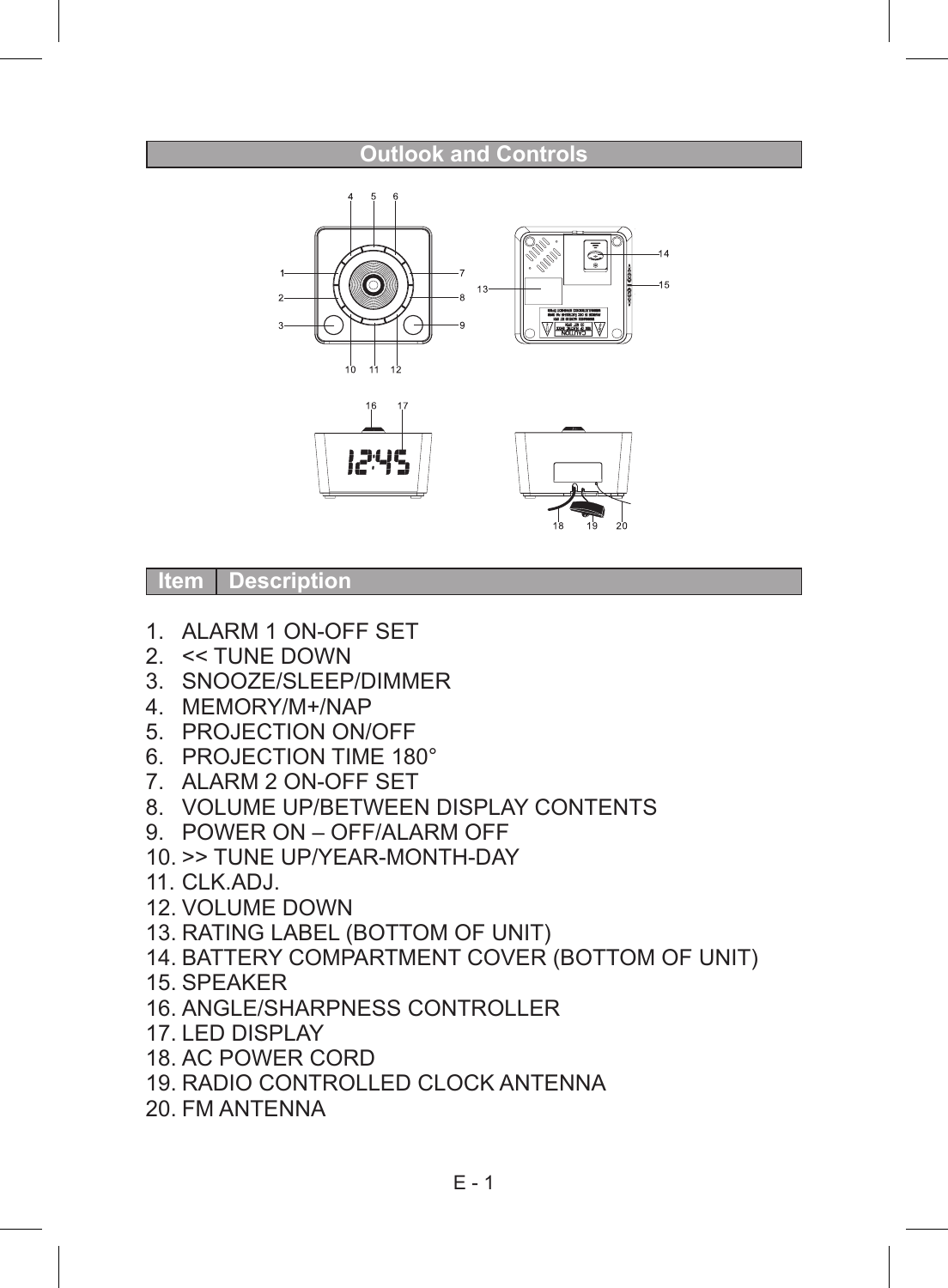

#### **POWER CONNECTION**

This product operates on AC230V~ 50Hz power supply. Plug the AC power cord into a household outlet AC source.

*STALLING/REPLACING THE BACK-UP BATTERY* 

This unit is equipped with a battery back-up system, requiring one DC3V CR2032 lithium battery (not included) to maintain the time/ calendar settings and radio presets during AC power outage.

- 1. Unscrew and remove the BATTERY COMPARTMENT **COVER**
- 2. Install one fresh CR2032 lithium battery into the battery compartment following the polarity diagram on the BATTERY COMPARTMENT COVER. Use only the specified size and type of battery.
- 3. Replace the BATTERY COMPARTMENT COVER and tighten its screw.

**Note:** The unit will operate without a battery installed but your time & alarm setting and radio presets will be lost and will have to be reset in the event of power interruption or failure.

#### **IMPORTANT:**

Be sure that the battery is installed correctly. Wrong polarity may damage the unit and void the warranty. For best performance and longer operating time, we recommend the use of a good quality battery.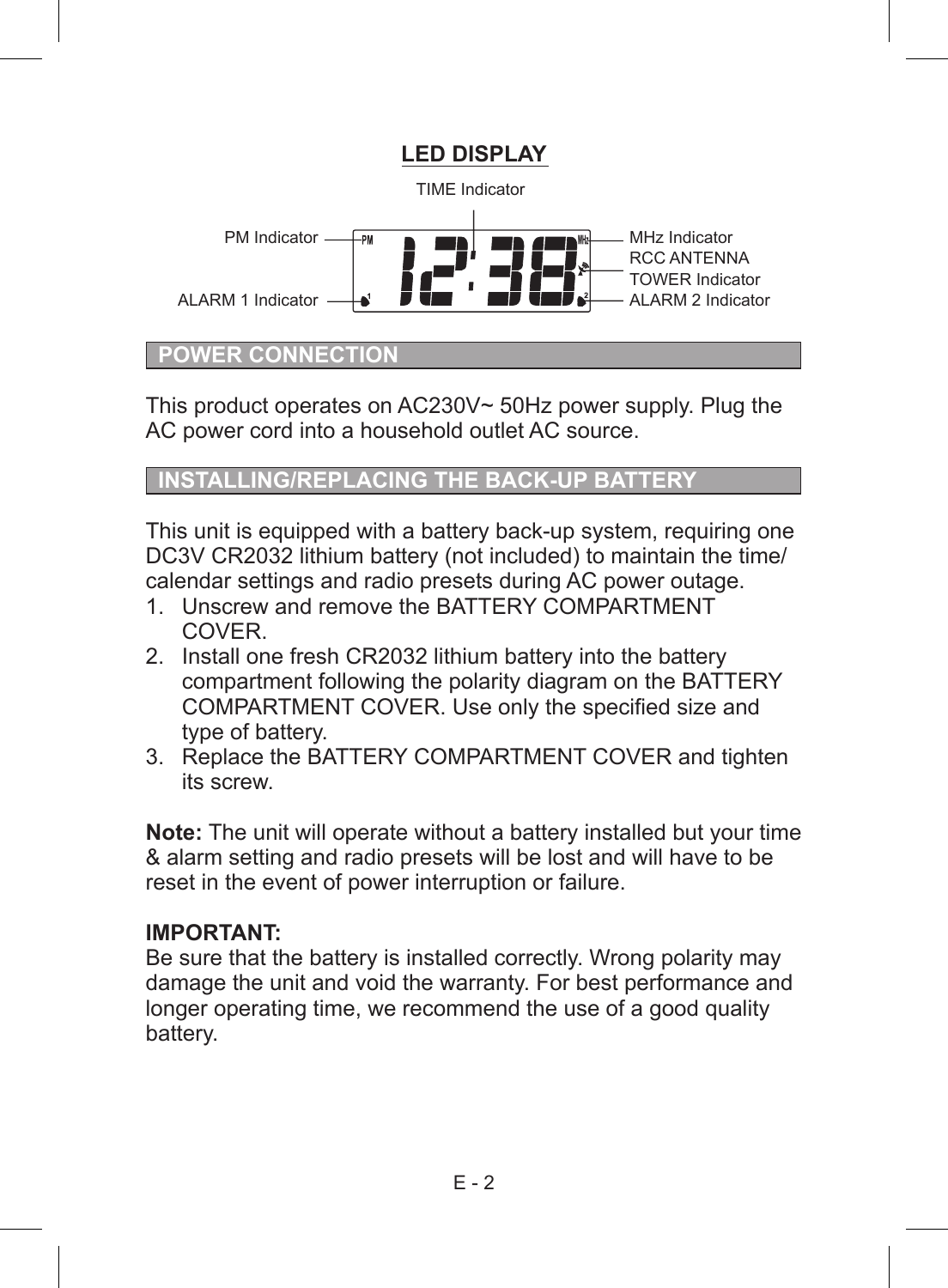## **WARNING DO NOT INGEST BATTERY, CHEMICAL BURN HAZARD**

This product contains a coin/button cell battery. If the coin/button cell battery is swallowed, it can cause severe internal burns in just 2 hours and can lead to death.

Keep new and used batteries away from children. If the battery compartment does not close securely, stop using the product and keep it away from children.

If you think batteries might have been swallowed or placed inside any part of the body, seek immediate medical attention.

#### **BATTERY CARE:**

- Use only the size and type of battery specified.
- If the unit is not to be used for an extended period of time. remove the battery. Old or leaking batteries can cause damage to the unit and may void the warranty.
- Do not try to recharge batteries that are not intended to be recharged; they can overheat and rupture (Follow battery manufacturer's directions).
- Do not dispose of batteries in fire; they may leak or explode.

#### **CLOCK**

#### **AUTOMATIC (IN STANDBY ONLY)**

- After plugging the mains plug into the socket, the time date f rom the DCF77 station is automatically transferred after a few minutes. As long as the "RCC ANTENNA TOWER Indicator" symbol is flashing, the device is searching for the radio signal. If a radio signal has been found, the "RCC ANTENNA TOWER Indicator" symbol lights up. The correct time appears on the display.
- The time is automatically adjusted on the hour by the station signal.

#### **NOTE:**

The signal can be received without problems within a radius off approx. 2000 km around Frankfurt/Main, but interference may occur, depending on local conditions. This may occur especially in buildings containing a high percentage of metal, as well as in proximity to TV sets, PCs, mobile phones etc. which are switched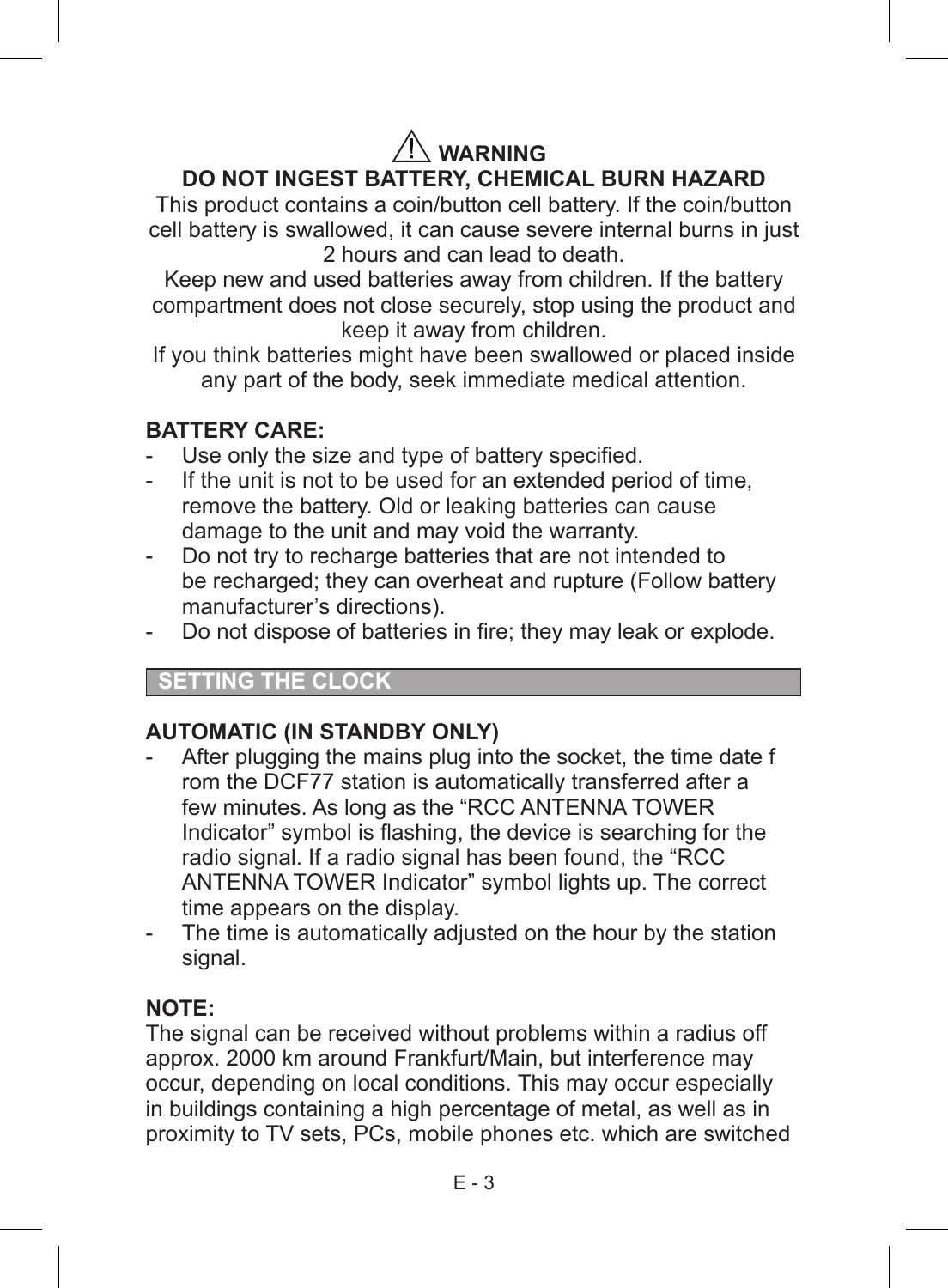on! If the reception cannot be automatically adjusted after 10 minutes in spite of the alignment of the integrated antenna, the reception in the respective location is too weak. In this case, set the time manually or change location.

#### **POWER ON/STANDBY**

- 1. In standby mode, tap the POWER ON-OFF button once to turn on the unit.
- 2. Press the POWER ON-OFF button once to return the unit to standby mode.

#### **CALENDAR AND TIME MANUAL SETTI**

#### **SETTING THE CALENDAR AND TIME**

When the device is searching for a radio signal, it is not possible to adjust the time manually.

- 1. Press the POWER ON-OFF button to switch the device into standby mode.
- 2. Press and hold the SNOOZE/SLEEP/DIMMER button. The "RCC ANTENNA TOWER Indicator" symbol starts flashing in the display.
- 3. Press and hold the SNOOZE/SLEEP/DIMMER button for about 2 seconds. The "RCC ANTENNA TOWER Indicator" symbol disappears from the display.
- 4. Press and hold the CLK.ADJ. button for about 2 seconds to enter the calendar/time set mode.
- 5. The year indicator will flash on the LED DISPLAY for up to 30 seconds prompting for a new entry.
- 6. While the display is flashing, repeatedly tap the  $<<$  or  $>>$ button to adjust to the correct year. Press and hold the << or >> button for faster scanning backward or forward. Tap the CLK.ADJ. button to confirm.
- 7. Repeat steps #2 to #3 to adjust the month, day, time format, current hour and finally the current minutes in the same way.

#### **Notes:**

The display sequence in calendar/time set mode will be as follows:

Year  $\rightarrow$  Month  $\rightarrow$  Date  $\rightarrow$  12/24 Hour Time Format  $\rightarrow$  Real Time Hour  $\rightarrow$  Real Time Min  $\rightarrow$  Normal Time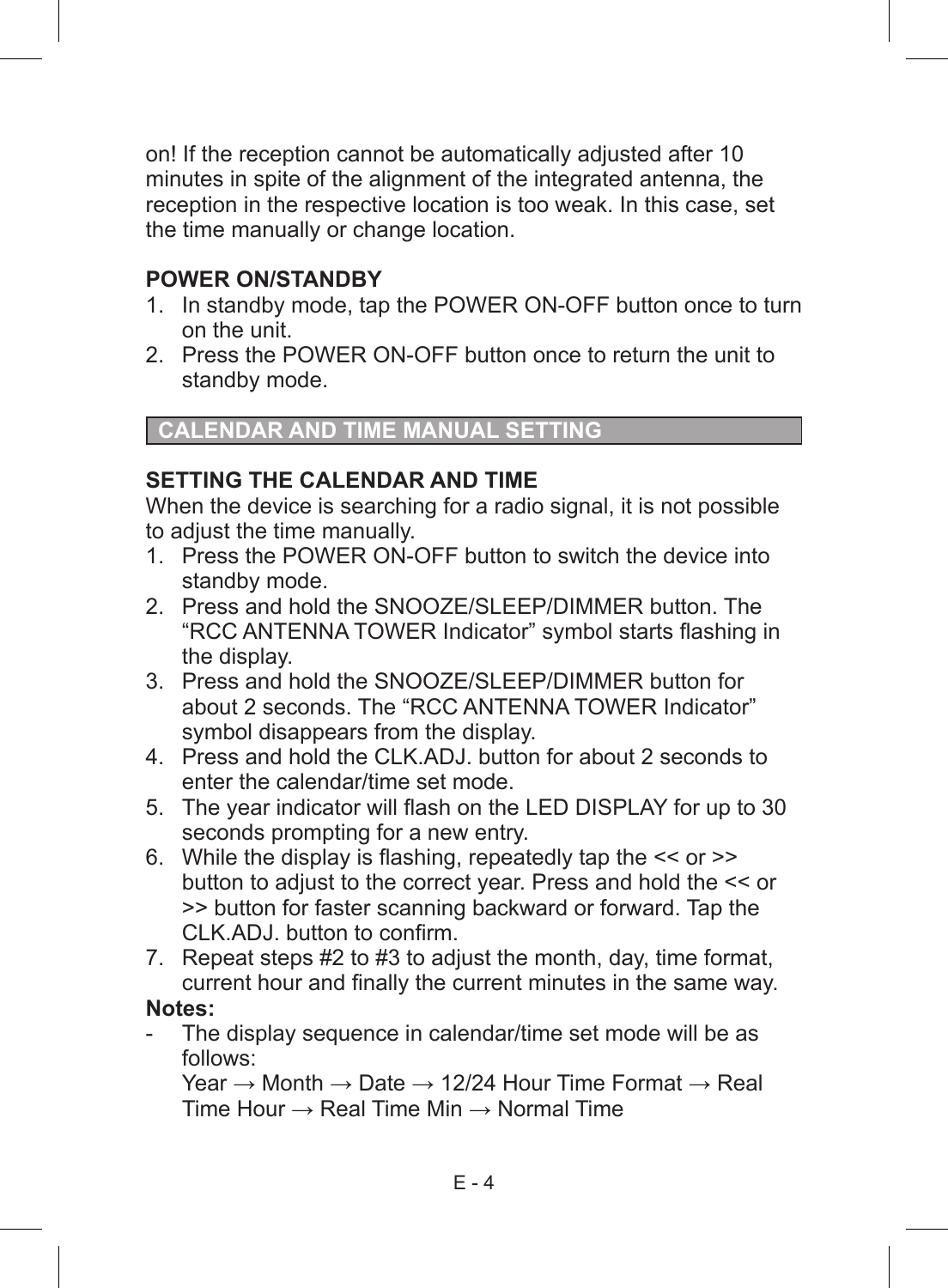- To check the year while the current time is displayed, tap the YEAR-MONTH-DAY button once. The LED DISPLAY will change to the year display for 5 seconds and then revert to the current time automatically.
- To check the date while the current time is displayed, tap the YEAR-MONTH-DAY button twice. The LED DISPLAY will change to the date display for 5 seconds and then revert to the current time automatically.
- During the time set, if no button is being pressed within 10 seconds, the current display time will be automatically stored.
- Make sure the hour is set so that the PM indicator is displayed correctly for afternoon/night times.

#### **ALARM SETTING**

#### **SETTING THE ALARMS (ALARM 1 and ALARM 2)**

You can select either a Beeper Alarm or the FM Radio as the alarm source. Be sure to observe the PM indicator when setting the alarm to make sure the alarm time is set correctly for AM or PM. If the PM Indicator is 'On', the alarm time will be afternoon/ night time. The setting sequence for ALARM 1 is as follows: Normal Time → AL1 Hour → AL1 Minute → AL1 Weekday → AL1 Beeper  $\rightarrow$  AL1 Radio  $\rightarrow$  AL1 final radio volume  $\rightarrow$  Normal Time

- 1. In standby mode, tap the ALARM 1 (or ALARM 2) button to show the preset alarm time.
- 2. Press and hold the ALARM 1 (or ALARM 2) button again for about 2 seconds until the Hour Indicator on the LED DISPLAY flashes. Press the << or >> button to obtain the desired Alarm Hour.
- 3. Tap the ALARM 1 (or ALARM 2) button again to advance to the Minute Indicator. Press the << or >> button to obtain the desired Alarm Minutes.
- 4. Tap the ALARM 1 (or ALARM 2) button again to advance to the Weekday Indicator.

Press the << or >> button to select the desired Alarm Weekday mode as follows:

- 1-5 : Monday to Friday<br>1-7 : Whole week
- Whole week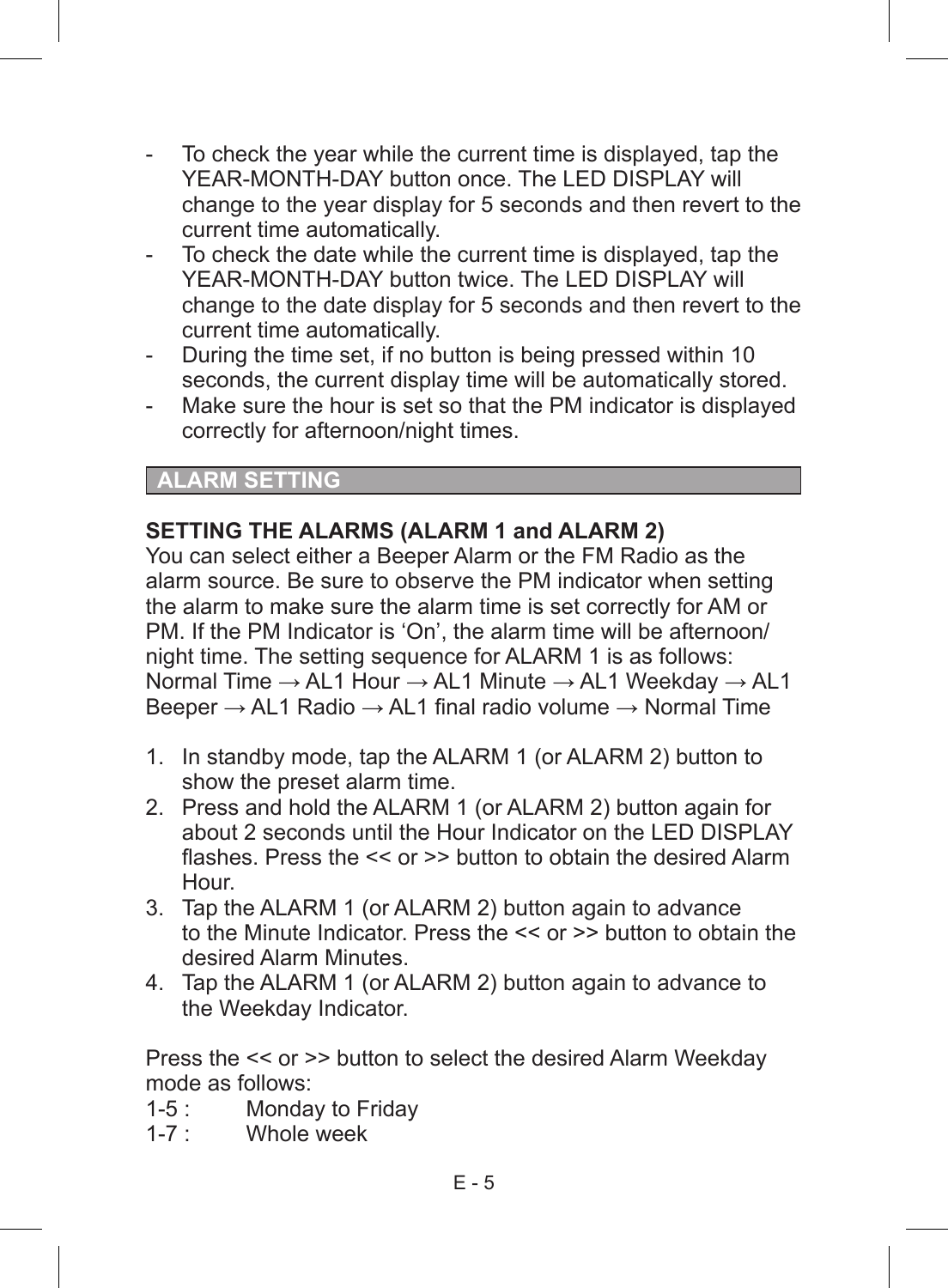- $6-7$  : Saturday & Sunday<br> $1-1$  : One day of week (ye
- One day of week (you need to further select 1 for Monday, 2 for Tuesday and so on)
- 5. Tap the ALARM 1 (or ALARM 2) button again to advance to select the Alarm source between Beeper or Radio

#### **Notes:**

- When the Beeper alarm begins, it will sound at a lower beeping rate and gradually increase to the normal rate within 30 seconds.
- If you want to choose the radio as the alarm source, you need to set the radio to your desired radio station in radio mode first.
- After selecting the Radio as the alarm source during alarm setting, you need to select FM radio and the preset alarm volume level (up to maximum level 15). When the radio is turned 'On' at the preset alarm time, the radio will begin to sound at a low volume and gradually increases to the preset volume level.

**Note:** it is not possible to adjust the volume level during the radio alarm. If volume adjustment is needed, you must turn 'Off' the radio first, and then turn it 'On' again using the POWER ON-OFF button. The alarm will also be stopped immediately.

- 6. Press the ALARM 1 (or ALARM 2) button to finish setting and exit to normal time display.
- 7. To disable ALARM 1 (or ALARM 2) from automatically sounding on the upcoming days, press and hold the ALARM 1 (or ALARM 2) button for about 2 seconds, the corresponding ALARM 1 (or ALARM 2) INDICATOR will go off.
- 8. To resume ALARM 1 (or ALARM 2) from automatically sounding on the upcoming days, press and hold the ALARM 1 (or ALARM 2) button for about 2 seconds, the corresponding ALARM 1 (or ALARM 2) INDICATOR will turn on and the alarm will sound the following day at the set time.

#### **TURNING OFF THE ALARM**

When the preset alarm time is reached, the ALARM 1 (or ALARM 2) INDICATOR will flash on the LED DISPLAY and the beeper alarm or radio will sound for 30 minutes unless interrupted by pressing SNOOZE. To stop the alarm immediately, tap the corresponding ALARM 1 (or ALARM 2) button or POWER ON-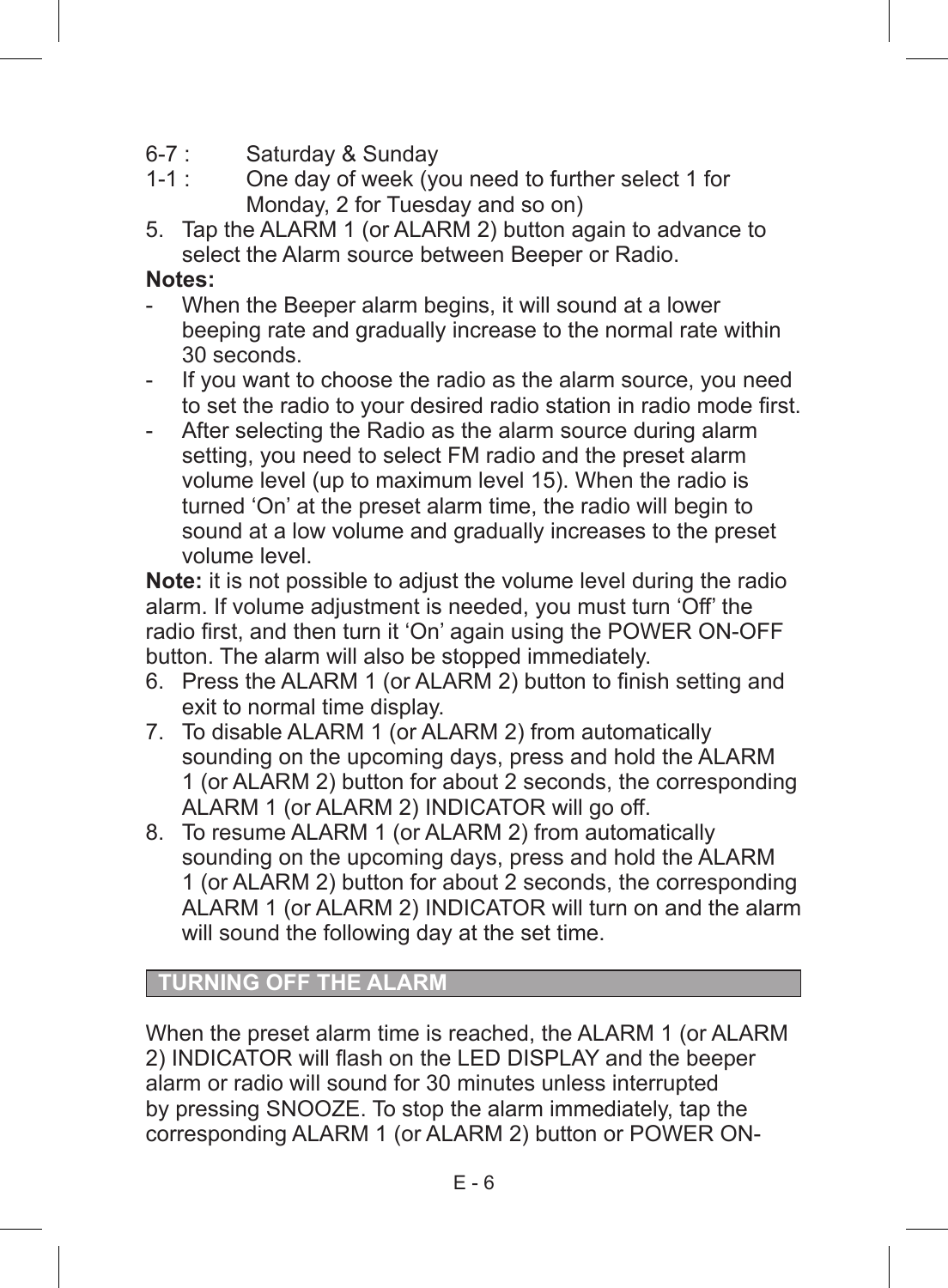OFF button. The alarm will ring again at the same alarm time on the following day, or when set to go off based on your Alarm settings.

#### **SNOOZE FUNCTION**

When the alarm source is sounding, press the SNOOZE button to suspend the alarm and activate the snooze function. The Alarm will temporarily stop and sound again 9 minutes later but the ALARM 1 (or ALARM 2) indicator will keep flashing. Notes:

- This manual snooze operation can be repeated again and again.
- To turn off the snooze function before it ends, tap the corresponding ALARM 1 (or ALARM 2) button or the POWER ON-OFF button. The ALARM 1 (or ALARM 2) INDICATOR will stop flashing.

#### **LISTENING TO THE RADIO**

#### **RADIO TUNING**

- 1. In standby mode, tap the POWER ON-OFF button to turn the unit "On".
- 2. The LED DISPLAY will show the radio frequency for about 5 seconds and then revert to normal time display.

#### **AUTOMATIC SEARCH FOR RADIO STATIONS**

To automatically search for stations with strong signals, press and hold the TUNE UP >> or DOWN << button until the frequency readout on the display begins to scan. Release the button. The tuner will stop on the first strong station it finds.

#### **MANUAL SEARCH FOR RADIO STATIONS**

- 1. Tap the << or >> button repeatedly to choose your desired radio station.
- 2. Tap the VOLUME UP or DOWN button to set the desired volume level. The volume level reading will appear in the LED DISPLAY.

#### **Notes:**

Use manual tuning to select weaker stations that might be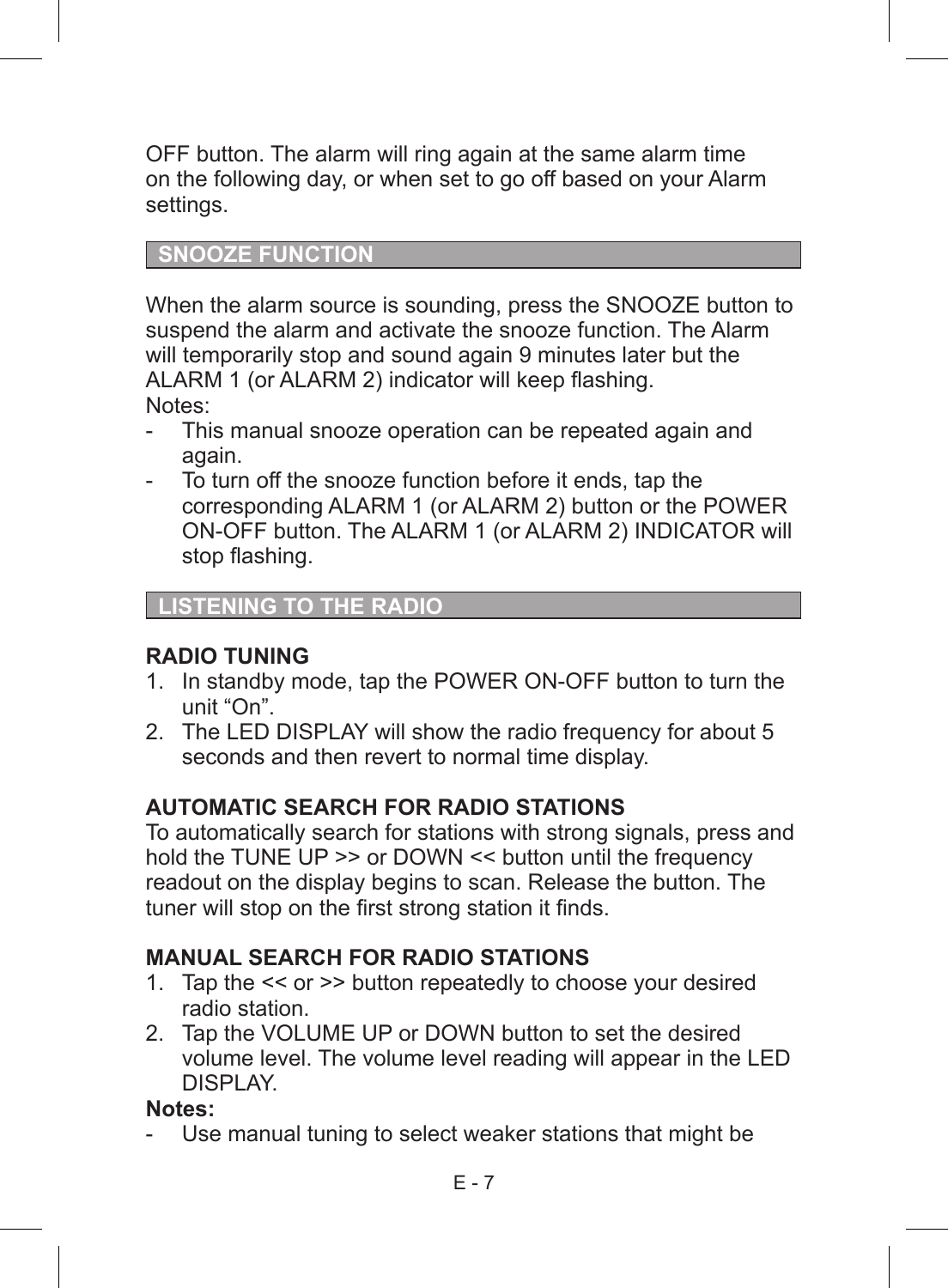skipped during automatic tuning.

If the automatic tuning does not stop on the exact frequency of the station, for example, it stops on 88.9 MHz instead of 88.8 MHz, use the manual tuning method to "fine tune" to the exact frequency of the desired station

#### **HINTS FOR BEST RECEPTION**

FM - To insure maximum FM tuner reception, unwrap and fully extend the EXTERNAL FM WIRE ANTENNA for best FM radio reception.

#### **TO SET/RECALL RADIO STATION PRESETS**

- 1. Press the << or >> button to select the desired radio station.
- 2. Press and hold the MEMORY button, the next available preset memory number will flash on the LED display. (Note: "P01" will flash in the display if you are programming presets for the first time.)
- 3. Press the << or >> button to change to the desired preset number P01 thru P10.
- 4. Repeat steps #1 thru #3 to preset up to 10 FM stations.
- 5. To recall one of the preset stations already programmed, tap the M+ button repeatedly until you reach the desired preset number/radio station.

**SLEEP TIMER OPERATION** 

The sleep timer allows you to turn the unit off after a designated time has elapsed.

- 1. While listening to the radio, tap the SLEEP button and sleep time '90' (minutes) appears in the LED DISPLAY.
- 2. Repeatedly tap the SLEEP button to select a sleep timer of 90, 60, 30 or 15 minutes. Wait for about 10 seconds after your selection for the unit to confirm the selection, the unit will play for the selected length of time then turn itself 'Off' automatically.
- 3. To cancel the sleep timer, repeatedly tap the SLEEP button until you see the current time in the LED DISPLAY after last sleep timer option (15 minutes).
- 4. To turn the unit 'Off' before the selected sleep time, press the POWER ON-OFF button at any time.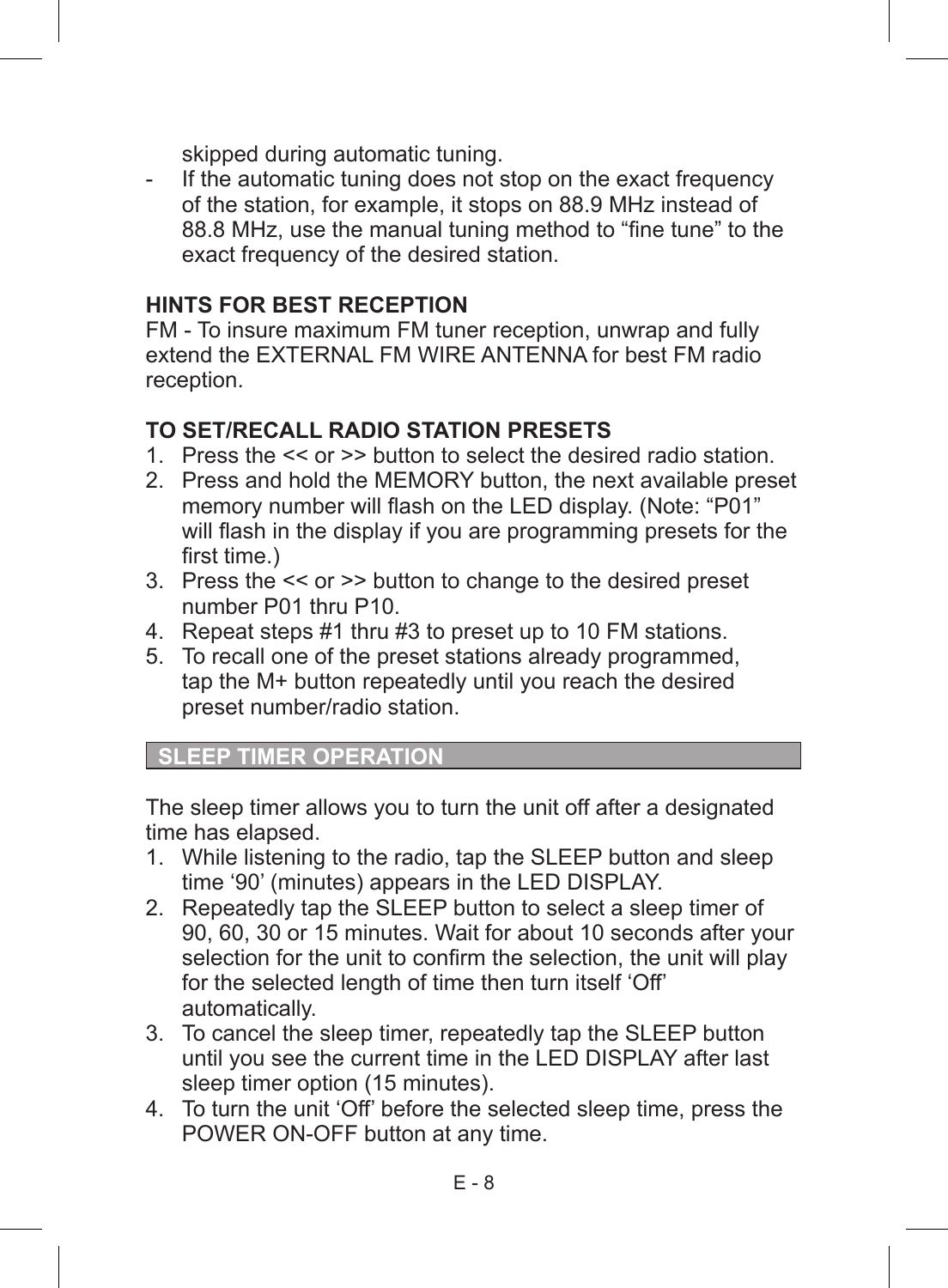#### **NAP ALARM**

The nap alarm can be used for e.g. a short "nap". The function only operates in standby.

- Press the unit NAP button to select the time after which the device will beep. Select from 90 to 10 minutes or OFF (off) in steps of 10 minutes.
- After the selected time has elapsed, an increasingly fast beep will sound. Use the unit POWER ON-OFF button to turn off the beep.

#### **DIMMER CONTROL**

Tap the DIMMER button to set the brightness of the LED display to high, medium or low according to your ambient light conditions.

```
 ALTERNATE DISPLAY BETWEEN TIME AND MONTH-DATE 
DISPLAY
```
- 1. In radio off mode, press and hold the unit BETWEEN DISPLAY CONTENTS button for about 3 seconds until "ON" appears in the LED DISPLAY.
- 2. The DISPLAY will alternate between the current Time for 10 seconds and month- date for 5 seconds as follows:



 **PROJECTION FUNCTION**

#### **Notes:**

- This appliance is featured with a projection function and can be used in either clock or radio mode. You can use this appliance to project time on the ceiling or wall.
- Optimal projection distance ranges from ca. 90 to 270cm.
- Press PROJECTION ON/OFF button to illuminate the projection lens. Time is projected on the ceiling or wall.
- Use angle/sharpness controller to achieve optimal projection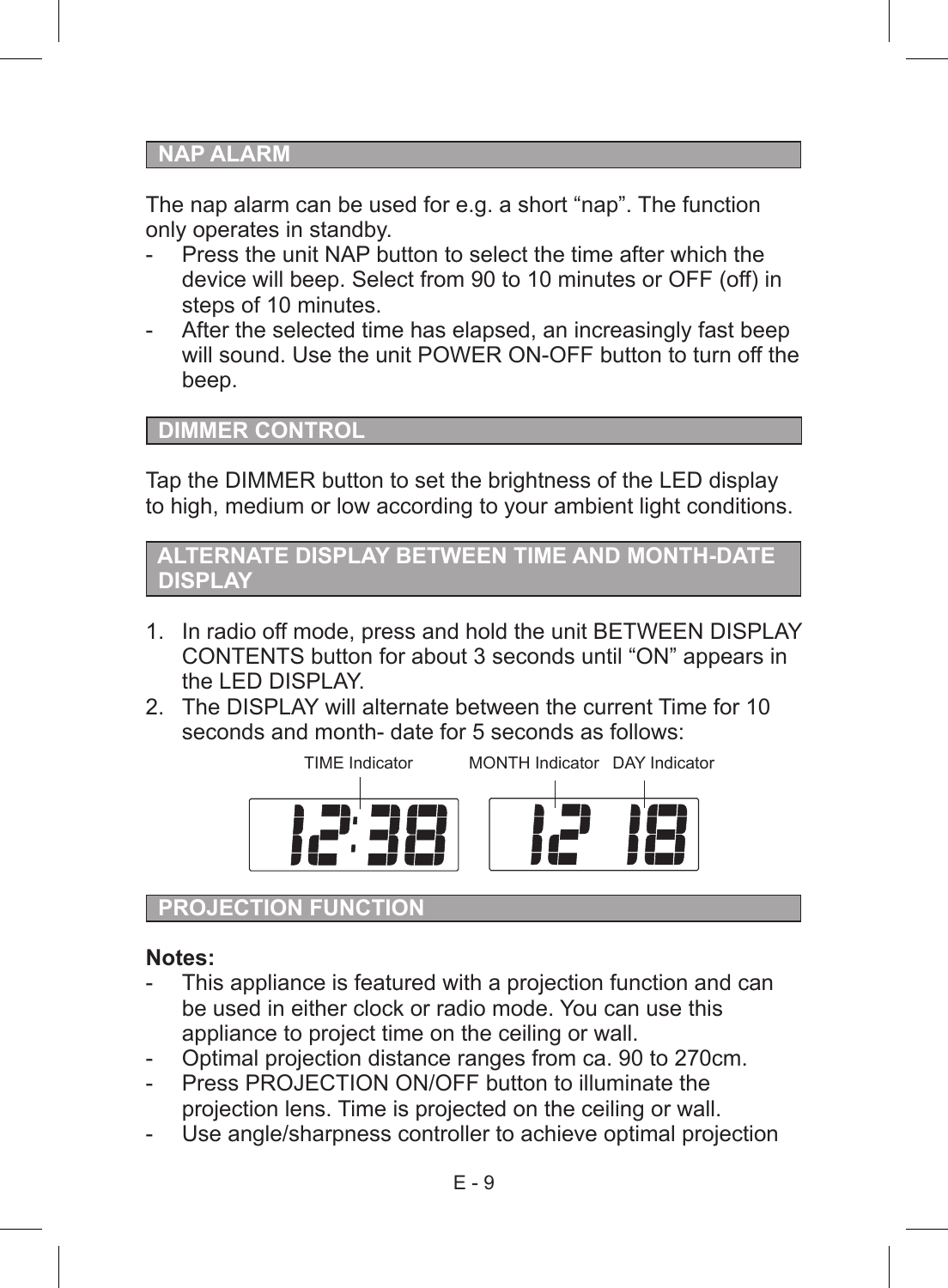sharpness and angle.

- Press PROJECTION 180° FLIP button to flip the projected image
- To deactivate projection function, simply press PROJECTION ON/OFF button. The projection lens goes off.

#### **RESETTING THE UNIT**

If the system does not respond or exhibits erratic or intermittent operation, you may have experienced an electrostatic discharge (ESD) or a power surge that triggered the internal microcontroller to shut down automatically. If this occurs, disconnect the AC POWER CORD from the wall and remove the backup battery from the compartment. Wait at least 3 minutes, and reinsert the battery for the back-up, and reattach the AC Cord to the wall. The unit is now reset, so you will need to setup the unit time and alarms again.

#### **SPECIFICATIONS**

| Frequency:      | FM $87.5 - 108$ MHz                             |
|-----------------|-------------------------------------------------|
| Battery backup: | 1 x 3V CR2032 flat lithium battery (not         |
|                 | included)                                       |
| Power source:   | AC 230V $\sim$ 50Hz, 5W                         |
|                 | Projection distance: $\leq$ approx. 90 to 270cm |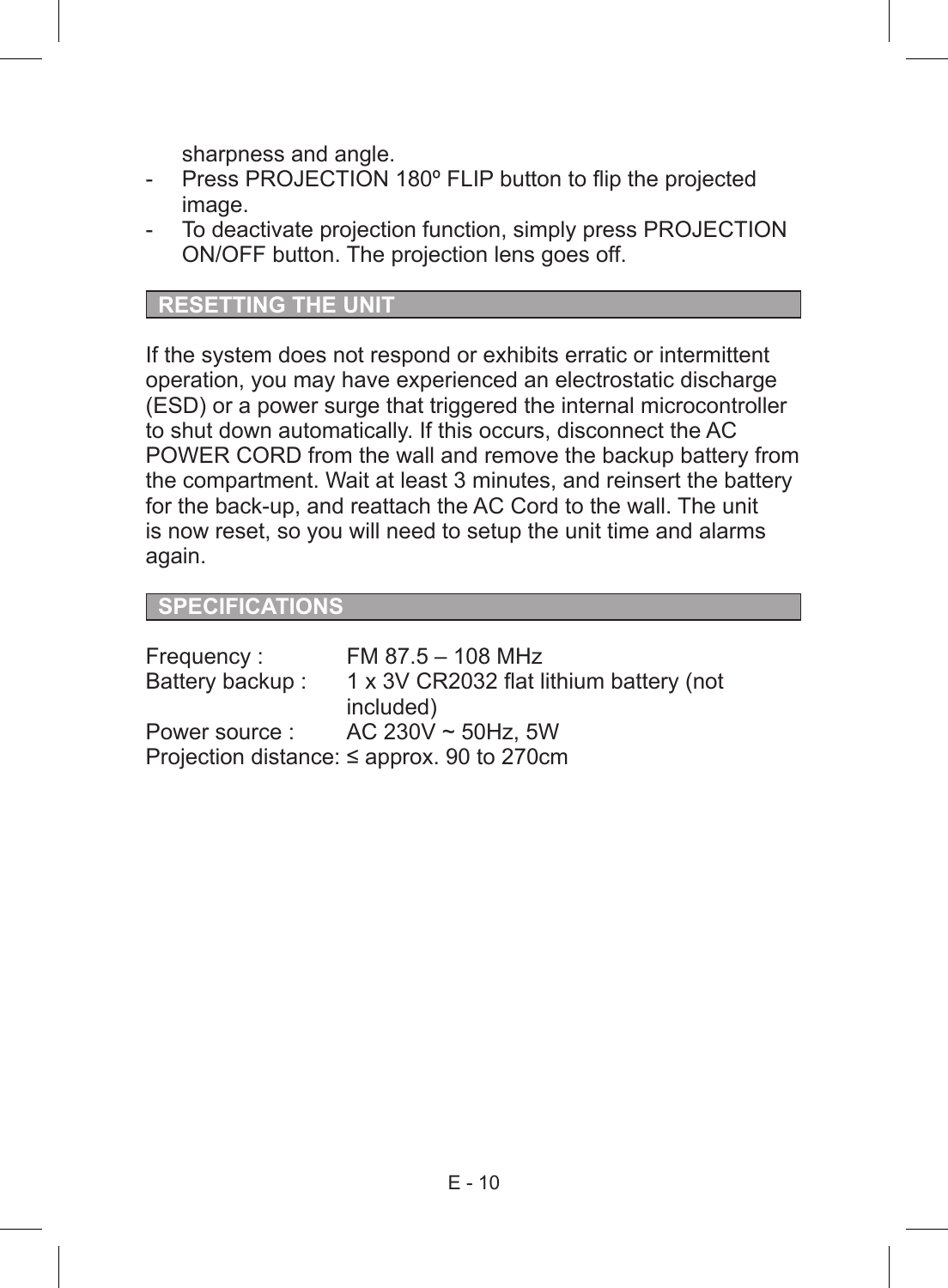#### **Warning**

- 1. No naked flame sources, such as lighted candles, should be placed on the apparatus.
- 2. Do not place the product in closed bookcases or racks without proper ventilation.
- 3. The mains plug is used as the disconnect device, the disconnect device shall remain readily operable.
- 4. The ventilation should not be impeded by covering the ventilation openings with items, such as newspapers, tablecloths, curtains, etc.
- 5. It shall not be exposed to dripping or splashing and that no objects filled with liquids, such as vases, shall be placed on the apparatus.
- 6. Do not connect FM antenna to outside antenna.
- 7. The unit should not be exposed to direct sunlight, very high or low temperature, moisture, vibrations or placed in dusty environment.
- 8. Do not use abrasive, benzene, thinner or other solvents to clean the surface of the unit. To clean, wipe it will mild nonabrasive detergent solution and clean soft cloth.
- 9. Never attempt to insert wires, pins or other such objects into the vents or opening of the unit.
- 10. Batteries shall not be exposed to excessive heat such as sunshine, fire or the like.
- 11. Attention should be drawn to the environmental aspects of battery disposal.
- 12. Do not dispose this product into usual household garbage at the end of its lifecycle; hand it over to a collection center for recycling the electrical and electronic appliances. By recycling, some of the materials can be reused. You are making an important contribution to protect our environment. Please inquire your community administration for the authorized disposal center.
- 13. This device is not intended for use by people (including children) with physical, sensory or mental disabilities, or a lack of experience and knowledge, unless they're under supervision or have received instructions about the correct use of the device by the person who is responsible for their safety.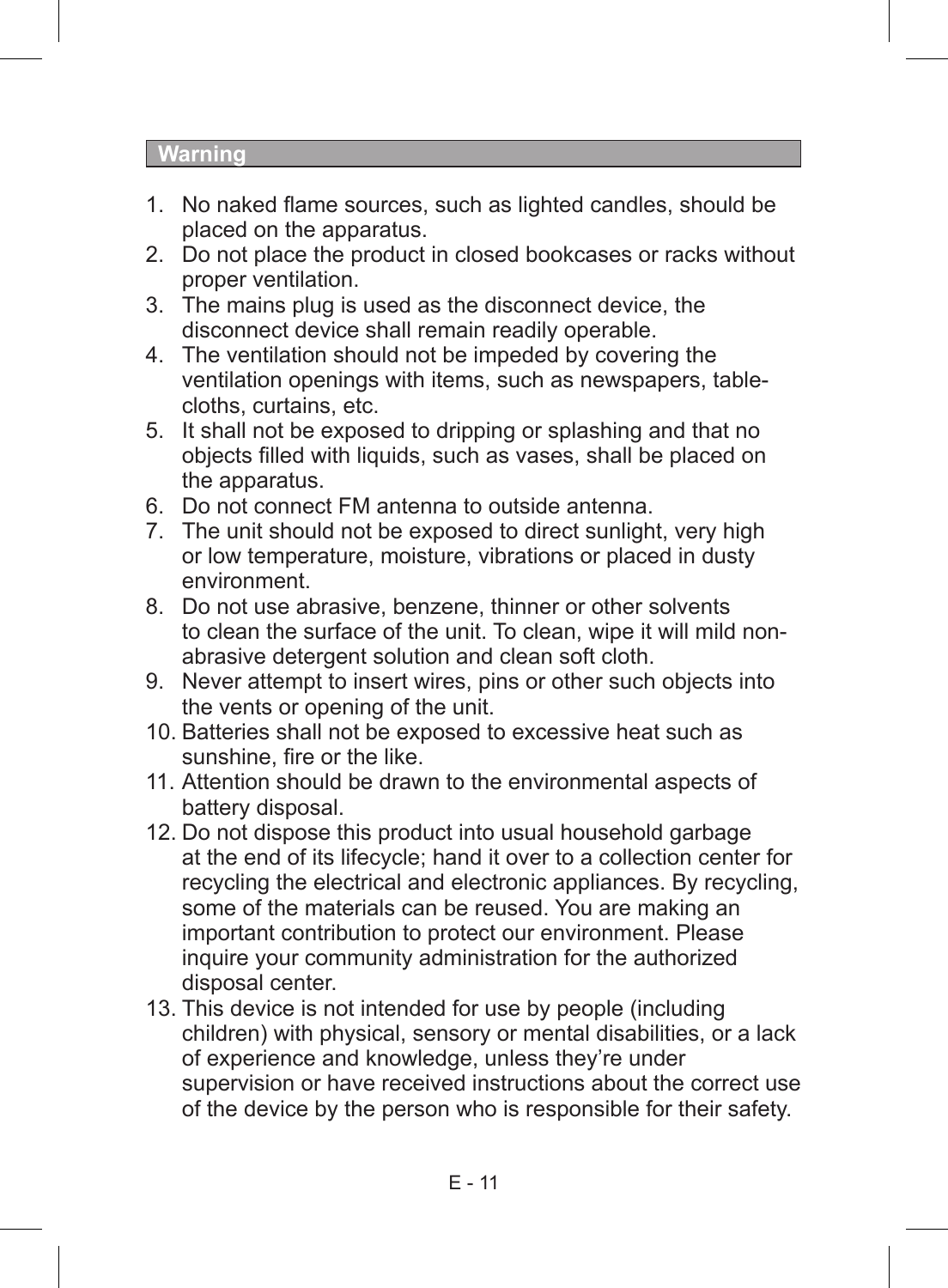### **CAUTION**

Danger of explosion if battery is incorrectly replaced Replace only with the same or equivalent type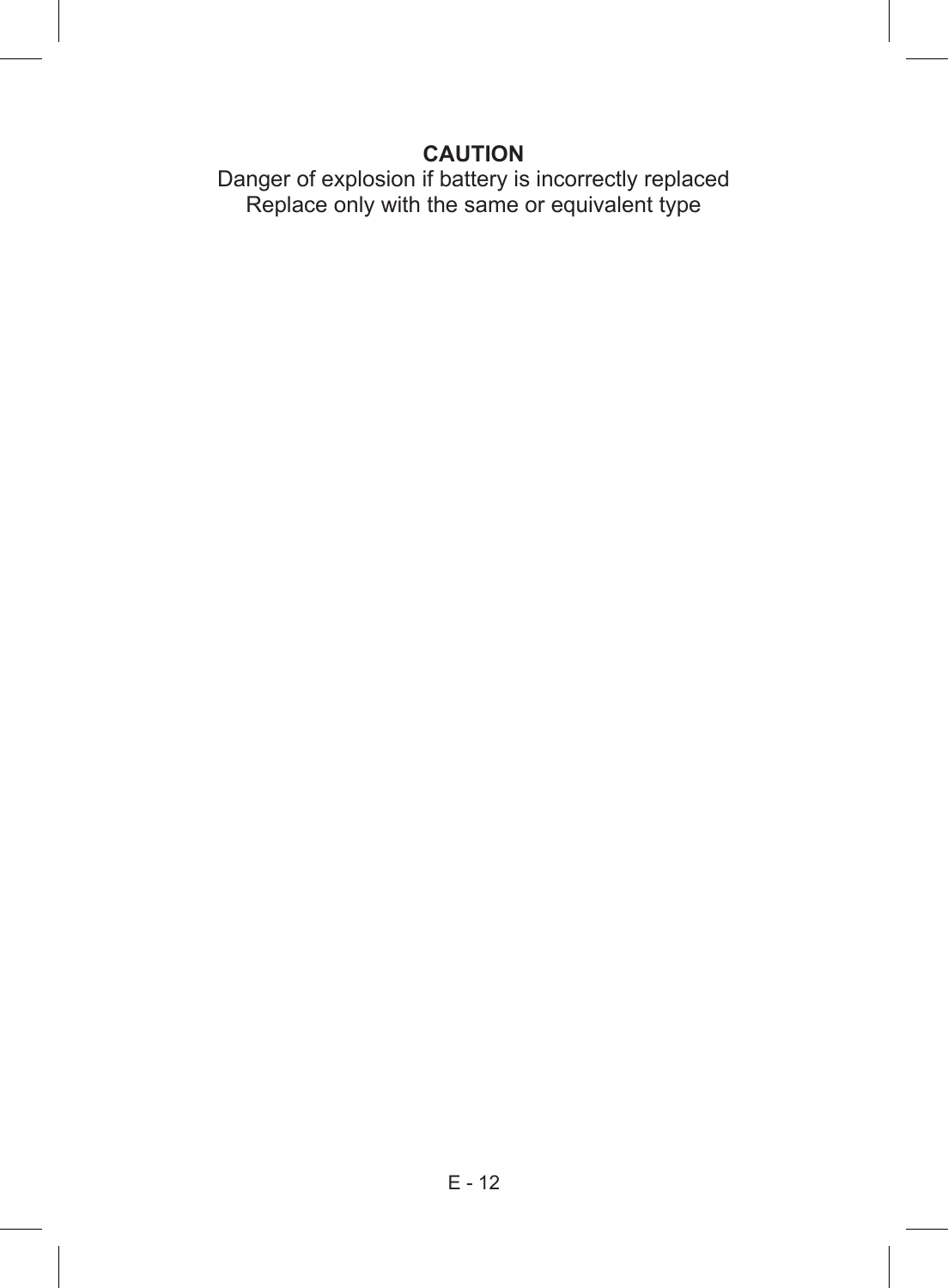#### **Guarantee**

Lenco offers service and warranty in accordance with the European law, which means that in case of repairs (both during and after the warranty period) you should contact your local dealer.

Important note: It is not possible to send products that need repairs to Lenco directly.

Important note: If this unit is opened or accessed by a non-official service center in any way, the warranty expires.

This device is not suitable for professional use. In case of professional use, all warranty obligations of the manufacturer will be voided.

#### **Disclaimer**

Updates to Firmware and/or hardware components are made regularly. Therefore some of the instruction, specifications and pictures in this documentation may differ slightly from your particular situation. All items described in this guide for illustration purposes only and may not apply to particular situation. No legal right or entitlements may be obtained from the description made in this manual.

 **Disposal of the Old Device**

This symbol indicates that the relevant electrical product or battery should not be disposed of as general household waste in Europe. To ensure the correct waste treatment of the product and battery, please dispose them in accordance to any applicable local laws of requirement for disposal of electrical equipment or batteries. In so doing, you will help to conserve natural resources and improve standards of environmental protection in treatment and disposal of electrical waste (Waste Electrical and Electronic Equipment Directive).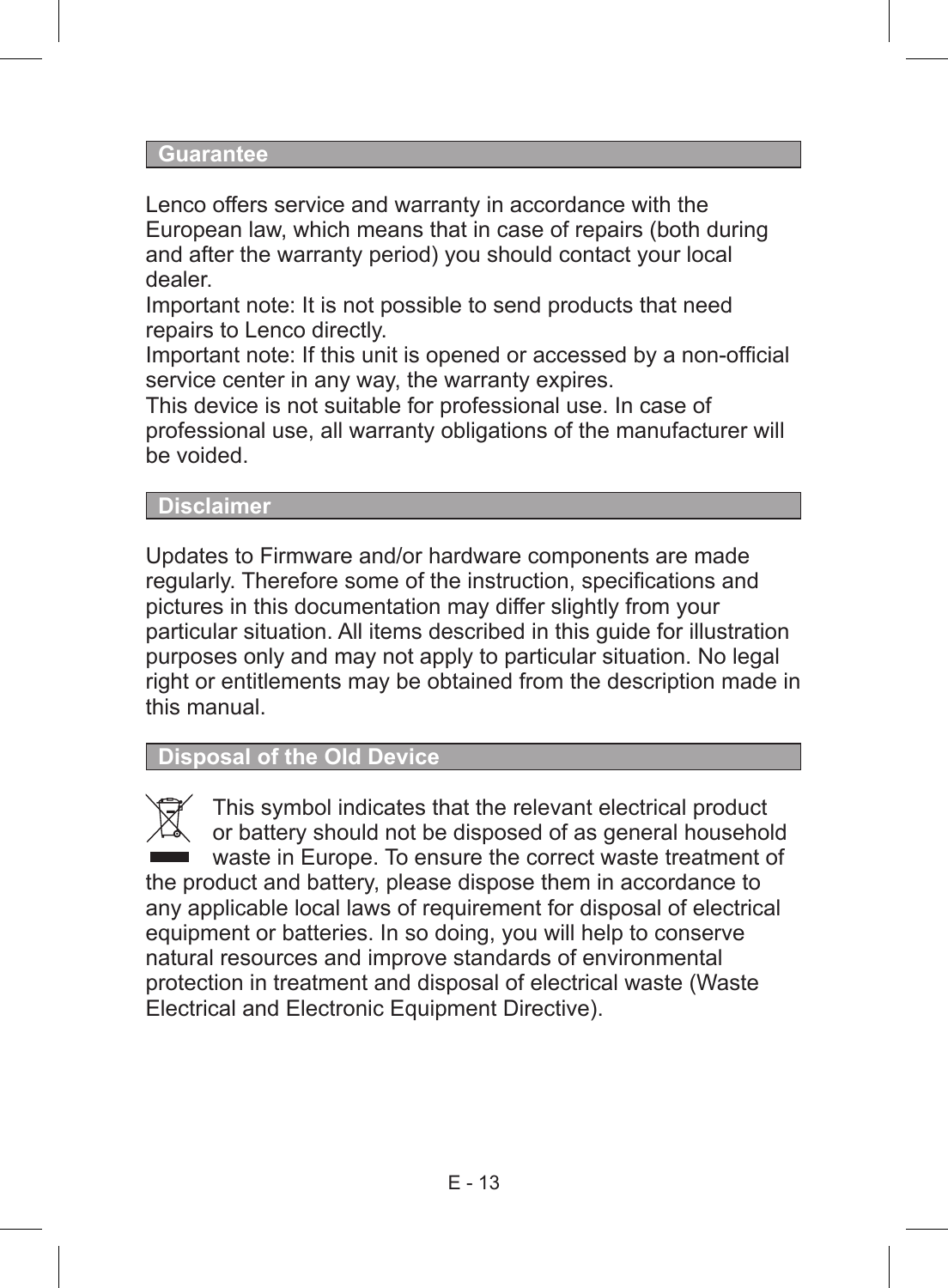**Service**

For more information and helpdesk support, please visit www.lenco.com

Lenco Benelux BV, Thermiekstraat 1a, 6361 HB Nuth, The Netherlands.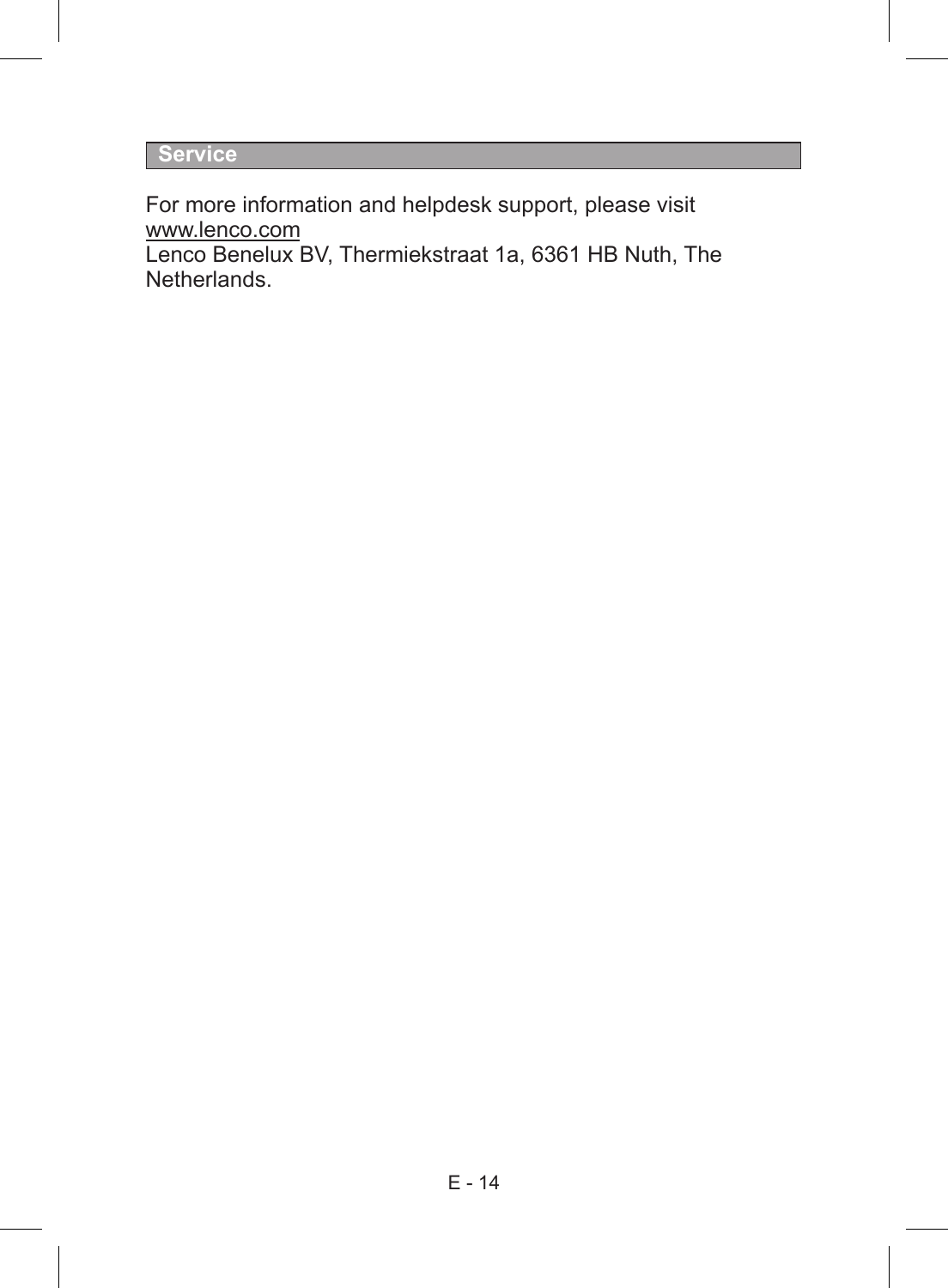

# **GEBRUIKERSHANDLEIDING**

# **CR-16**

# **KLOKRADIO MET RADIOSTURING**



Voor meer informatie: www.lenco.com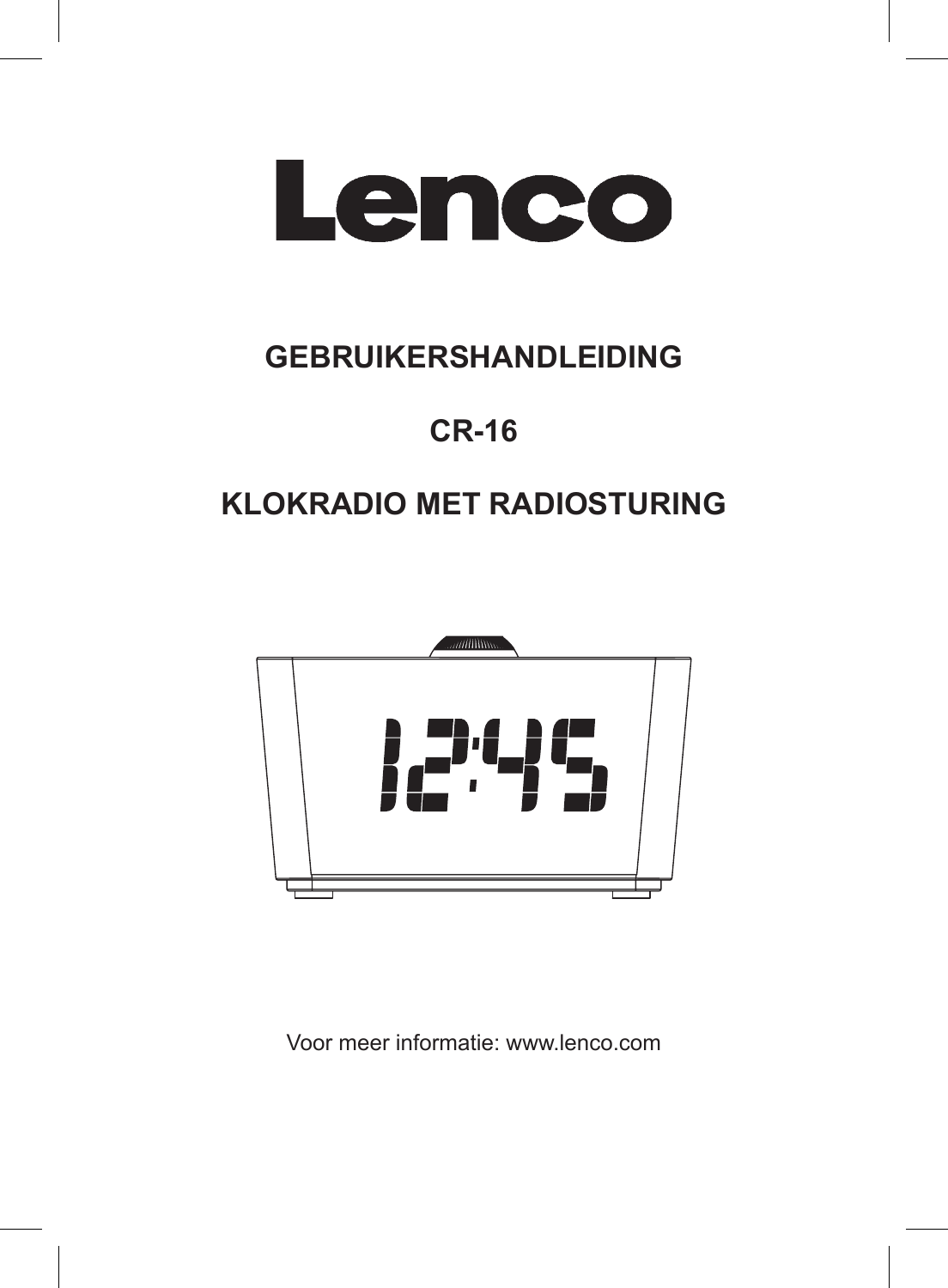# **Uiterlijk en bediening Item Omschrijvin**

- 1. INSTELLEN WEKTIJD 1 AAN-UIT
- 2. << AFSTEMMEN NEER
- 3. SLUIMER/SLAAP/DIMMER
- 4. GEHEUGEN/M+/DUTJE
- 5. PROJECTIE AAN/UIT
- 6. PROJECTIETIJD 180°
- 7. INSTELLEN WEKTIJD 2 AAN-UIT
- 8. VOLUME OP/TUSSEN CONTENT VAN SCHERM
- 9. IN-/UITSCHAKELEN/WEKKER UIT
- 10.>> AFSTEMMEN OP/JAAR-MAAND-DAG
- 11. KLK.AANP.
- 12.VOLUME OMLAAG
- 13.TYPEPLAATJE (AAN DE ONDERKANT VAN HET TOESTEL)
- 14.DEKSEL BATTERIJVAK (AAN DE ONDERKANT VAN HET TOESTEL)
- 15.LUIDSPREKER
- 16.REGELAAR HOEK/SCHERPTE
- 17.LED-SCHERM
- 18.AC-NETSNOER
- 19.ANTENNE RADIOGESTUURDE KLOK
- 20.FM-ANTENNE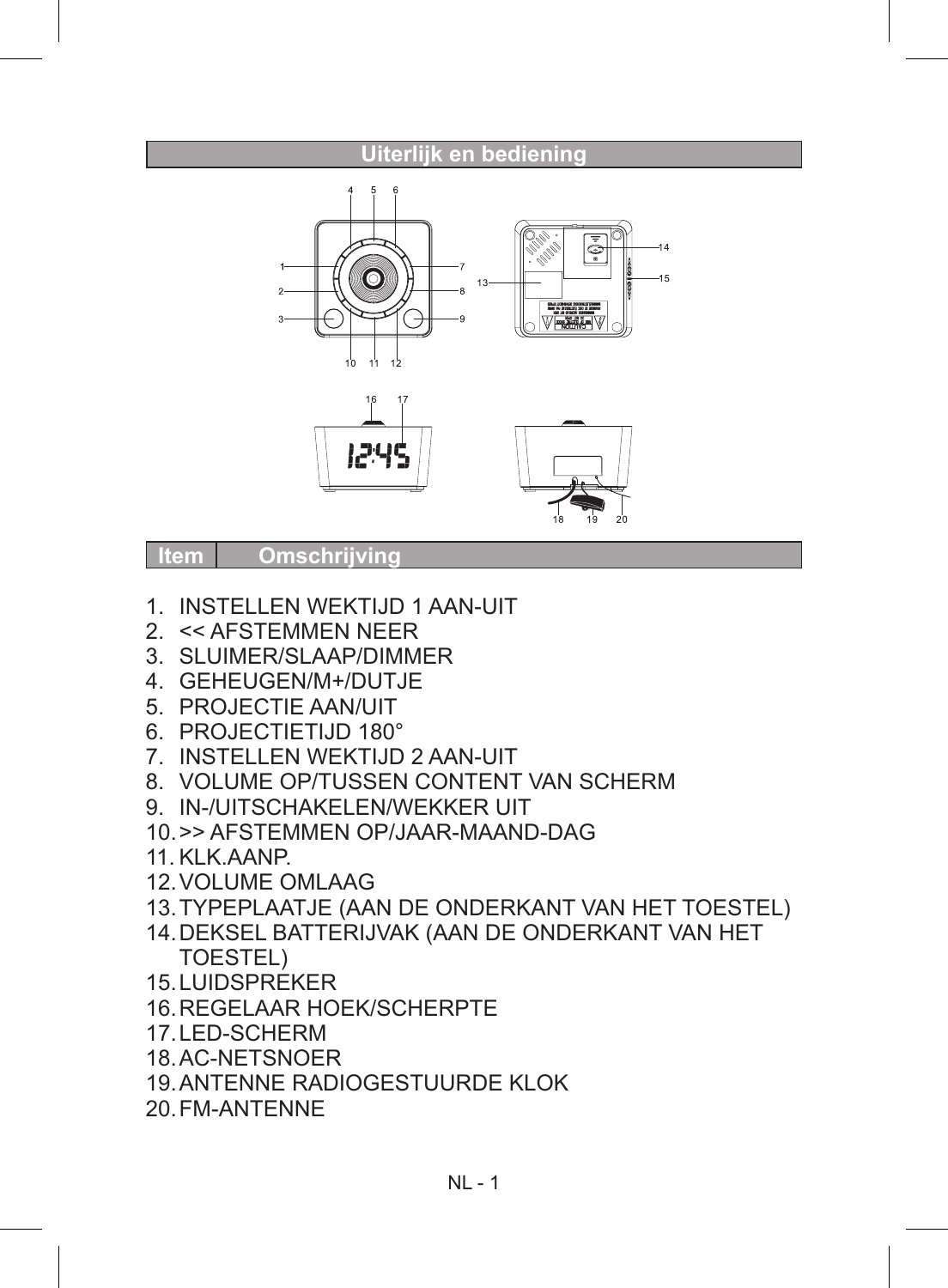

#### **AANSLUITING STROOMVOORZIENING**

Dit toestel werkt op een stroomvoorziening van 230 V~ 50 Hz wisselspanning. Steek de stekker van het netsnoer in een stopcontact.

#### **HET PLAATSEN/VERVANGEN**

Dit toestel is uitgerust met een batterijback-upsysteem, dat één 3 V gelijkspanning CR2032 lithiumbatterij (niet inbegrepen) nodig heeft om tijdens stroomonderbrekingen de tijds-/ kalenderinstellingen en voorkeuzestations van de radio te behouden.

- 1. Draai de schroef los en verwijder het DEKSEL VAN HET BATTERIJVAK.
- 2. Plaats een nieuwe CR2032 lithiumbatterij in het batterijvak en houd hierbij de polariteit aan volgens het diagram op het deksel van het batterijvak. Gebruik uitsluitend de genoemde maat en soort batterij.
- 3. Plaats het DEKSEL VAN HET BATTERIJVAK weer en draai de schroef vast.

**Opmerking:** Het toestel werkt zonder dat er een batterij is geplaatst, maar in het geval van stroomuitval gaan de tijds- en alarminstellingen en de voorkeuzestations van de radio verloren, en moet u deze opnieuw instellen.

#### **BELANGRIJK:**

Zorg ervoor dat de batterij juist is geplaatst. De verkeerde polariteit kan het toestel beschadigen en de garantie ongeldig maken. Wij bevelen voor de beste prestaties en een langere bedrijfsduur het gebruik van batterijen van goede kwaliteit aan.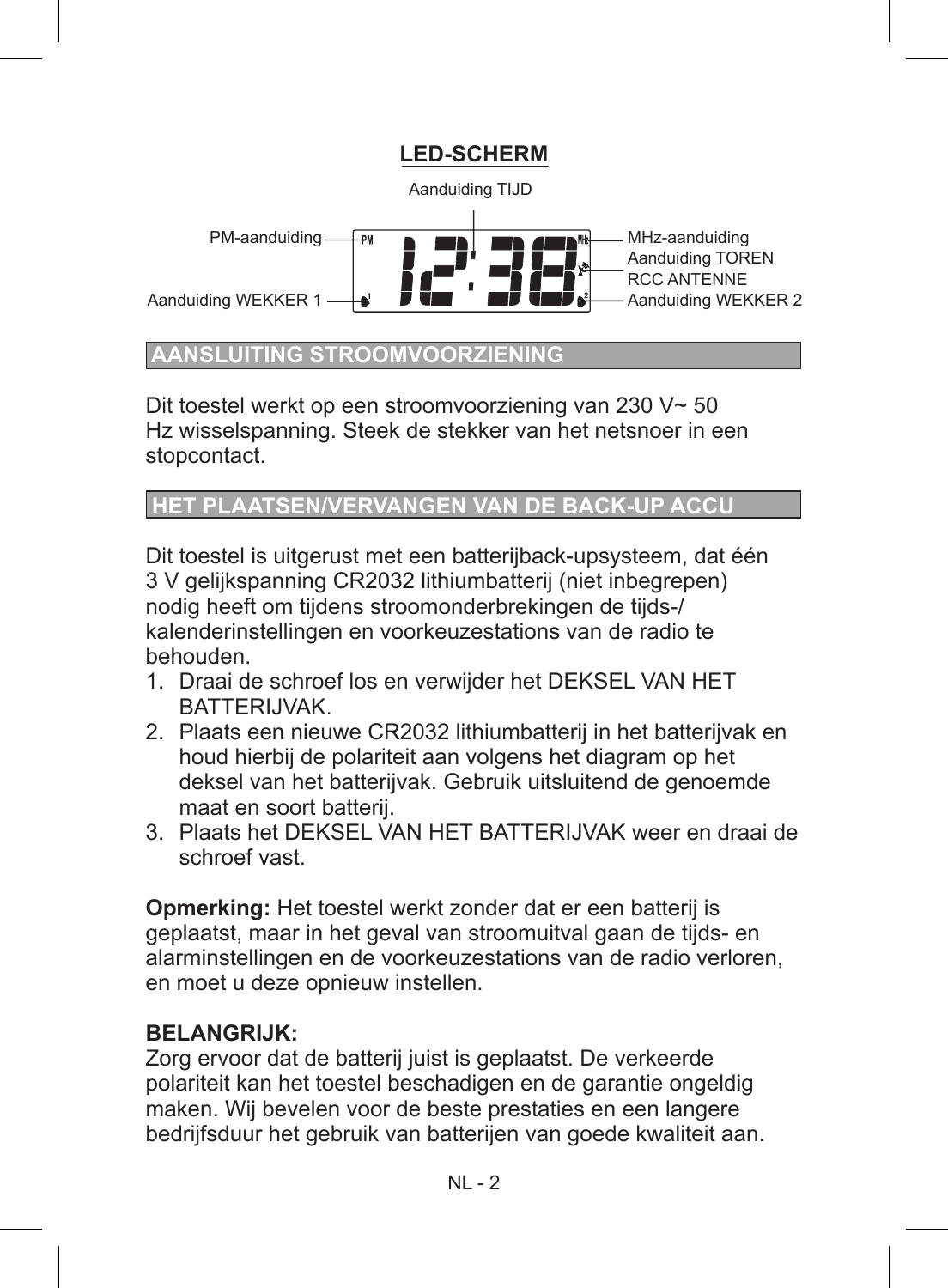#### **WAARSCHUWING BATTERIJ NIET INSLIKKEN, RISICO OP CHEMISCHE BRANDWONDEN**

Dit product bevat een knoopcelbatterij. Als deze knoopcelbatterij wordt ingeslikt, kan dit binnen slechts 2 uur tot ernstige interne brandwonden en fataal letsel leiden.

Houd nieuwe en gebruikte batterijen buiten bereik van kinderen. Als de batterijhouder niet goed kan worden gesloten, dient u het product niet meer te gebruiken en buiten bereik van kinderen te houden.

Als u denkt dat batterijen zijn ingeslikt of binnenin een willekeurig lichaamsdeel terecht zijn gekomen, dient u onmiddellijk medische hulp te zoeken.

#### **ZORG VOOR DE BATTERIJ:**

- Gebruik uitsluitend de genoemde maat en soort batterij.
- Als het toestel gedurende langere tijd niet wordt gebruikt, verwijder dan de batterij. Oude of lekkende batterijen kunnen schade aan het toestel veroorzaken en de garantie ongeldig maken.
- Probeer niet om de batterij te herladen; hij is hier niet voor bestemd; hij kan oververhitten en scheuren (volgen de aanwijzingen van de fabrikant van de batterij).
- Gooi de batterij niet in vuur; de batterij kan lek raken of exploderen.

#### **HET INSTELLEN VAN DE KLOK**

#### **AUTOMATISCH (UITSLUITEND IN STAND-BY)**

- Nadat de stekker in het stopcontact wordt gestoken worden automatisch na enkele minuten de tijdsgegevens van het DCF77-station overgedragen. Zolang het symbool "Aanduiding TOREN RCC ANTENNE" knippert, zoekt het toestel naar het radiosignaal. Als er een radiosignaal is gevonden, blijft het symbool "Aanduiding TOREN RCC ANTENNE" branden. De juist tijd verschijnt op het scherm.
- De tijd wordt op het hele uur automatisch door het signaal van het station aangepast.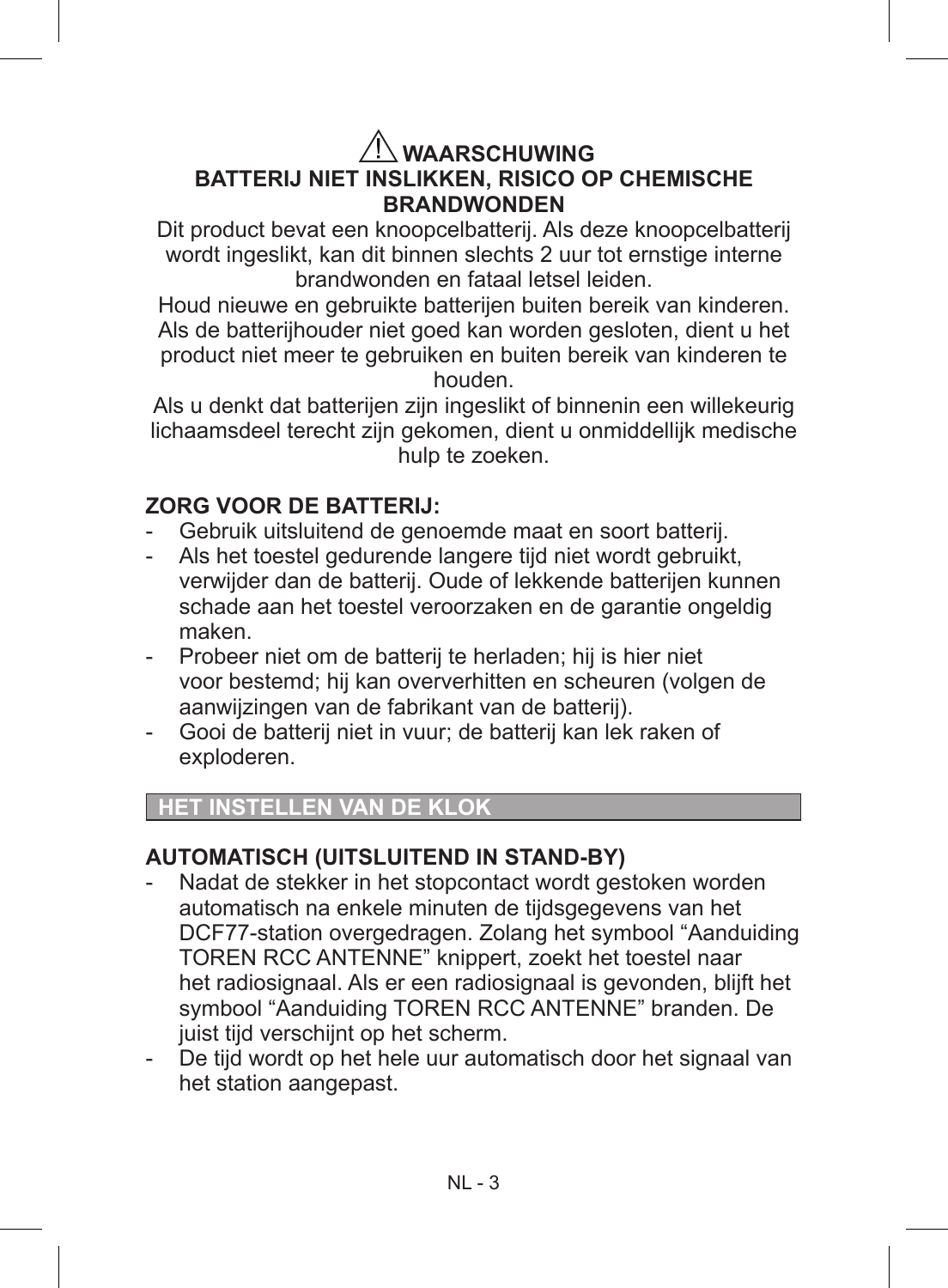#### **OPMERKING:**

Het signaal kan zonder problemen worden ontvangen binnen een straal van ongeveer 2.000 km rondom Frankfurt am Main, maar er kan zich, afhankelijk van lokale omstandigheden, interferentie voordoen. Dit kan zich zowel voordoen in gebouwen die een hoog percentage metaal bevatten, als in de buurt van ingeschakelde TV-toestellen, PC's, mobiele telefoon enz.! Als de ontvangst, ondanks het uitlijnen van de geïntegreerde antenne, na 10 minuten niet automatisch kan worden aangepast, dan is de ontvangst in die bepaalde locatie te zwak. Stel in dit geval de tijd handmatig in of verander de locatie.

#### **INSCHAKELEN/STAND-BY**

- 1. Druk in de stand-bymodus eenmaal op de toets POWER ON-OFF om het toestel in te schakelen.
- 2. Druk eenmaal op de toets POWER ON-OFF om het toestel weer in de stand-bymodus te zetten.

#### **HANDMATIG INSTELLEN KALENDER EN TIJD**

#### **HET INSTELLEN VAN DE KALENDER EN DE TIJD**

Als het toestel naar een radiosignaal zoekt, is het niet mogelijk om de tijd handmatig aan te passen.

- 1. Druk op de knop POWER ON-OFF om het toestel in de standby modus te zetten.
- 2. Houd de toets SNOOZE/SLEEP/DIMMER ingedrukt. Het symbool "Aanduiding TOREN RCC ANTENNE" op het scherm begint te knipperen.
- 3. Houd de toets SNOOZE/SLEEP/DIMMER gedurende ongeveer 2 seconden ingedrukt. Het symbool "Aanduiding TOREN RCC ANTENNE" verdwijnt van het scherm.
- 4. Houd de toets CLK.ADJ. gedurende ongeveer 2 seconden ingedrukt om naar de instellingenmodus voor de kalender en de tijd te gaan.
- 5. De jaaraanduiding op het LED-SCHERM knippert maximaal 30 seconden om een nieuwe waarde in te kunnen voeren.
- 6. Druk terwijl het scherm knippert herhaaldelijk op de toets << of >> om het juiste jaar in te stellen. Houd de toets << of >> ingedrukt om sneller vooruit of achteruit te gaan. Druk op de toets CLK.ADJ. om de invoer te bevestigen.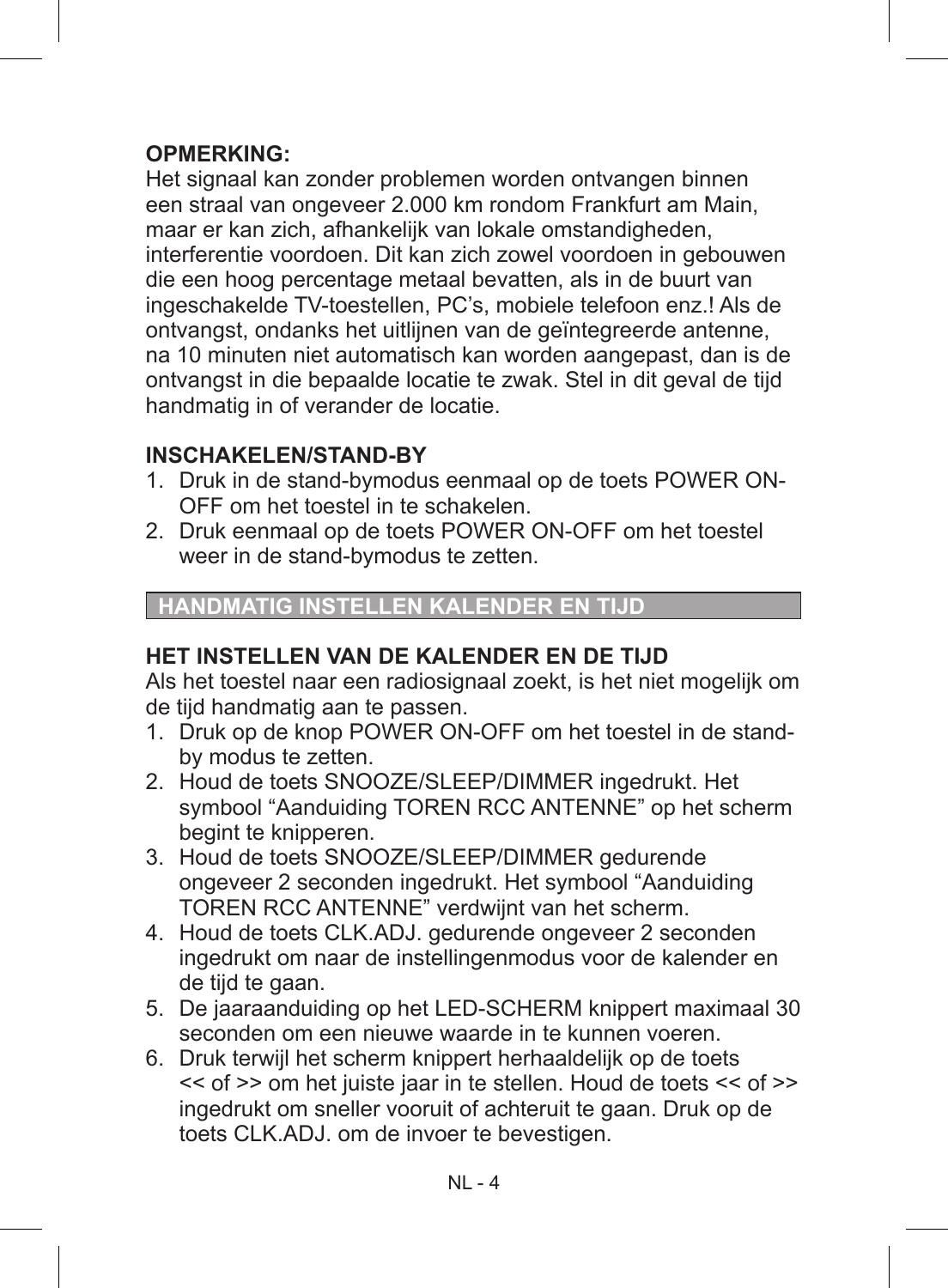7. Herhaal de stappen #2 en #3 om de maand, de dag, het tijdsformaat, het huidige uur en de huidige minuten op dezelfde manier aan te passen.

#### *Opmerkingen:*

- De volgorde voor de weergave in de instelmodus voor kalender/tijd is als volgt: Year (Jaar)  $\rightarrow$  Month (Maand)  $\rightarrow$  Date (Datum)  $\rightarrow$  12/24 Hour Time Format (12/24-uurs tijdsformaat)  $\rightarrow$  Real Time Hour (Echte tijd uren) → Real Time Min (Echte tijd minuten) → Normal Time (Normale tijd)
- Druk om het jaar te controleren terwijl de huidige tijd wordt weergegeven, eenmaal op de knop YEAR-MONTH-DAY. De aanduiding op het LED-SCHERM verandert gedurende 5 seconden in het jaar en keert dan automatisch terug naar de huidige tijd.
- Druk om de datum te controleren terwijl de huidige tijd wordt weergegeven, tweemaal op de knop YEAR-MONTH-DAY. De aanduiding op het LED-SCHERM verandert gedurende 5 seconden in de datum en keert dan automatisch terug naar de huidige tijd.
- Als er tijdens het instellen van de tijd gedurende 10 seconden geen toets wordt ingedrukt, wordt de huidige tijd op het scherm automatisch opgeslagen.
- Zorg ervoor dat het juist uur is ingesteld zodat de PMaanduiding juist wordt weergegeven voor tijden in de middag/ avond.

#### **INSTELLEN VAN DE WEKTIJDE**

#### **HET INSTELLEN VAN DE WEKTIJDEN (WEKTIJD 1 en WEKTIJD 2)**

U kunt voor het wekken kiezen uit een pieptoon en de FMradio. Zorg ervoor dat u bij het instellen van de wekker de PM-aanduiding in de gaten houdt, om er zeker van te zijn dat de wektijd correct op AM of PM is ingesteld. Als de PM-aanduiding "aan" is, is de wektijd in de middag/avond. De volgorde voor het instellen van WEKTIJD 1 is als volgt:

Normal Time (Normale tiid)  $\rightarrow$  AL1 Hour (Wektiid 1 uur)  $\rightarrow$  AL1 Minute (Wektijd 1 minuten) → AL1 Weekday (Wektijd 1 dag van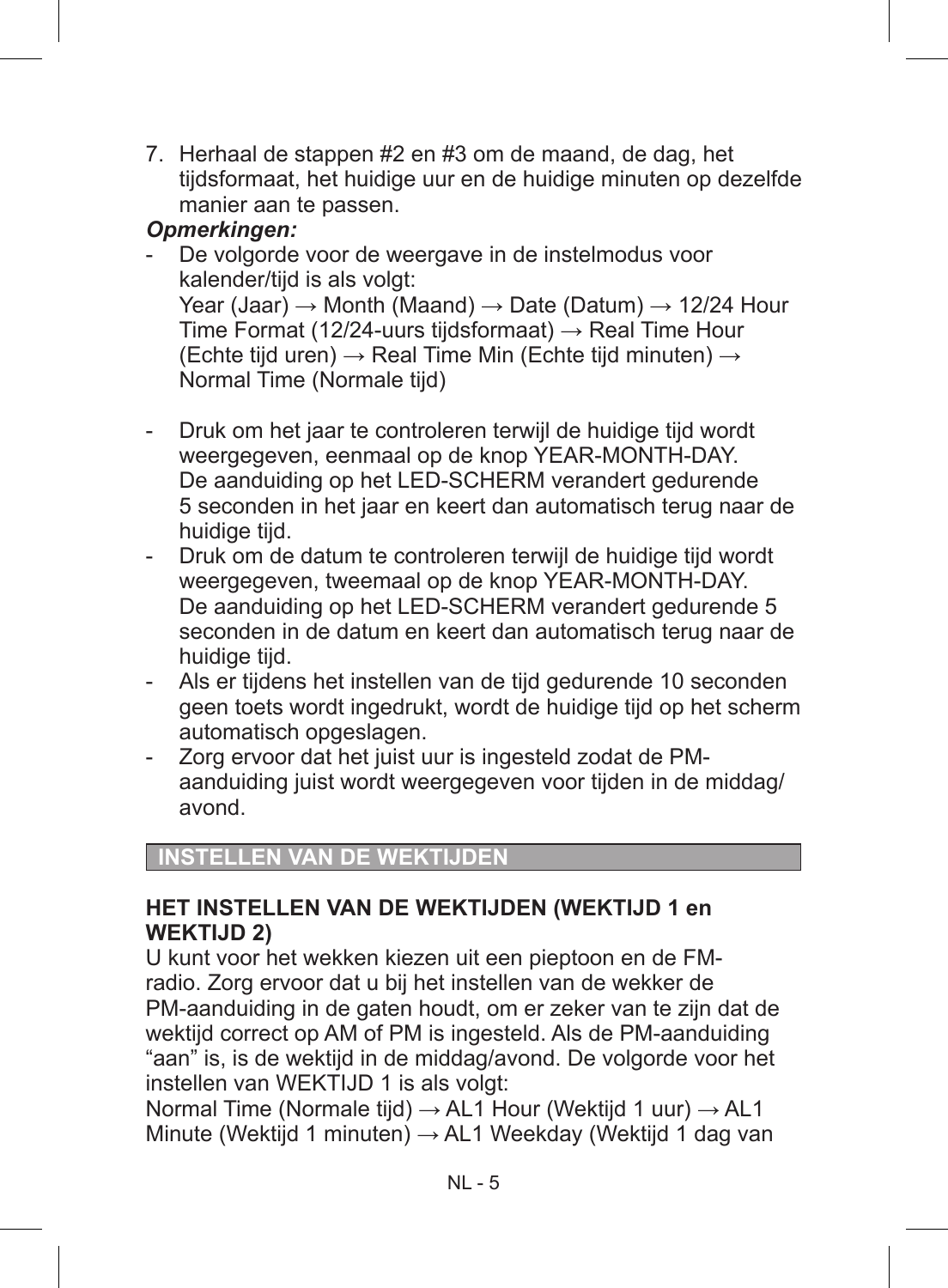de week) → AL1 Beeper (Wektijd 1 pieper) → AL1 Radio (Wektijd 1 radio) → AL1 final radio volume (Wektijd 1 uiteindelijk volume  $radio) \rightarrow Normal$  Time (normale tiid)

- 1. Druk in de stand-bymodus op de toets ALARM 1 (of ALARM 2) om de ingestelde wektijd te tonen.
- 2. Houd de toets ALARM 1 (of ALARM 2) gedurende ongeveer 2 seconden ingedrukt totdat urenaanduiding op het LED-SCHERM knippert. Druk op de toets << of >> om het gewenste uur voor de wektijd in te stellen.
- 3. Druk nogmaals op de toets ALARM 1 (of ALARM 2) om door te gaan naar de minutenaanduiding. Druk op de toets << of >> om de gewenste minuten voor de wektijd in te stellen.
- 4. Druk nogmaals op de toets ALARM 1 (of ALARM 2) om door te gaan naar de aanduiding voor de dag van de week.

Druk op de toets << of >> om als volgt de gewenste dag van de week voor de wektijd te selecteren:

- 1-5: Monday to Friday (maandag tot vrijdag)
- 1-7: Whole week (Hele week)<br>6-7: Saturday & Sunday (Zate
- 6-7: Saturday & Sunday (Zaterdag en zondag)<br>1-1: One day of week (Fén dag van de week) (
- One day of week (Eén dag van de week) (daarna moet u 1 voor maandag, 2 voor dinsdag enzovoort, selecteren)
- 5. Druk nogmaals op de toets ALARM 1 (of ALARM 2) om door te gaan naar de keuze voor wekken door de pieper of de radio.

#### **Opmerkingen:**

- Als de pieper van de wekker afgaat, begint hij met een lagere snelheid, die binnen 30 seconden geleidelijk oploopt naar de normale snelheid.
- Als u door de radio wilt worden gewekt, moet u de radio eerst in de radiomodus op het gewenste station afstemmen.
- Nadat u tijdens het instellen van de wektijd de radio voor het wekken hebt geselecteerd, moet u de FM-radio en het vooraf ingestelde volume voor het wekken selecteren (tot een maximaal niveau van 15). Als de radio op het moment van de ingestelde wektijd 'Aan' gaat, begint de radio op een laag volume te spelen en wordt het volume geleidelijk verhoogd tot het vooraf ingestelde volume.

**Opmerking:** Het is niet mogelijk om tijdens het wekken met de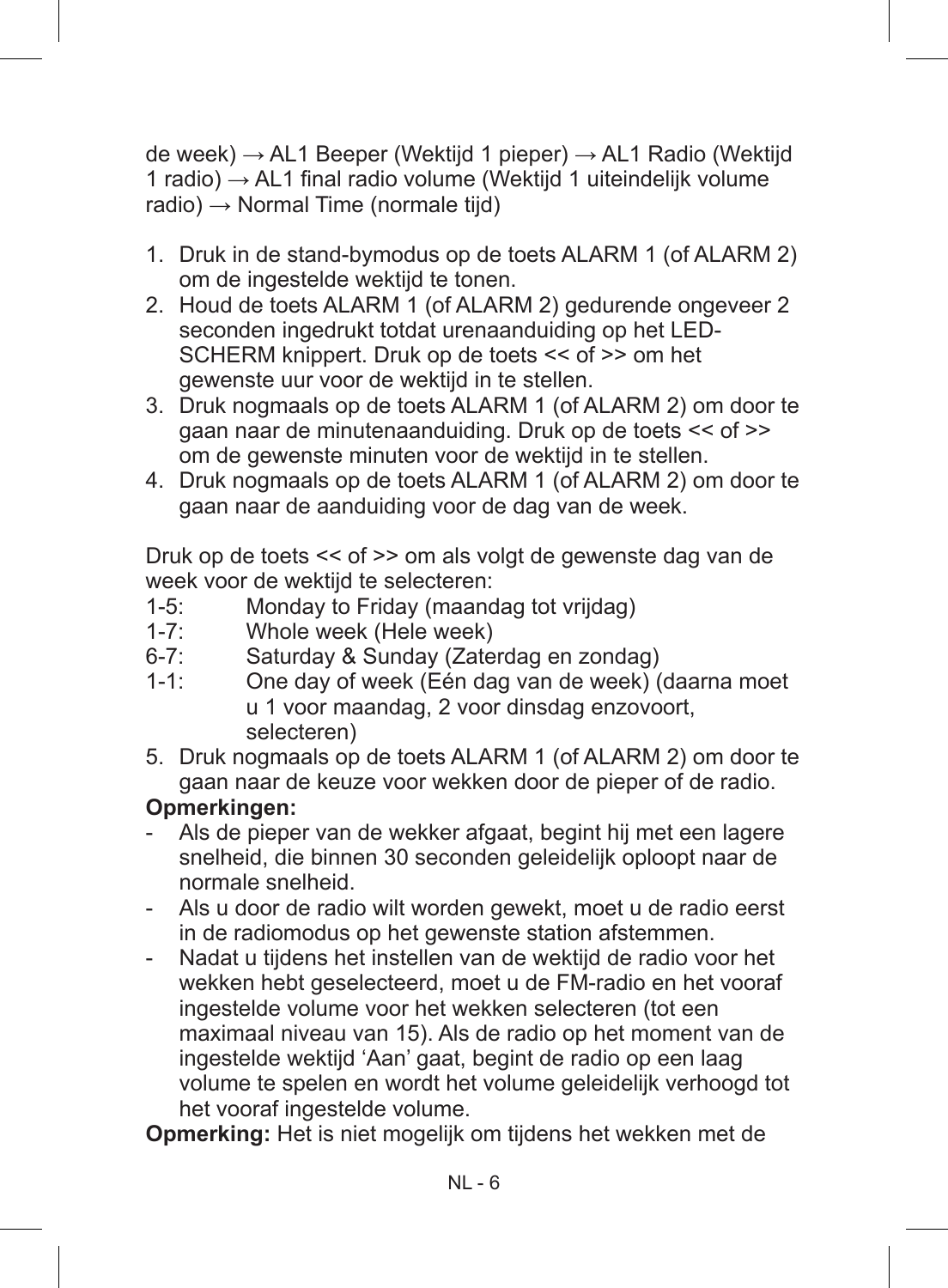radio het volume te verhogen. Als er een aanpassing van het volume nodig is, moet u de radio eerst d.m.v. de toets POWER ON-OFF uitschakelen en hem daarna weer inschakelen. De wekker wordt ook onmiddellijk gestopt.

- 6. Druk op de toets ALARM 1 (of ALARM 2) om het instellen te voltooien en terug te keren naar de normale tijdweergave.
- 7. Houd om het automatisch afgaan van ALARM 1 (of ALARM 2) voor de komende dagen uit te schakelen, de toets ALARM 1 (of ALARM 2) gedurende ongeveer 2 seconden ingedrukt; de overeenkomstige AANDUIDING voor ALARM 1 (of ALARM 2) gaat uit.
- 8. Houd om het automatisch afgaan van ALARM 1 (of ALARM 2) voor de komende dagen te hervatten, de toets ALARM 1 (of ALARM 2) gedurende ongeveer 2 seconden ingedrukt; de overeenkomstige AANDUIDING voor ALARM 1 (of ALARM 2) gaat aan en het alarm gaat op de volgende dag op de ingestelde tijd af.

#### **HET UITSCHAKELEN VAN DE WEKKER**

Als de vooraf ingestelde wektijd wordt bereikt, knippert de AANDUIDING voor ALARM 1 (of ALARM 2) op het LED-SCHERM een blijven de pieper of de radio gedurende 30 minuten spelen, tenzij ze worden onderbroken door op SNOOZE te drukken. Druk om de wekker onmiddellijk te stoppen de overeenkomstige toets ALARM 1 (of ALARM 2) of de toets POWER ON-OFF. De wekker gaat op de volgende dag op dezelfde tijd, of op de tijd waarop hij af moet gaan, gebaseerd op uw wekkerinstellingen, weer af.

#### **SLUIMERFUNCTIE**

Druk als de wekker afgaat de toets SNOOZE om de wekker op te schorten en de sluimerfunctie te activeren. De wekker stopt tijdelijk en gaat 9 minuten later weer af, maar de AANDUIDING ALARM 1 (of ALARM 2) blijft knipperen.

#### **Opmerkingen:**

- Deze handmatige bediening van de sluimerfunctie kan steeds worden herhaald.
- Druk om de sluimerfunctie voordat hij eindigt uit te schakelen, op de overeenkomstige toets ALARM 1 (of ALARM 2) of op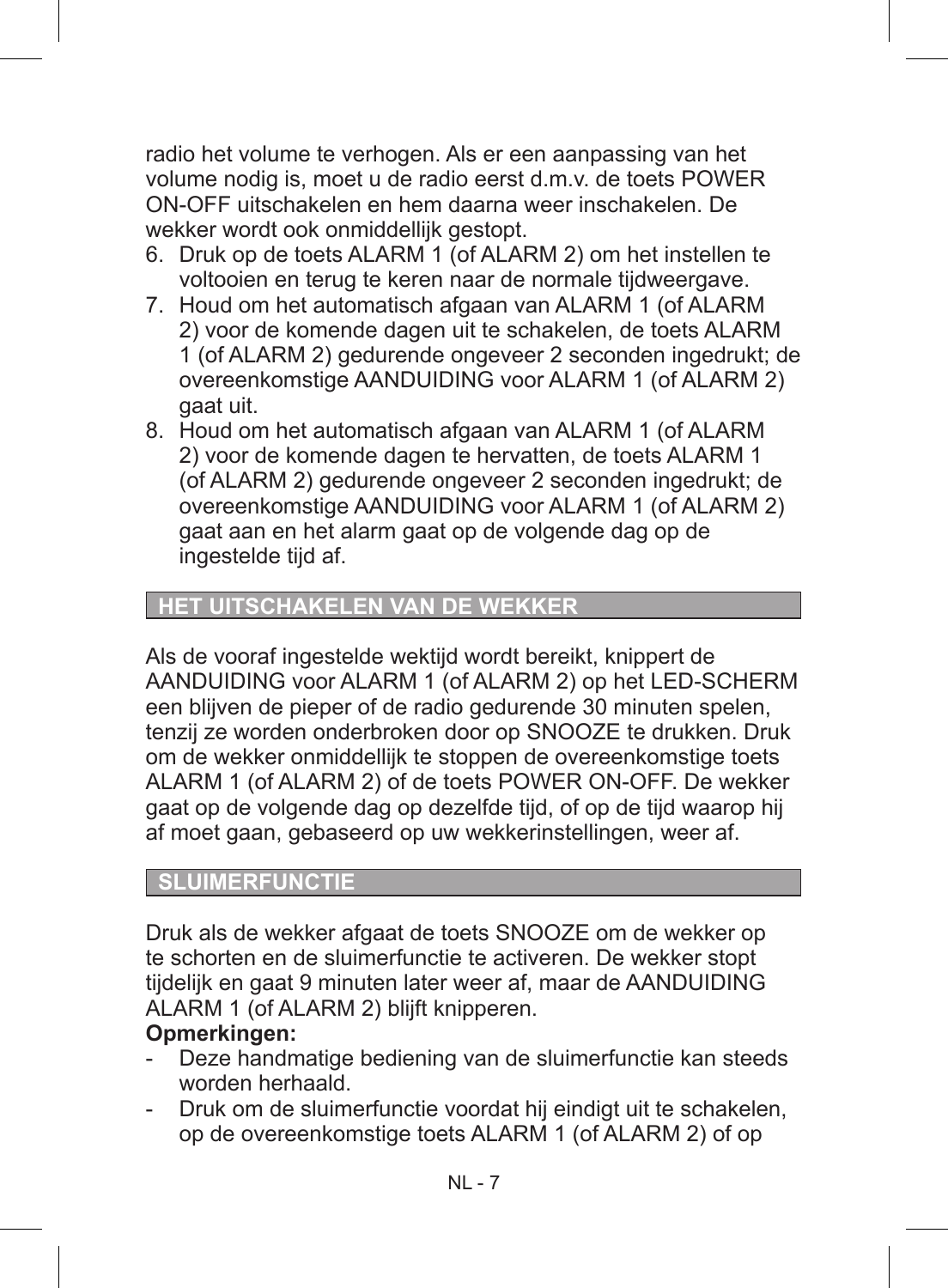de toets POWER ON-OFF. Het knipperen van de INDICATOR WEKTIJD 1 (of WEKTIJD 2) stopt.

#### **LUISTEREN NAAR DE RADIO**

#### **AFSTEMMEN VAN DE RADIO**

- 1. Druk in de stand-bymodus op de knop POWER ON-OFF om het apparaat in te schakelen.
- 2. Het LED-SCHERM toont gedurende ongeveer 5 seconden de radiofrequentie en keert dan terug naar de normale tijdsweergave.

#### **AUTOMATISCH ZOEKEN NAAR RADIOSTATIONS**

Houd om automatisch te zoeken naar stations met een sterk signaal de toets TUNE UP >> of DOWN << ingedrukt totdat de uitlezing voor de frequentie op het scherm begint te scannen. Laat de toets los. De tuner stopt bij het eerste sterke station dat hij vindt.

#### **HANDMATIG ZOEKEN NAAR RADIOSTATIONS**

- 1. Druk herhaaldelijk op de toets << of >> om het door u gewenste radiostation te kiezen.
- 2. Druk op de toets VOLUME UP of DOWN om het gewenste volume in te stellen. De uitlezing voor het volume verschijnt op het LED-SCHERM.

#### **Opmerkingen:**

- Gebruik handmatig afstemmen om zwakkere stations te selecteren, die tijdens het automatische afstemmen kunnen worden overgeslagen.
- Als het automatische afstemmen niet op de exacte frequentie van het station stopt, het stopt bijvoorbeeld op 88,9 MHz, in plaats van 88,8 MHz, gebruik dan de methode voor handmatig afstemmen om "fijn af te stellen" op de exacte frequentie van het station.

#### **TIPS VOOR DE BESTE ONTVANGST**

FM - Rol de EXTERNE FM-DRAADANTENNE volledig uit om maximale ontvangst van de FM-tuner te verzekeren.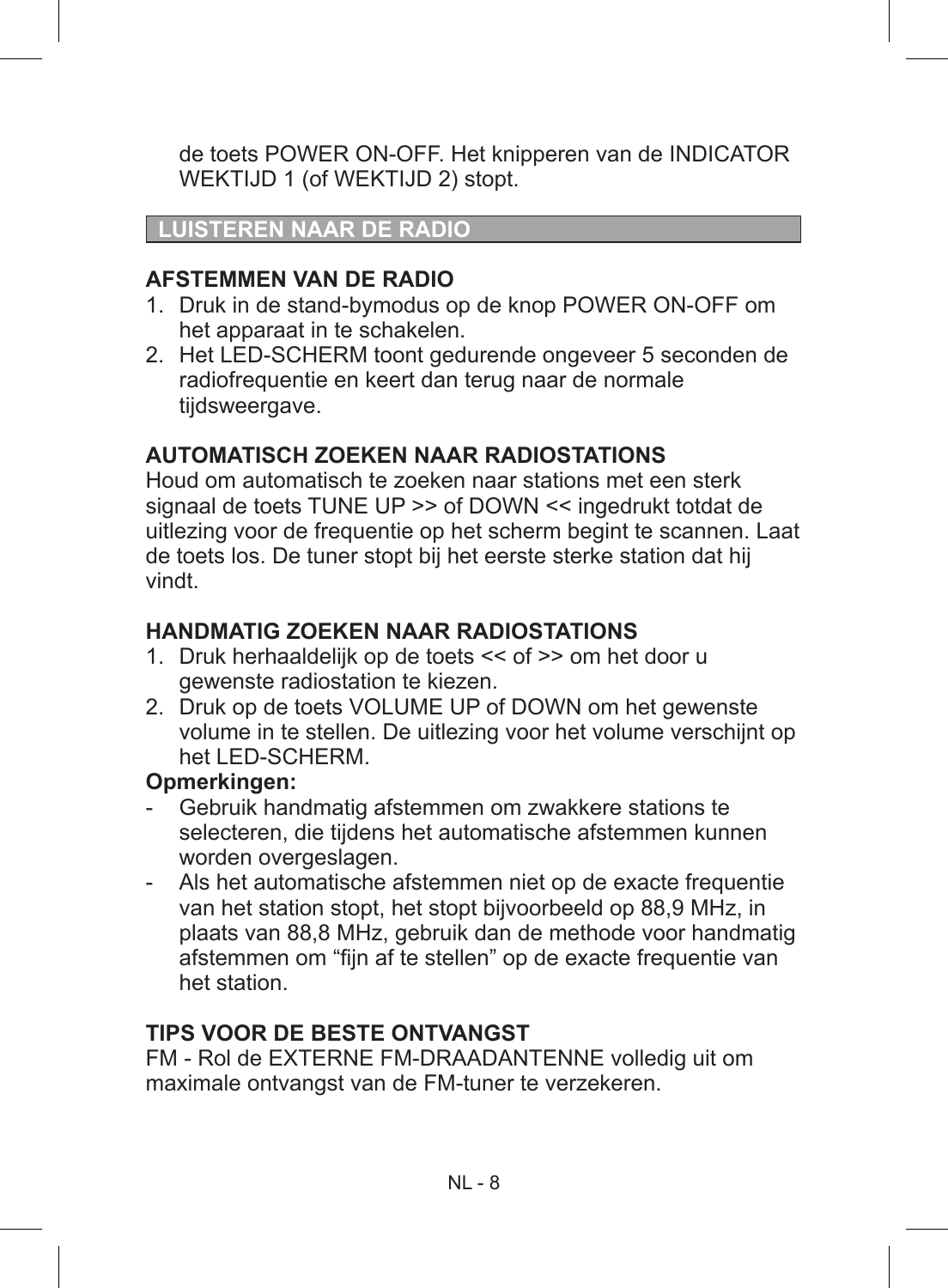#### **HET INSTELLEN/OPROEPEN VAN RADIO VOORKEUZESTATIONS**

- 1. Druk op de toets << of >> om het gewenste radiostation te selecteren.
- 2. Houd de toets MEMORY ingedrukt; de volgende beschikbare nummer voor de geheugenvoorinstelling knippert op het LED-SCHERM. (Opmerking: Als u voor de eerste keer voorinstellingen programmeert, knippert er "P01" op het scherm.)
- 3. Druk de knop << of >> om het gewenste nummer van het voorkeuzestation te wijzigen van nummer P01 t/m P10.
- 4. Herhaal de stappen #1 t/m #3 om maximaal 10 FM-stations vooraf in te stellen.
- 5. Druk om één van de al geprogrammeerde voorkeuzestations op te roepen, herhaaldelijk op de toets M+ totdat u het gewenste nummer van de voorinstelling/het radiostation bereikt.

#### **BEDIENING SLAAPTIMER**

Met de slaaptimer kunt u het toestel uitschakelen nadat er een bepaalde tijd is verstreken.

- 1. Druk terwijl u naar de radio luistert op de toets SLEEP en de slaaptijd '90' (minuten) verschijnt op het LED-SCHERM.
- 2. Druk herhaaldelijk op de toets SLEEP om de slaaptimer in te stellen op 90, 60, 30 of 15 minuten. Wacht na uw keuze ongeveer 10 seconden om het toestel de keuze te laten bevestigen; het toestel speelt gedurende de geselecteerde tijdsduur en schakelt dan automatisch 'Uit'.
- 3. Druk om de slaaptimer te annuleren herhaaldelijk op de toets SLEEP, totdat u na de laatste optie van de slaaptimer (15 minuten) de huidige tijd op het LED-SCHERM ziet.
- 4. Druk om het toestel voor de geselecteerde slaatijd uit te schakelen op ieder gewenst moment op de knop POWER ON-OFF.

#### **WEKKER DUTJE**

De dutjeswekker kan bijv. voor een kort "dutje" worden gebruikt. Deze functie werkt alleen in de stand-bystand.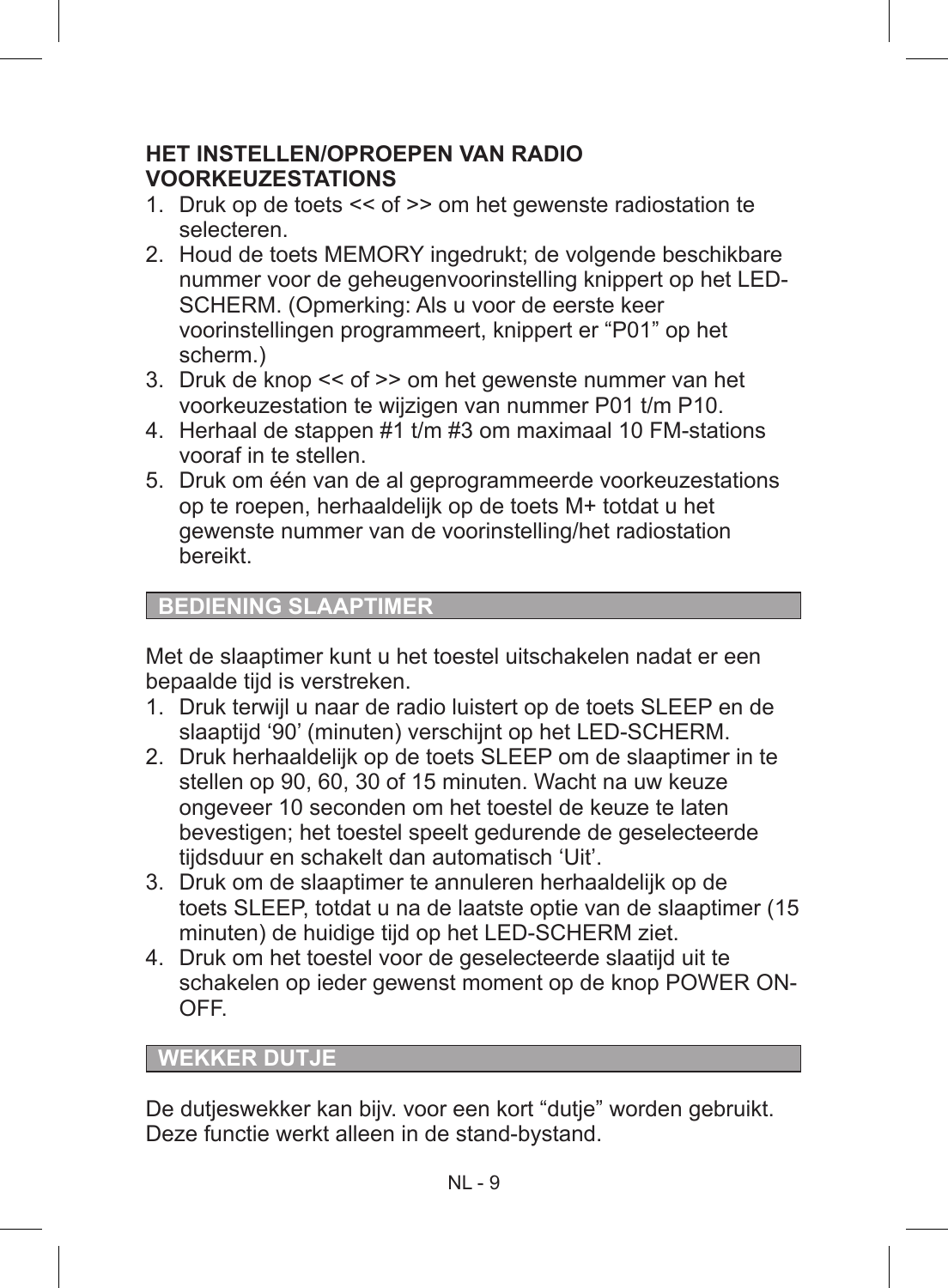- Druk de toets NAP op het toestel om te kiezen na hoeveel tijd het toestel moet piepen. Selecteer van 90 tot 10 minutes (minuten) of OFF (uit) in stappen van 10 minuten.
- Nadat de gekozen tijd is verstreken klinkt er een steeds snellere pieptoon. Gebruik de toets POWER ON-OFF van het toestel om de pieptoon uit te schakelen.

#### **DIMMER**

Druk op de toets DIMMER om de helderheid van het LEDscherm, in overeenstemming met de omstandigheden van het omgevingslicht in te stellen op hoog, middelmatig of laag.

#### **HET WISSELEN VAN HET SCHERM TUSSEN TIJDS- EN MAAND-DATUMWEERGAVE**

- 1. Houd als de radio uit is de toets BETWEEN DISPLAY CONTENTS van het toestel gedurende ongeveer 3 seconden ingedrukt, totdat er "ON" (AAN) op het LED-SCHERM verschijnt.
- 2. Het SCHERM geeft afwisselend 10 seconden de huidige tijd en 5 seconden de maand-datum als volgt weer:



#### **PROJECTIEFUNCTI**

#### **Opmerkingen:**

- Dit toestel is voorzien van een projectiefunctie, die zowel in de klok- als radiomodus kan worden gebruikt. U kunt dit toestel gebruiken om de tijd op een plafond of muur te projecteren.
- De optimale afstand voor de projectie loopt van ongeveer 90 tot 270 cm.
- Druk op de toets PROJECTION ON/OFF om de projector te activeren. De tijd wordt op het plafond of de wand geprojecteerd.
- Gebruik de regelaar voor de hoek/scherpte om de optimale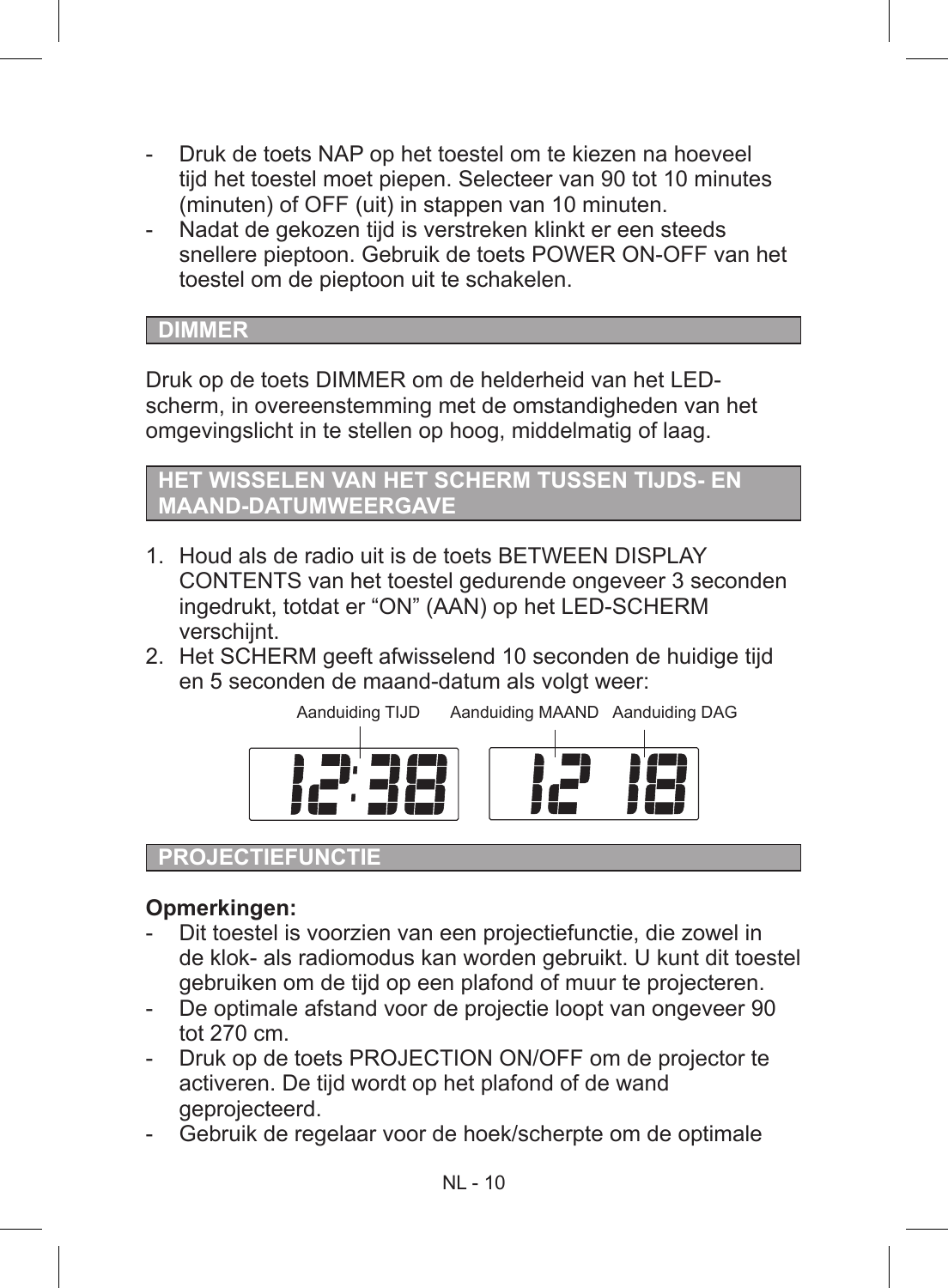scherpte en hoek voor de projectie te bereiken.

- Druk op de toets PROJECTION 180º FLIP om het geprojecteerde beeld om te draaien.
- Druk om de projectiefunctie uit te schakelen gewoon op de toets PROJECTION ON/OFF. De projector gaat uit.

#### **HET HERINSTELLEN VAN HET TOESTEL**

Als het systeem niet reageert of de bediening grillig of onderbroken wordt, kan het zijn dat er een elektrostatische ontlading (ESO) of piekspanning is opgetreden, die het automatisch uitschakelen van de interne microcontroller heeft geïnitieerd. Als dit zich voordoet, stek dan de stekker van het NETSNOER uit het stopcontact en verwijder de back-upbatterij uit het batterijvak. Wacht tenminste 3 minuten en plaats de backupbatterij weer en steek de stekker van het netsnoer weer in het stopcontact. Het toestel is nu heringesteld, dus moet u de tijd van het toestel en de wektijden opnieuw instellen.

#### **SPECIFICATIES**

| 1 x 3 V CR2032 platte lithiumbatterij (niet |
|---------------------------------------------|
|                                             |
|                                             |
|                                             |
|                                             |

#### **Waarschuwing**

- 1. Er mogen geen bronnen van open vuur, zoals brandende kaarsen, op het toestel worden geplaatst.
- 2. Plaats het toestel niet in gesloten boekenkasten of rekken zonder voldoende ventilatie.
- 3. De stekker wordt gebruikt als schakelaar en moet gemakkelijk bereikbaar blijven.
- 4. De ventilatie mag niet worden gehinderd door het bedekken van de ventilatieopeningen met voorwerpen zoals kranten, tafelkleden, gordijnen etc.
- 5. Het toestel mag niet worden blootgesteld aan druppels of spetters en er mogen geen met vloeistoffen gevulde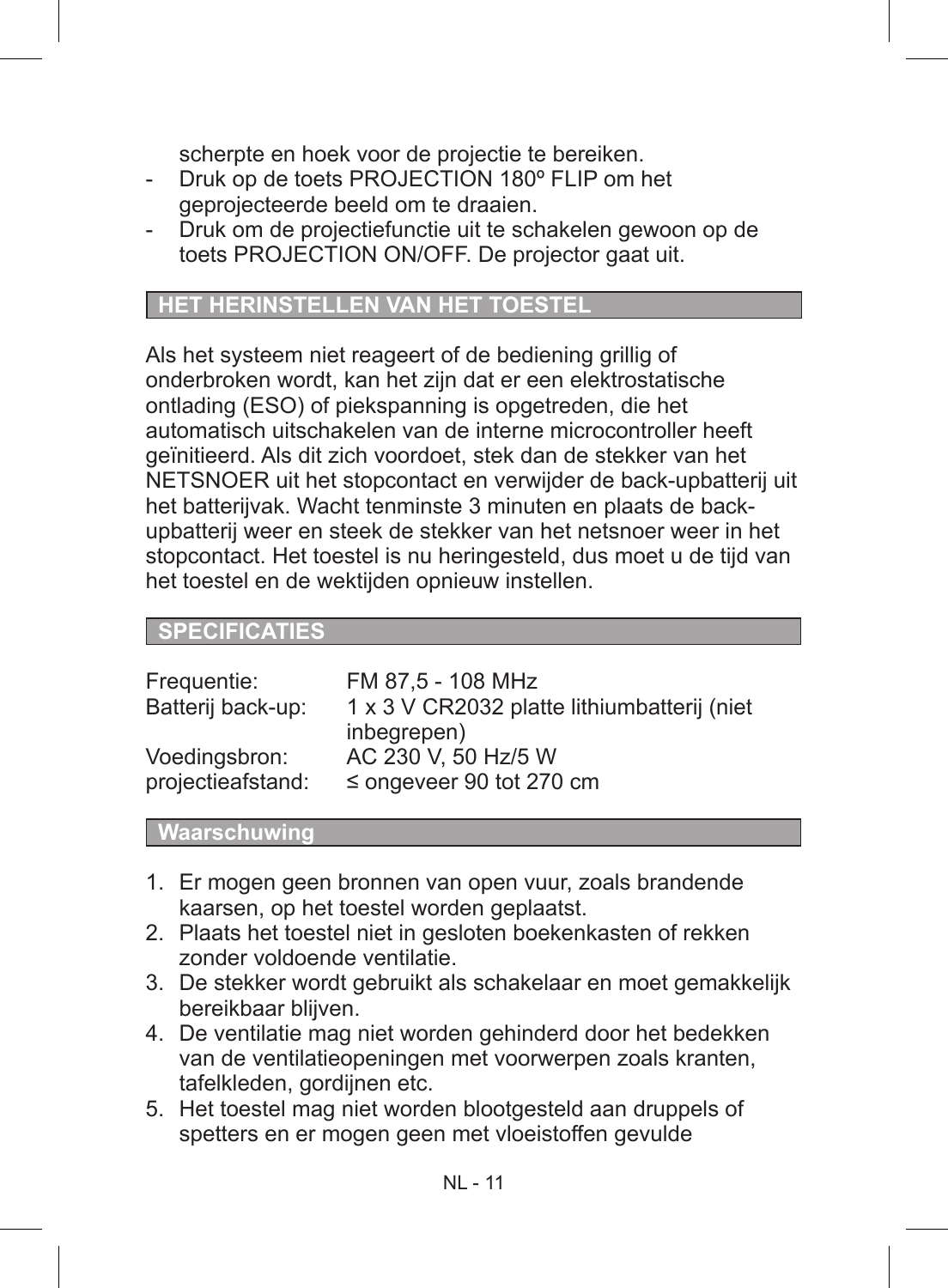voorwerpen, zoals vazen, op het toestel worden gezet.

- 6. Sluit de FM-antenne niet aan op een buitenantenne.
- 7. Het toestel mag niet aan direct zonlicht, zeer hoge of lage temperaturen, vocht, trillingen worden blootgesteld of in een stoffige omgeving worden geplaatst.
- 8. Gebruik nooit schurende schoonmaakmiddelen of benzeen, thinner of andere oplosmiddelen om het oppervlak van het toestel te reinigen. Reinig het toestel door het af te vegen met een zachte, niet schurende oplossing en een zachte, schone doek.
- 9. Probeer nooit om draden, pennen of andere vergelijkbare voorwerpen in de ventilatiesleuven of openingen van het toestel te steken.
- 10.Batterijen mogen niet aan overmatige hitte, zoals zonlicht, open vuur e.d., worden blootgesteld.
- 11. Aandacht voor het milieu is nodig bij het verwijderen van de batterijen.
- 12.Voer dit toestel aan het eind van zijn levensduur niet af met het normale huishoudelijke afval, maar lever het in bij een verzamelpunt voor recycling van elektrische en elektronische apparaten. Door recycling kunnen sommige materialen worden hergebruikt. U levert een belangrijke bijdrage een de bescherming van ons milieu. Vraag uw gemeentebestuur naar het bevoegde inzamelpunt.
- 13.Dit apparaat is niet bedoeld voor gebruik door personen (inclusief kinderen) met verminderde lichamelijke, zintuiglijke of geestelijke vermogens, of gebrek aan ervaring en kennis, tenzij zij onder toezicht staan of instructies over het gebruik van het apparaat hebben ontvangen door een persoon die verantwoordelijk is voor hun veiligheid.

#### **LET OP**

Als de batterij onjuist wordt geplaatst, bestaat er explosiegevaar Vervang de batterij alleen door een zelfde of vergelijkbare soort batterij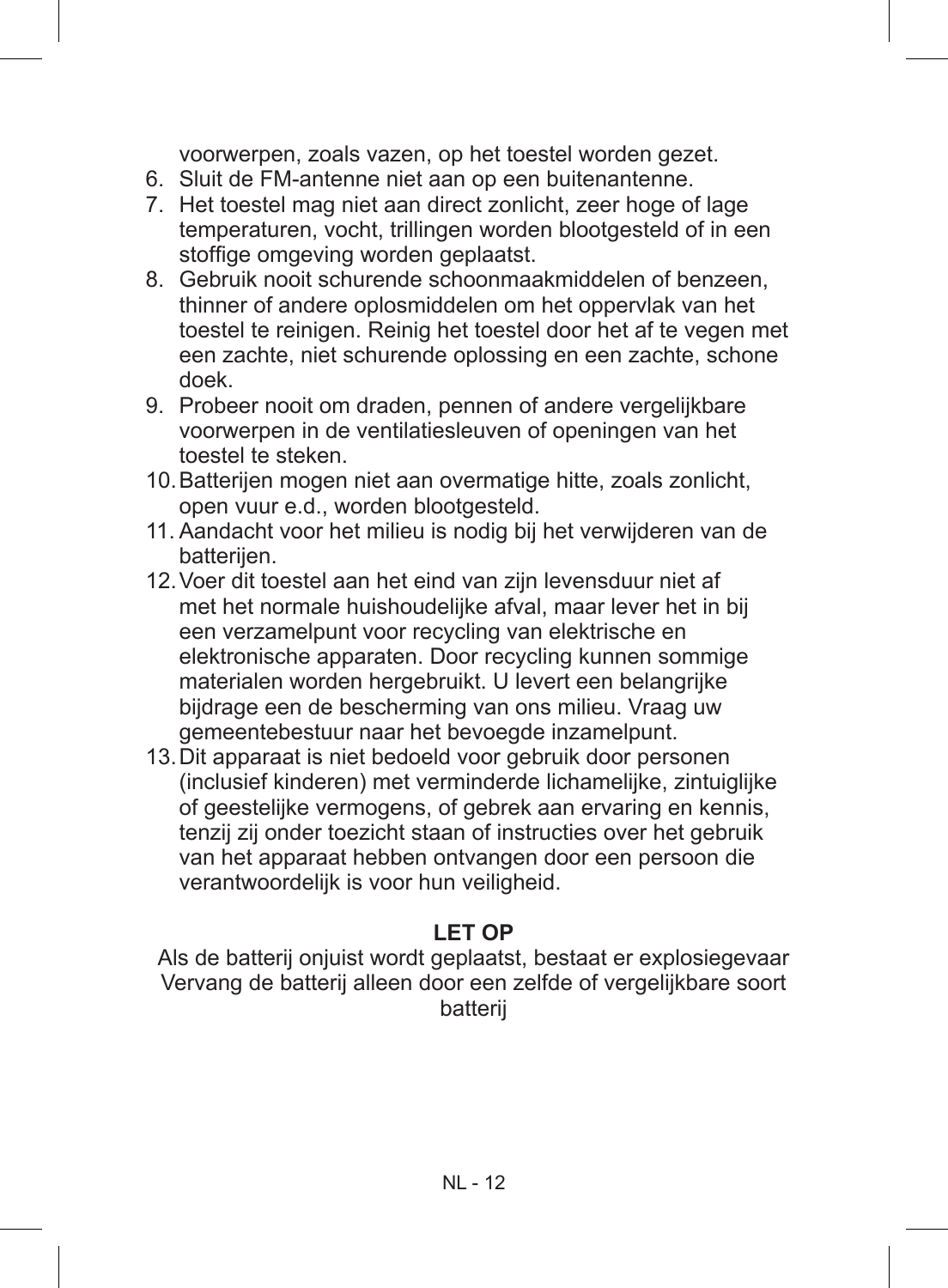#### **Garantie**

Lenco biedt service en garantie aan overeenkomstig met de Europese wetgeving. Dit houdt in dat u, in het geval van reparaties (zowel tijdens als na de garantieperiode), uw lokale handelaar moet contacteren.

Belangrijke opmerking: Het is niet mogelijk om producten die gerepareerd moeten worden direct naar Lenco te sturen. Belangrijke opmerking: De garantie verloopt als een onofficieel servicecenter het apparaat op wat voor manier dan ook heeft geopend, of er toegang toe heeft gekregen.

Het apparaat is niet geschikt voor professioneel gebruik. In het geval van professioneel gebruik worden alle garantieverplichtingen van de fabrikant nietig verklaard.

#### **Disclaimer**

Er worden regelmatig updates in de firmware en/of hardwarecomponenten gemaakt. Daardoor kunnen gedeelten van de instructies, de specificaties en afbeeldingen in deze documentatie enigszins verschillen van uw eigen situatie. Alle onderwerpen die staan beschreven in deze handleiding zijn bedoeld als illustratie en zijn niet van toepassing op specifieke situaties. Aan de beschrijving in dit document kunnen geen rechten worden ontleend.

#### **Afvoer van het oude apparaat**

Dit symbool geeft aan dat het betreffende elektrische product of de batterij niet moet worden verwijderd als algemeen huishoudelijk afval in Europa. Zorg voor een juiste afvalverwerking door het product en de batterij in overeenstemming met alle van toepassing zijnde lokale wetten voor het verwijderen van elektrische apparatuur of batterijen te verwijderen. Als u dit doet, helpt u de natuurlijke hulpbronnen te behouden en de standaard van milieubescherming te verbeteren bij de behandeling en verwijdering van elektrisch afval (Afgedankte Elektrische en Elektronische Apparatuur).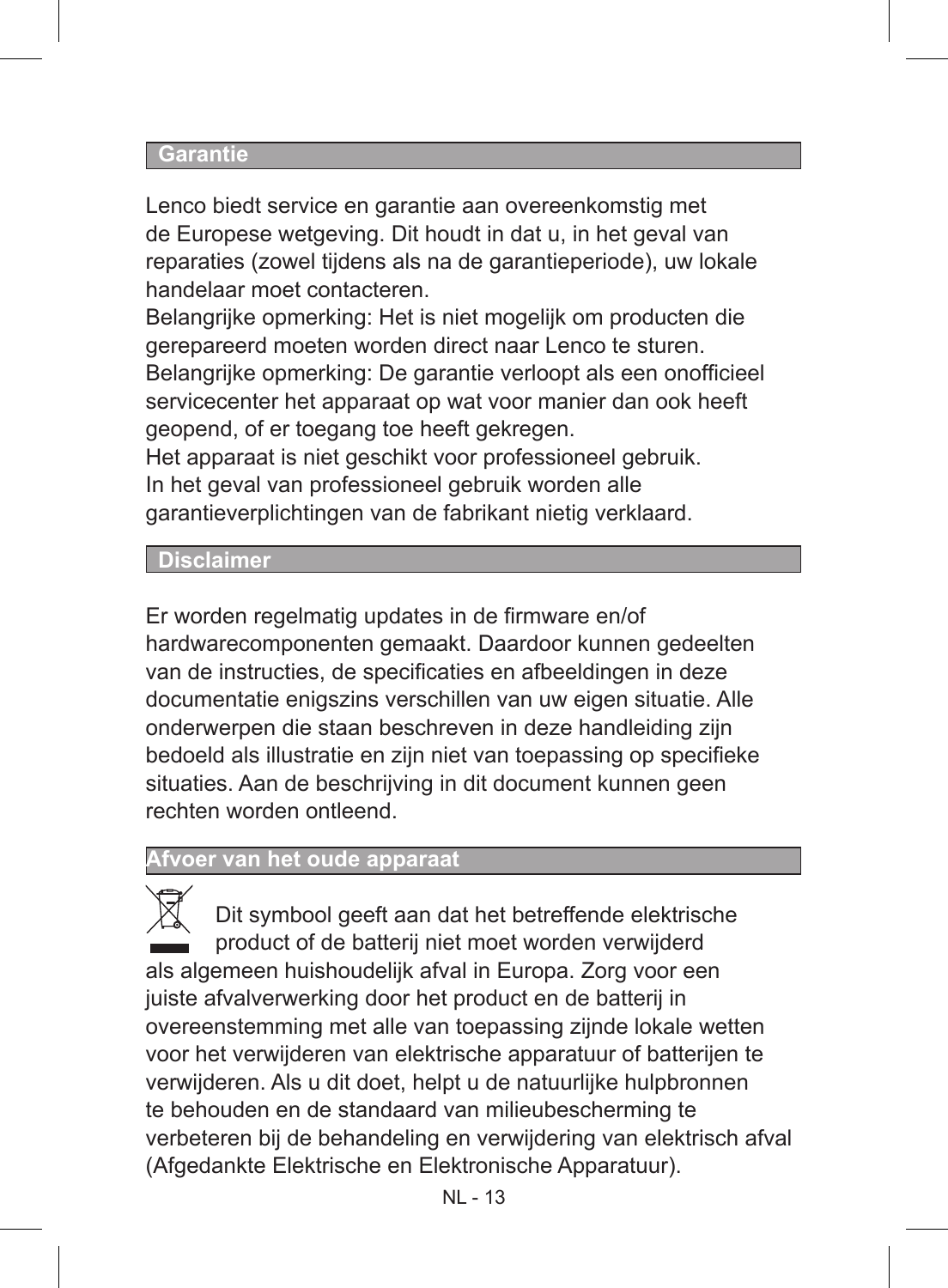**Service**

Bezoek voor meer informatie en helpdeskondersteuning www.lenco.com

Lenco Benelux BV, Thermiekstraat 1a, 6361 HB Nuth, Nederland.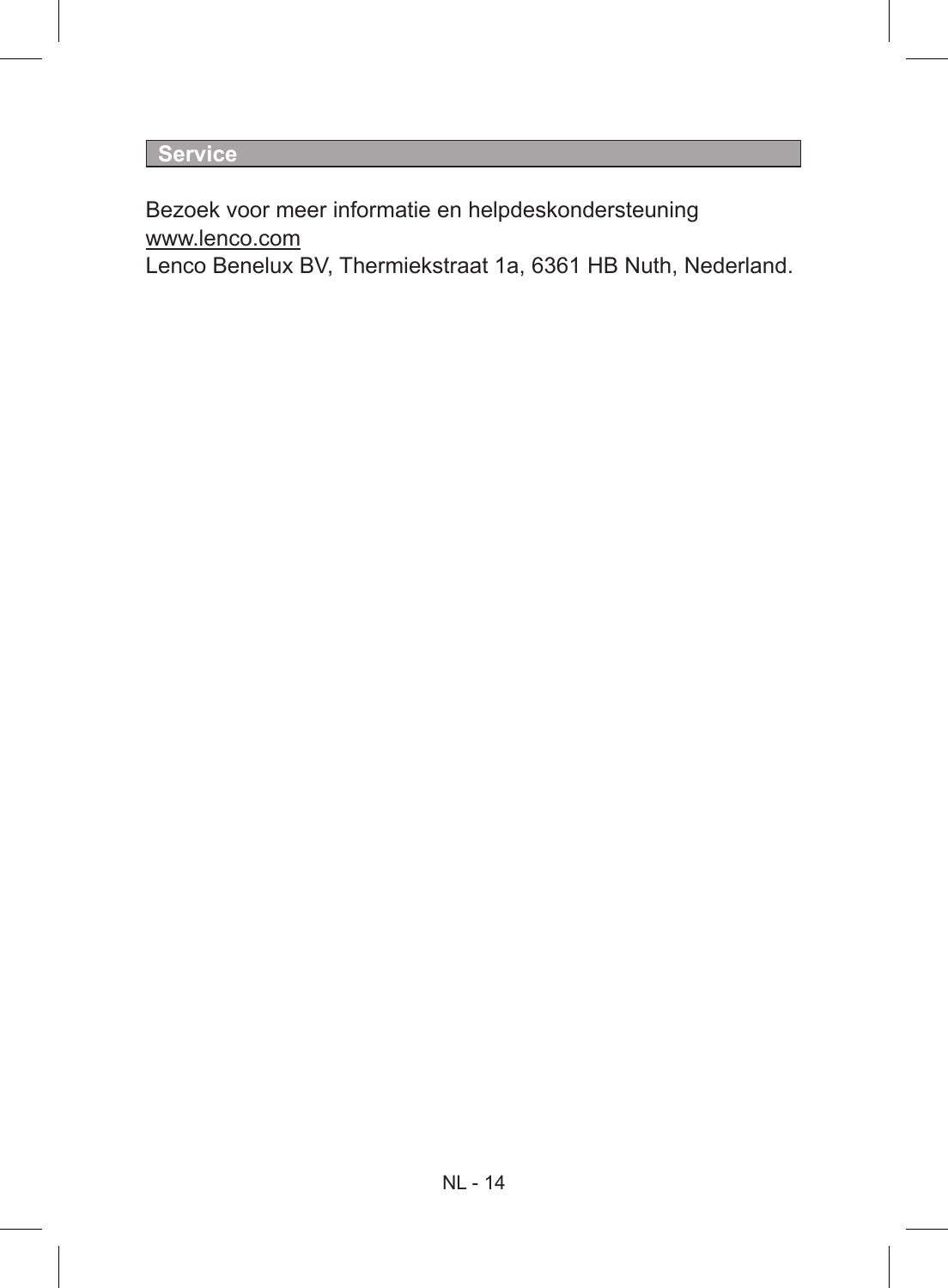

# **BEDIENUNGSANLEITUNG**

# **CR-16**

# **UHRENRADIO MIT FUNKSTEUERUNG**



Für weitere Informationen: www.lenco.com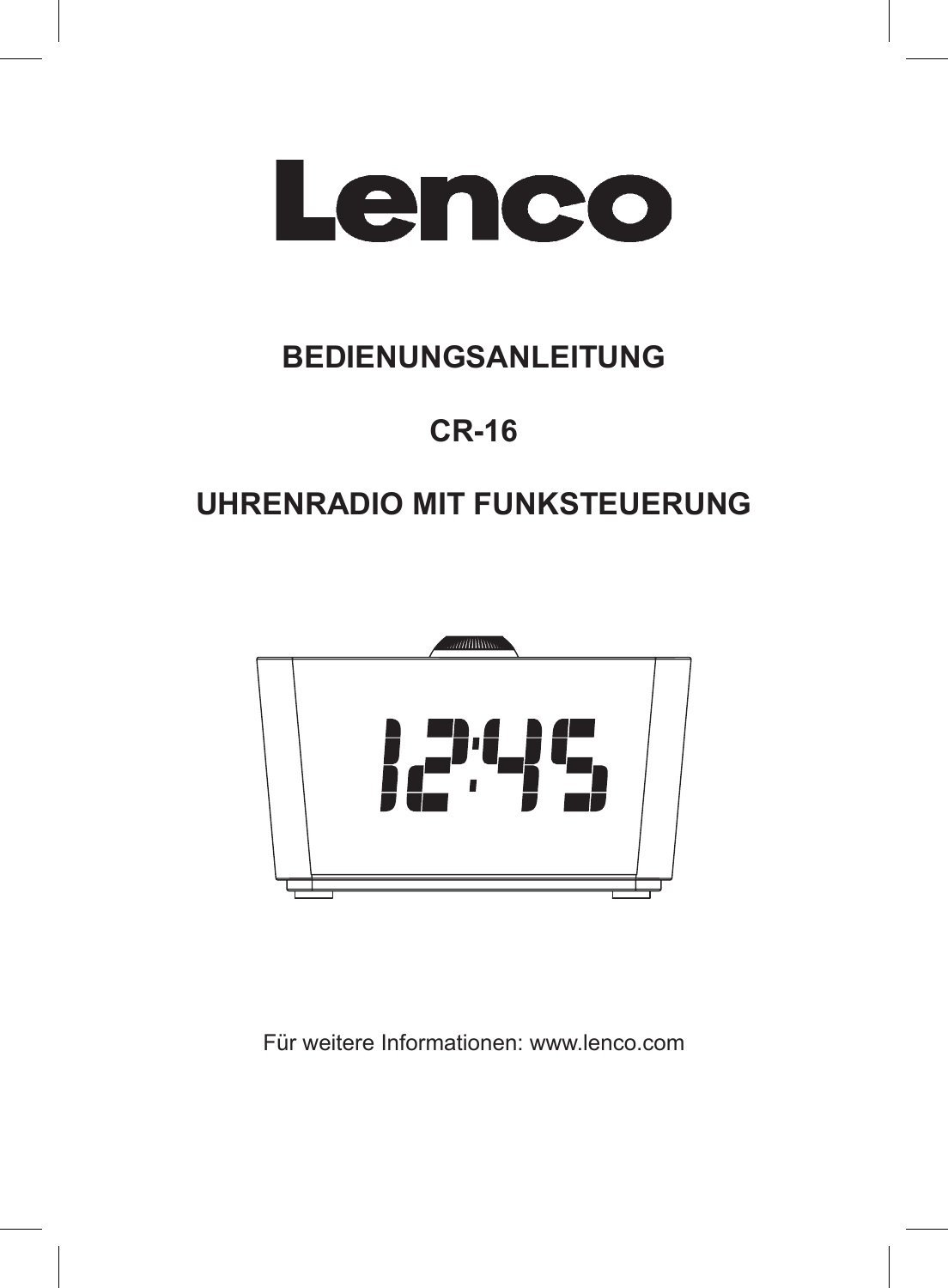#### **Übersicht und Bedienelemente**





**Element Beschreibun** 

- 1. EINRICHTUNG ALARM 1 EIN-AUS
- 2. << ABSTIMMUNG NACH UNTEN
- 3. SCHLUMMER/AUTOM. ABSCHALTUNG/DIMMER
- 4. SPEICHER/M+/KURZSCHLAF
- 5. PROJEKTION EIN/AUS
- 6. PROJEKTIONSZEIT 180°
- 7. EINRICHTUNG ALARM 2 EIN-AUS
- 8. LAUTSTÄRKE +/ZWISCHEN DISPLAY-INHALTEN
- 9. EIN-AUSSCHALTEN/ALARM AUS
- 10.>> ABSTIMMUNG NACH OBEN/JAHR-MONAT-TAG
- 11. UHRZEITANPASSUNG
- 12.LAUTSTÄRKE -
- 13.TYPENSCHILD (UNTERSEITE DES GERÄTES)
- 14.ABDECKUNG DES BATTERIEFACHES (UNTERSEITE DES GERÄTES)
- 15.LAUTSPRECHER
- 16.WINKEL/SCHÄRFE-REGLER
- 17.LED ANZEIGE
- 18.AC STROMKABEL
- 19.FUNKGESTEUERTE UHRANTENNE
- 20.FM-ANTENNE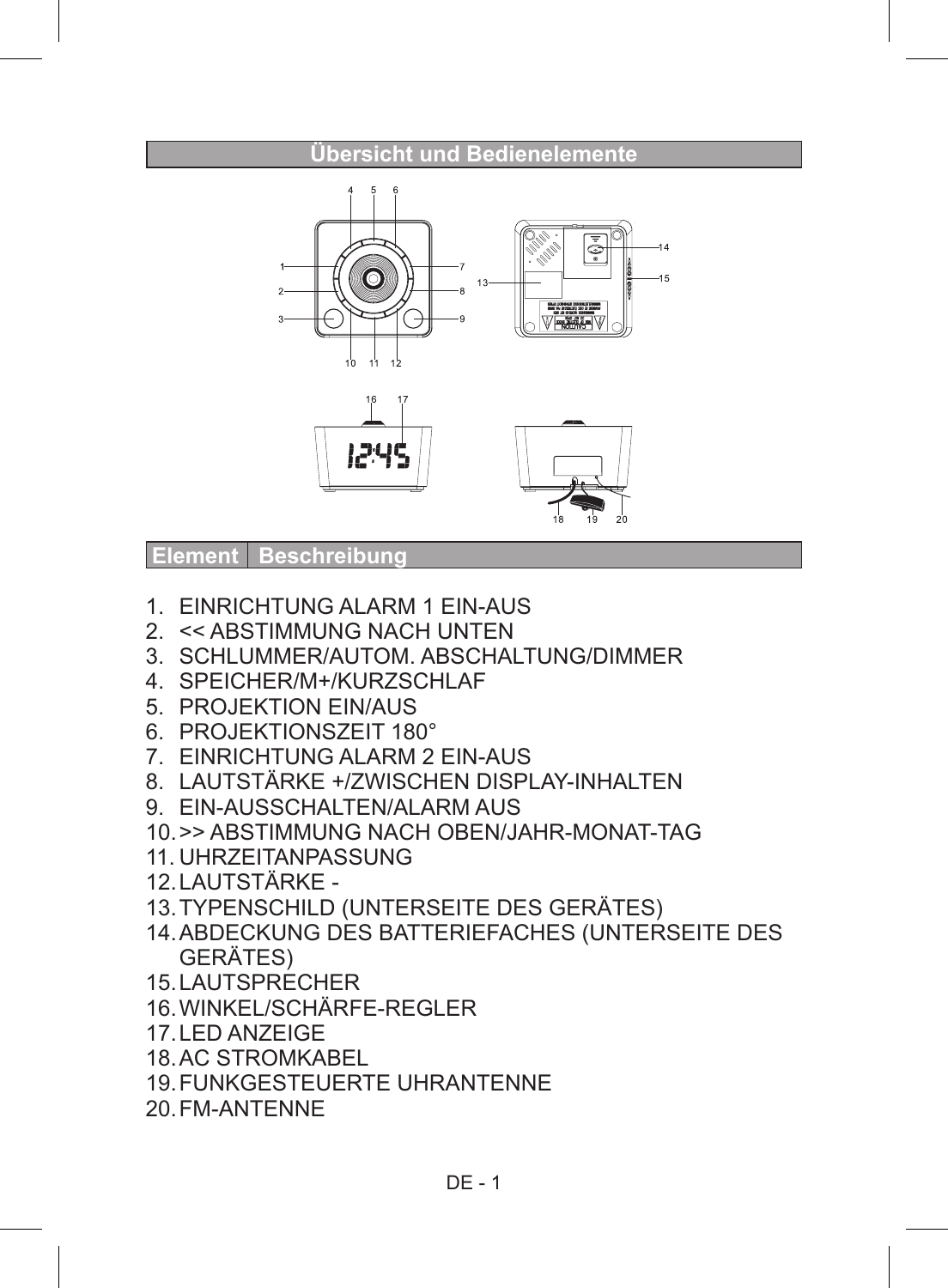

#### **STROMANSCHLUS**

Dieses Gerät benötigt eine AC 230 V ~ 50 Hz Stromversorgung. Stecken Sie das AC Stromkabel in eine haushaltsübliche **Steckdose** 

#### **EINLEGEN/ERSETZEN DER RESERVEBATTERIE**

Dieses Gerät ist mit einem Reservebatterie-Sicherungssystem ausgestattet. Es wird eine DC3V CR2032 Lithiumbatterie (nicht enthalten) benötigt, um die Einstellungen des Kalenders/der Uhrzeit und die Senderschnellwahl bei einem Stromausfall beizubehalten.

- 1. Die Schrauben der BATTERIEFACHABDECKUNG lösen und die Abdeckung entfernen.
- 2. Eine neue CR2032 Lithiumbatterie in das Batteriefach einlegen und hierbei dem Polaritäten Diagramm auf der BATTERIEFACHABDECKUNG folgen. Nur die angegebene Größe und den angegebenen Typ der Batterie verwenden.
- 3. Die BATTERIEFACHABDECKUNG wieder aufsetzen und die Schrauben anziehen.

**Hinweis:** Das Gerät funktioniert auch ohne eingelegte Batterie, jedoch gehen bei einem Stromausfall die Uhrzeit, die Alarmeinstellungen und die Senderschnellwahl verloren und müssen danach neu eingerichtet werden.

#### **WICHTIG:**

Stellen Sie sicher, dass die Batterie korrekt eingelegt wurde. Nichtbeachtung der Polarität kann das Gerät beschädigen und zum Verlust der Garantie führen. Wir empfehlen die Verwendung von Qualitätsbatterien, um die beste Leistung und längste Betriebszeit zu erreichen.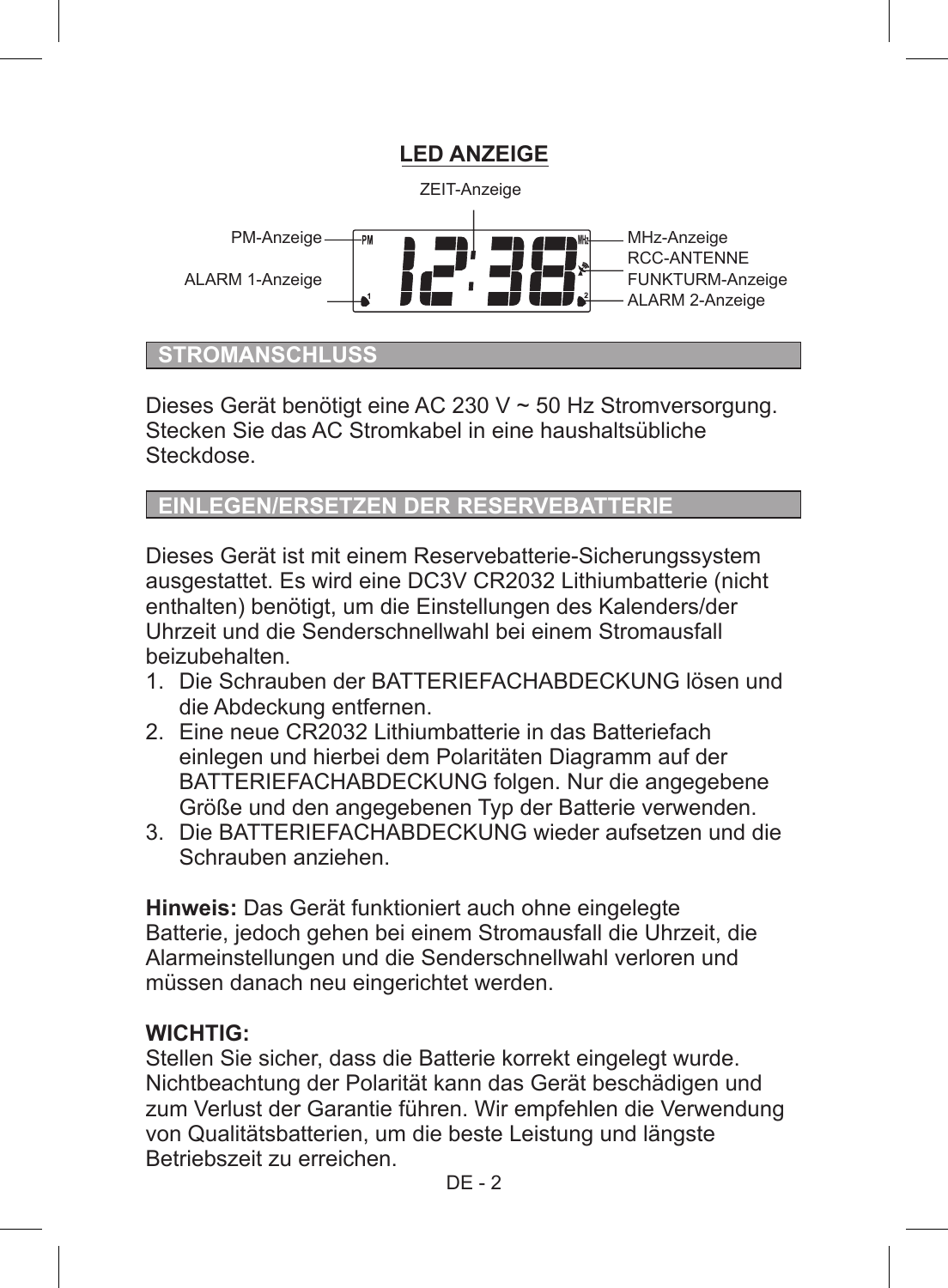#### **WAARSCHUWING BATTERIJ NIET INSLIKKEN, RISICO OP CHEMISCHE BRANDWONDEN**

Dit product bevat een knoopcelbatterij. Als deze knoopcelbatterij wordt ingeslikt, kan dit binnen slechts 2 uur tot ernstige interne brandwonden en fataal letsel leiden.

Houd nieuwe en gebruikte batterijen buiten bereik van kinderen. Als de batterijhouder niet goed kan worden gesloten, dient u het product niet meer te gebruiken en buiten bereik van kinderen te houden.

Als u denkt dat batterijen zijn ingeslikt of binnenin een willekeurig lichaamsdeel terecht zijn gekomen, dient u onmiddellijk medische hulp te zoeken.

#### **PFLEGE DER BATTERIE:**

- Nur die angegebene Größe und den angegebenen Typ der Batterie verwenden.
- Entfernen Sie die Batterie, wenn das Gerät über einen längeren Zeitraum nicht verwendet wird. Alte oder undichte Batterien können zu einer Beschädigung des Gerätes und zum Erlöschen der Garantie führen.
- Versuchen Sie nicht, Batterien aufzuladen, die nicht dafür vorgesehen sind. Die Batterien können überhitzen und reißen (Befolgen Sie die Anweisungen des Batterieherstellers).
- Werfen Sie keine Batterien in Feuer, da die Batterie explodieren kann.

#### **EINSTELLEN DER UHR**

#### **AUTOMATISCH (NUR IN BEREITSCHAFT)**

- Nachdem das Stromkabel in die Steckdose gesteckt wurde, wird nach einigen Minuten das Zeitdatum von dem DCF77- Sender automatisch übertragen. Solange das Symbol "RCC-ANTENNEN-FUNKTURM" blinkt, sucht das Gerät nach dem Radiosignal. Wenn ein Radiosignal gefunden wurde, leuchtet das Symbol "RCC-ANTENNEN-FUNKTURM" auf. Die korrekte Uhrzeit erscheint auf dem Display.
- Die Uhrzeit wird stündlich über das Sendersignal aktualisiert.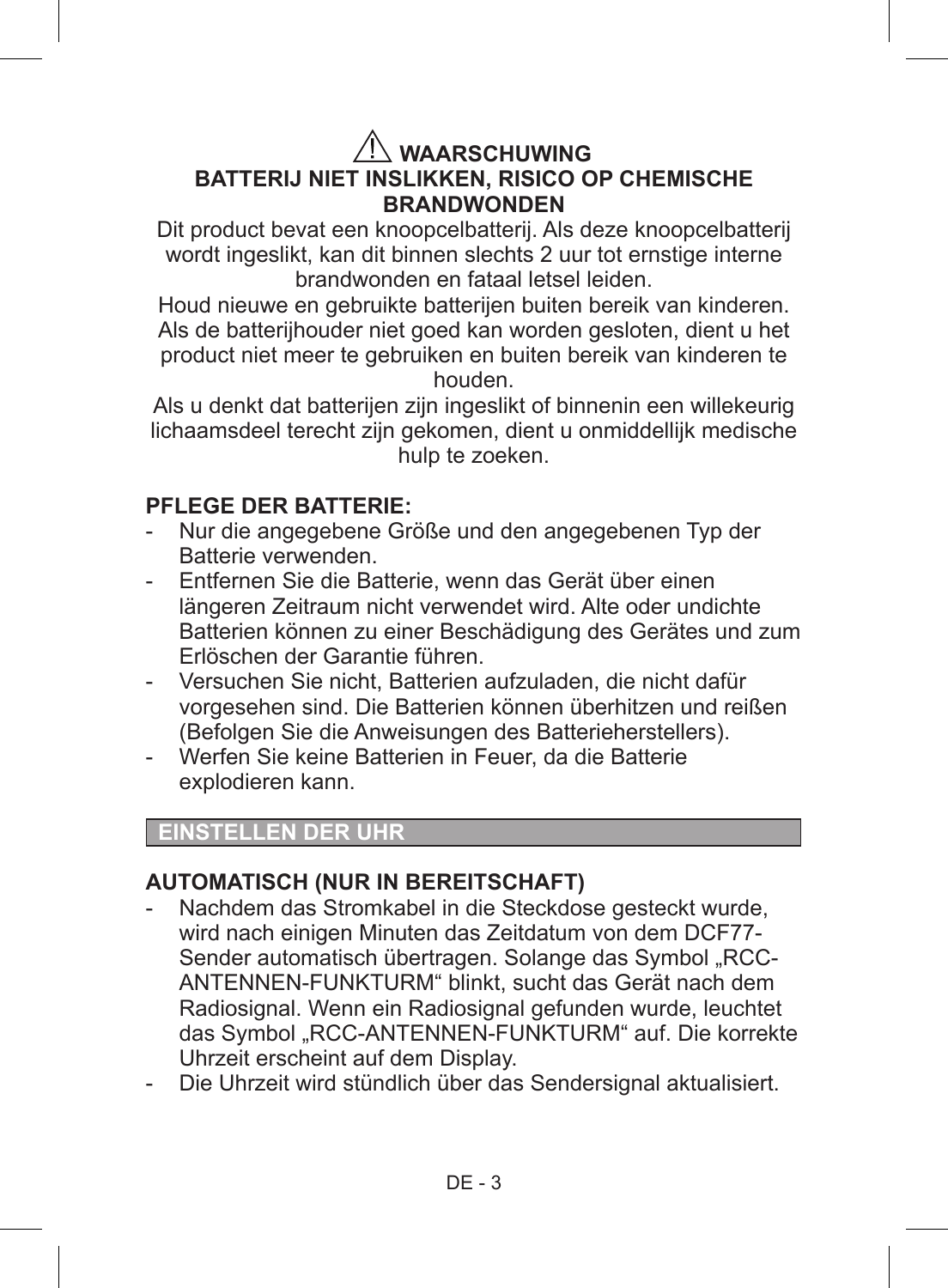#### **HINWEIS:**

Das Signal kann problemlos innerhalb eines Radius von ca. 2000 km um Frankfurt/Main herum empfangen werden. Abhängig von den lokalen Bedingungen können jedoch Interferenzen auftreten. Dies kann insbesondere in Gebäuden mit Metallkonstruktionen auftreten, als auch in der Nähe von eingeschalteten TV-Geräten, PCs, Mobiltelefonen, usw.! Wenn der Empfang nach 10 Minuten trotz Ausrichtung der internen Antenne nicht automatisch angepasst wird, ist der Empfang an diesem bestimmten Ort zu schwach. Stellen Sie die Uhrzeit in diesem Fall manuell ein oder wechseln Sie den Aufstellungsort.

#### **EINSCHALTEN/BEREITSCHAFT**

- 1. Betätigen Sie die Taste POWER ON-OFF im Bereitschaftsmodus einmal, um das Gerät einzuschalten.
- 2. Drücken Sie die Taste POWER ON-OFF einmal, um in den Bereitschaftsmodus zurückzukehren.

 **MANUELLES EINRICHTEN VON KALENDER UND UHRZEIT**

#### **EINRICHTEN VON KALENDER UND UHRZEIT**

Wenn das Gerät nach einem Radiosignal sucht, ist die manuelle Einstellung der Uhrzeit nicht möglich.

- 1. Drücken Sie die Taste POWER ON-OFF, um das Gerät in den Bereitschaftsmodus zu versetzen.
- 2. Halten Sie die Taste SNOOZE/SLEEP/DIMMER gedrückt. Auf dem Display beginnt das Symbol "RCC-ANTENNEN-FUNKTURM" zu blinken.
- 3. Halten Sie die Taste SNOOZE/SLEEP/DIMMER für ca. 2 Sekunden gedrückt. Das Symbol "RCC-ANTENNEN-FUNKTURM" wird auf dem Display ausgeblendet.
- 4. Halten Sie die Taste CLK.ADJ. Für ca. 2 Sekunden gedrückt, um in den Modus "Kalender/Uhrzeit einstellen" zu wechseln.
- 5. Auf dem LED-DISPLAY blinkt für ca. 30 Sekunden die Anzeige für das Jahr und fordert zur Eingabe eines neuen Eintrags auf.
- 6. Drücken Sie wiederholt die Tasten << oder >> zur Einstellung der Jahreszahl. Halten Sie die Tasten << oder >> für einen schnellen Vor-oder Rücklauf gedrückt. Betätigen Sie die Taste CLK.ADJ. zur Bestätigung.
- 7. Wiederholen Sie Schritte 2 bis 3 zur Einstellung von Monat,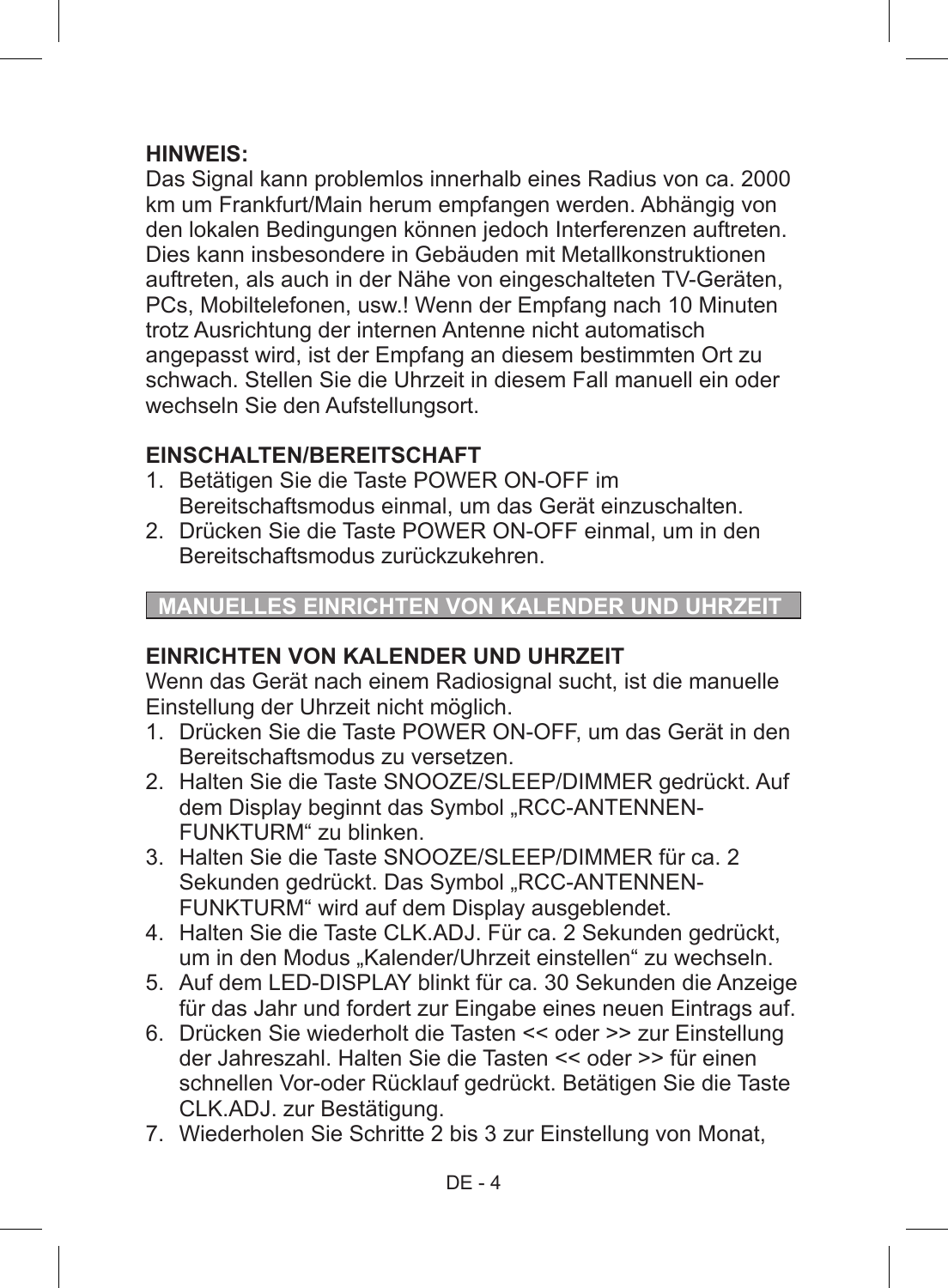Tag, Uhrzeitformat, aktuelle Stunde und aktuelle Minute auf die gleiche Weise.

#### **Hinweise:**

- Die Anzeigesequenz im Modus Kalender/Uhrzeit einstellen" ist wie folgt: Year (Jahr)  $\rightarrow$  Month (Monat)  $\rightarrow$  Date (Datum)  $\rightarrow$  12/24 Hour Time Format (12/24-Std. Zeitformat)  $\rightarrow$  Real Time Hour (Echtzeit-Stunde)  $\rightarrow$  Real Time Min (Echtzeit-Minute)  $\rightarrow$ Normal Time (normale Zeit)
- Um das Jahr während der Anzeige der aktuellen Uhrzeit zu prüfen, betätigen Sie die Taste YEAR-MONTH-DAY einmal. Das LED-DISPLAY wechselt für 5 Sekunden zur Anzeige des Jahrs und kehrt dann automatisch zu der aktuellen Zeitanzeige zurück.
- Um das Datum während der Anzeige der aktuellen Uhrzeit zu prüfen, betätigen Sie die Taste YEAR-MONTH-DAY zweimal. Das LED-DISPLAY wechselt für 5 Sekunden zur Anzeige des Datums und kehrt dann automatisch zu der aktuellen Zeitanzeige zurück.
- Wenn während der Uhrzeiteinstellung innerhalb von 10 Sekunden keine Taste betätigt wird, wird die aktuelle Anzeigezeit automatisch gespeichert.
- Stellen Sie sicher, dass die Stunde eingestellt ist, sodass die PM-Anzeige die korrekte Zeit für Nachmittag/Abend anzeigt.

#### **ALARMEINSTELLUNG**

#### **EINSTELLUNG DER ALARME (ALARM 1 und ALARM 2)**

Sie können als Weckton entweder einen Piepweckton oder das FM-Radio als Quelle auswählen. Achten Sie bei der Einstellung der Weckzeit auf die PM-Anzeige, um sicherzustellen, dass sie korrekt für AM oder PM eingestellt ist. Wenn die PM-Anzeige "An" ist, ist die Weckzeit nachmittags/nachts. Das Einstellungssequenz für ALARM 1 ist wie folgt:

Normal Time (normale Zeit)  $\rightarrow$  AL1 Hour (AL1 Stunde)  $\rightarrow$  AL1 Minute (AL1 Minute)  $\rightarrow$  AL1 Weekday (AL1 Wochentag)  $\rightarrow$  AL1 Beeper (AL1 Pieper)  $\rightarrow$  AL1 Radio (AL1 Radio)  $\rightarrow$  AL1 final radio volume (AL1 endgültige Radiolautstärke) → Normal Time (normale Zeit)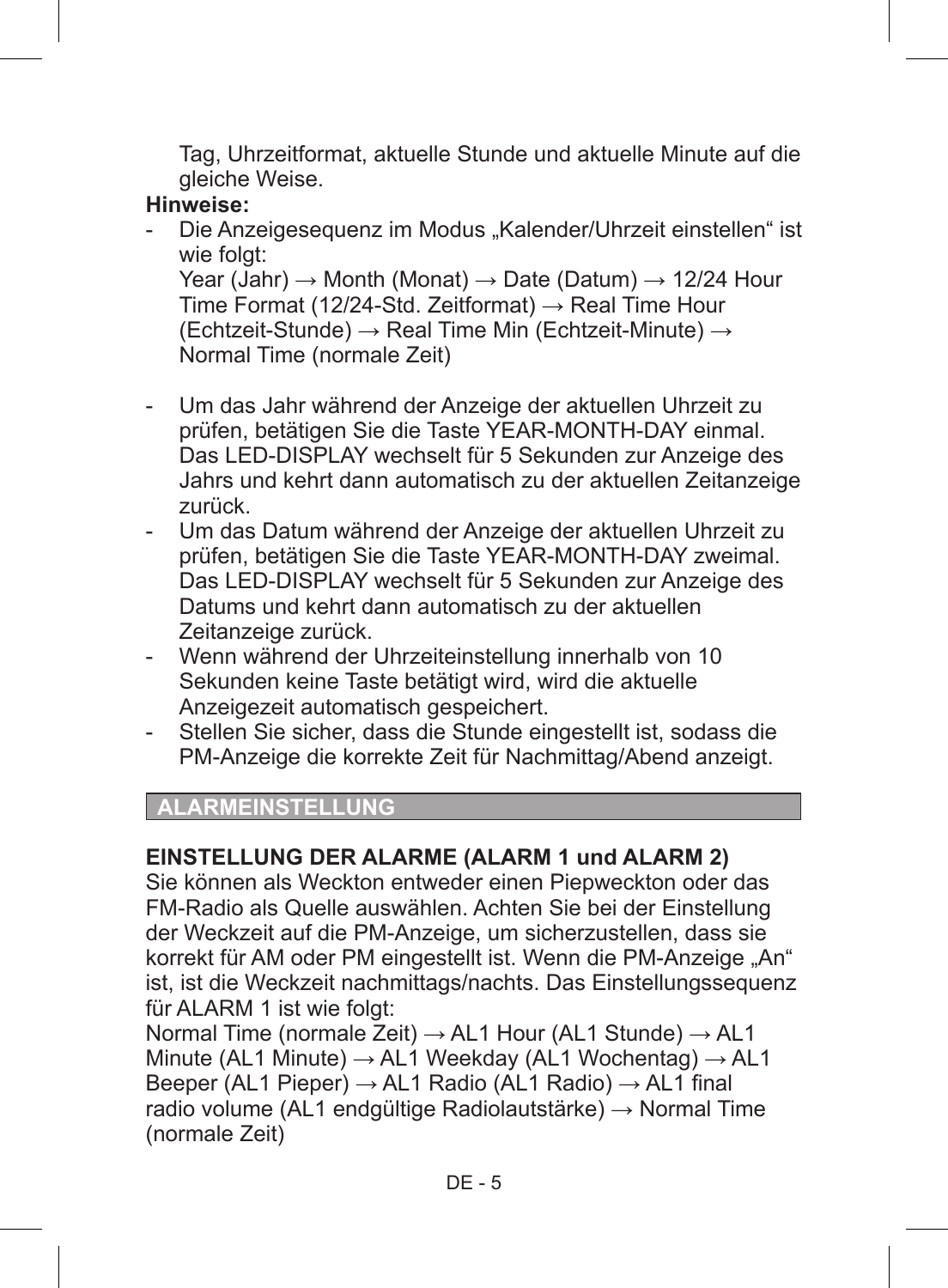- 1. Betätigen Sie im Bereitschaftsmodus die Taste ALARM 1 (oder ALARM 2) zur Anzeige der voreingestellten Weckzeit.
- 2. Halten Sie die Taste ALARM 1 (oder ALARM 2) erneut für ca. 2 Sekunden gedrückt, bis die Stunde-Anzeige auf dem LED-DISPLAY blinkt. Betätigen Sie die Taste << oder >>, um die gewünschte Stunde der Weckzeit einzustellen.
- 3. Betätigen Sie die Taste ALARM 1 (oder ALARM 2) erneut, um zu der Minutenanzeige zu wechseln. Betätigen Sie die Taste << oder >>, um die gewünschten Minuten der Weckzeit einzustellen.
- 4. Betätigen Sie die Taste ALARM 1 (oder ALARM 2) erneut, um zu der Wochentaganzeige zu wechseln.

Drücken Sie die Taste << oder >>, um die gewünschten Wochentagmodus der Weckzeit wie folgt einzustellen:<br>1-5: Monday to Friday (Montag bis Freitag)

- 1-5: Monday to Friday (Montag bis Freitag)<br>1-7: Whole week (Gesamte Woche)
- 1-7: Whole week (Gesamte Woche)<br>6-7: Saturday & Sunday (Samstag u
- 6-7: Saturday & Sunday (Samstag und Sonntag)<br>1-1: One day of week (ein Tag der Woche) (Sie n
- One day of week (ein Tag der Woche) (Sie müssen zusätzlich 1 für Montag, 2 für Dienstag usw. auswählen)
- 5. Betätigen Sie die Taste ALARM 1 (oder ALARM 2) erneut, um zur Auswahl der Alarmquelle (Pieper oder Radio) zu wechseln.

## **Hinweise:**

- Wenn der Piepalarm ertönt, ist der Alarmton zunächst leise und wird innerhalb von 30 Sekunden auf die normale Lautstärke erhöht.
- Wenn Sie mit dem Radio geweckt werden möchten, müssen Sie zunächst im Radiomodus den gewünschten Radiosender einstellen.
- Nachdem Sie das Radio als Weckquelle während der Einstellung des Alarms gewählt haben, müssen Sie FM-Radio auswählen und die voreingestellte Lautstärke für den Weckton (bis zu einem maximalen Lautstärkepegel von 15). Wenn das Radio zu der eingestellten Weckzeit eingeschaltet wird, beginnt es zunächst leise zu spielen und wird dann lauter, bis die eingestellte Lautstärke erreicht ist.

**Hinweis:** Währen des Radioalarms kann die Lautstärke nicht angepasst werden. Wenn eine Anpassung der Lautstärke erforderlich ist, müssen Sie das Radio zunächst ausschalten und mit der Taste POWER ON-OFF wieder einschalten. Der Alarm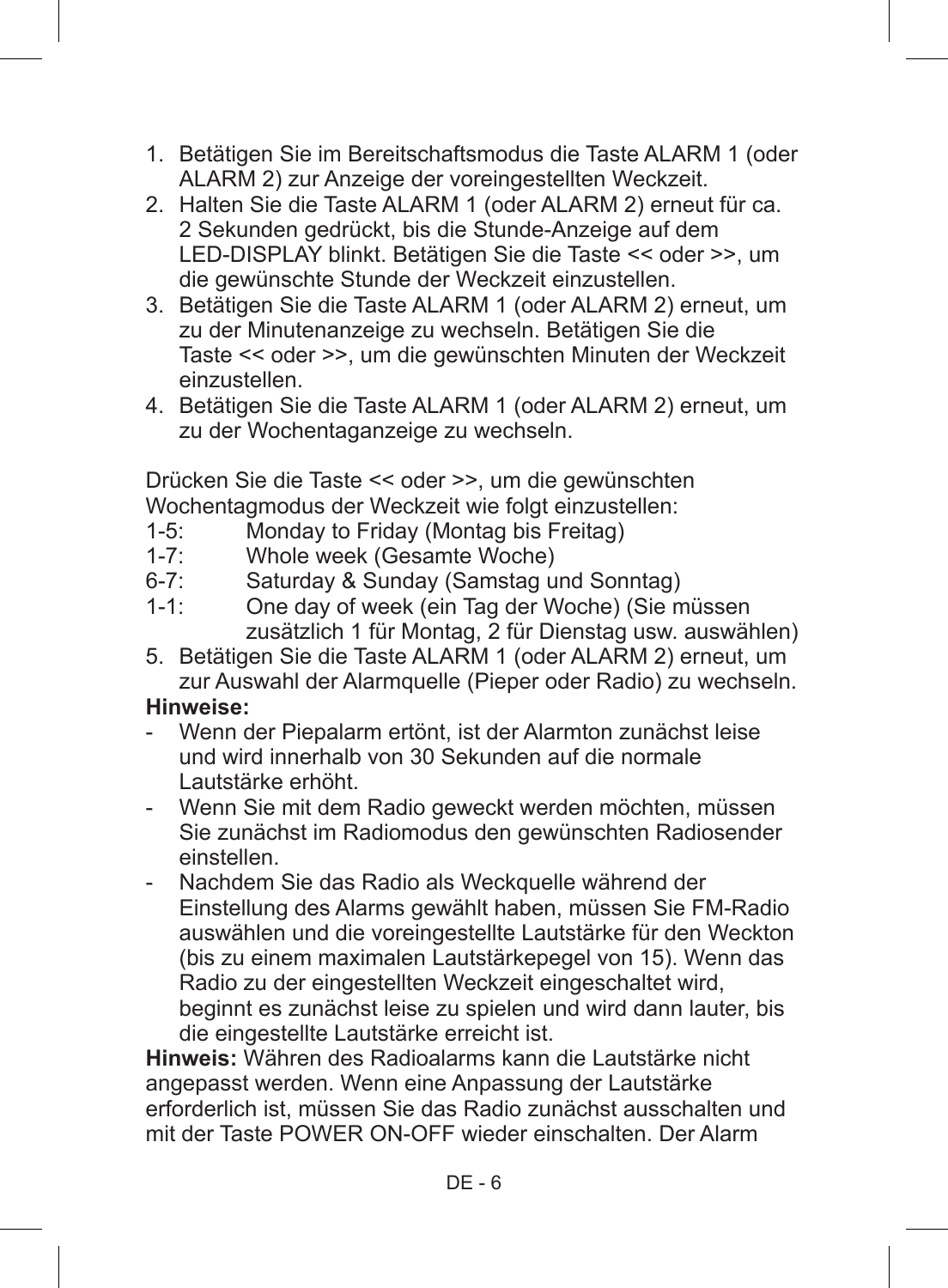wird ebenfalls automatisch beendet.

- 6. Drücken Sie zum beenden der Einstellung die Taste ALARM 1 (oder ALARM 2), um zur normalen Zeitanzeige zurückzukehren.
- 7. Um ALARM 1 (oder ALARM 2) für die folgenden Tage zu deaktivieren, halten Sie die Taste ALARM 1 (oder ALARM 2) für ca. 2 Sekunden gedrückt und die entsprechende ANZEIGE für ALARM 1 (oder ALARM 2) erlischt.
- 8. Um ALARM 1 (oder ALARM 2) für das automatische Wecken für die folgenden Tage wieder zu aktivieren, halten Sie die Taste ALARM 1 (oder ALARM 2) für ca. 2 Sekunden gedrückt. Die ANZEIGE für den entsprechenden ALARM 1 (oder ALARM 2) wird eingeschaltet und der Alarm wird am nächsten Tag zu der eingestellten Zeit ertönen.

## **AUSSCHALTEN DES ALARMS**

Wenn die voreingestellte Alarmzeit erreicht ist, blinkt die ANZEIGE für ALARM 1 (oder ALARM 2) auf dem LED-DISPLAY und der Piepton oder das Radio ertönt für 30 Minuten, bis er durch Drücken von SNOOZE unterbrochen wird. Um den Alarm sofort zu stoppen, betätigen Sie die entsprechende Taste ALARM 1 (oder ALARM 2) oder die Taste POWER ON-OFF. Der Alarm ertönt erneut zur gleichen Zeit am nächsten Tag, oder gemäß Ihren Alarmeinstellungen.

## **SCHLUMMERFUNKTION**

Wenn der Alarm ertönt, drücken Sie die Taste SNOOZE zur Unterbrechung des Alarms und um die Schlummerfunktion einzuschalten. Der Alarm wird vorübergehend angehalten und ertönt 9 Minuten später erneut, jedoch blinkt die Anzeige ALARM 1 (oder ALARM 2) weiterhin.

## **Hinweise:**

- Diese manuelle Schlummerfunktion kann beliebig oft wiederholt werden.
- Um die Schlummerfunktion vor dem Ablauf der Zeit zu deaktivieren, betätigen Sie die entsprechende Taste ALARM 1 (oder ALARM 2) oder die Taste POWER ON-OFF. ALARM 1 (oder ALARM 2)-ANZEIGE hört auf zu blinken.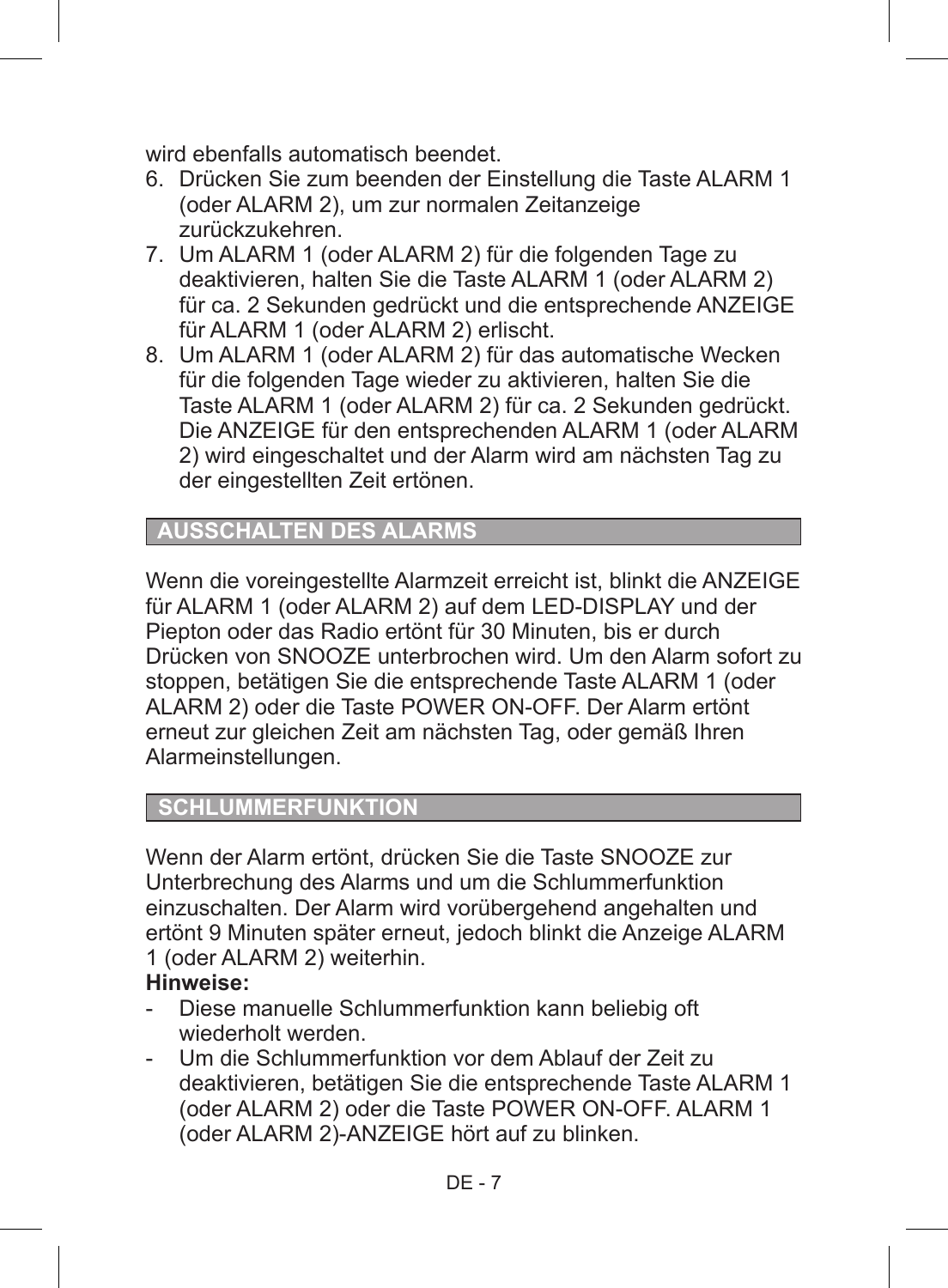## **RADIO HÖREN**

## **EINSTELLEN DES RADIOS**

- 1. Tippen Sie im Standby-Modus auf die Taste POWER ON-OFF, um das Gerät einzuschalten.
- 2. Das LED-DISPLAY zeigt die Radiofrequenz für ca. 5 Sekunden an und kehrt dann wieder zur normalen Uhrzeitanzeige zurück.

## **AUTOMATISCHE SUCHEN NACH RADIOSENDERN**

Um automatisch nach Sendern mit starken Signalen zu suchen, halten Sie die Taste TUNE UP >> oder DOWN << gedrückt, bis die Frequenzanzeige auf dem Display mit dem Scannen beginnt. Lassen Sie die Taste los. Der Empfänger stoppt an dem ersten starken Sender an, den er findet.

## **MANUELLE SUCHE NACH RADIOSENDERN**

- 1. Betätigen Sie die Taste << oder >> wiederholt, um den gewünschten Radiosender auszuwählen.
- 2. Betätigen Sie die Taste VOLUME UP oder DOWN zum Einstellen der gewünschten Lautstärke. Auf dem LED-DISPLAY wird der Lautstärkepegel angezeigt.

## **Hinweise:**

- Verwenden Sie für die Auswahl von schwächeren Sendern die während der automatischen Sendereinstellung übersprungen wurden, die manuelle Einstellung.
- Wenn die automatische Sendereinstellung nicht bei der exakten Frequenz des Senders anhält, zum Beispiel bei 88,9 MHz anstatt bei 88,8 MHz, verwenden Sie die manuelle Einstellung für die "Feinabstimmung" auf die genaue Frequenz des gewünschten Senders.

## **HINWEISE FÜR EINEN BESSEREN EMPFANG**

FM - Um den besten Empfang von FM-Radiosender zu gewährleisten, sollte der EXTERNE FM ANTENNENDRAHT vollständig abgewickelt und ausgezogen werden.

## **EINSTELLEN/AUFRUFEN DER SENDERSCHNELLWAHL**

- 1. Betätigen Sie die Taste << oder >>, um den gewünschten Radiosender auszuwählen.
- 2. Halten Sie die Taste MEMORY gedrückt. Die nächste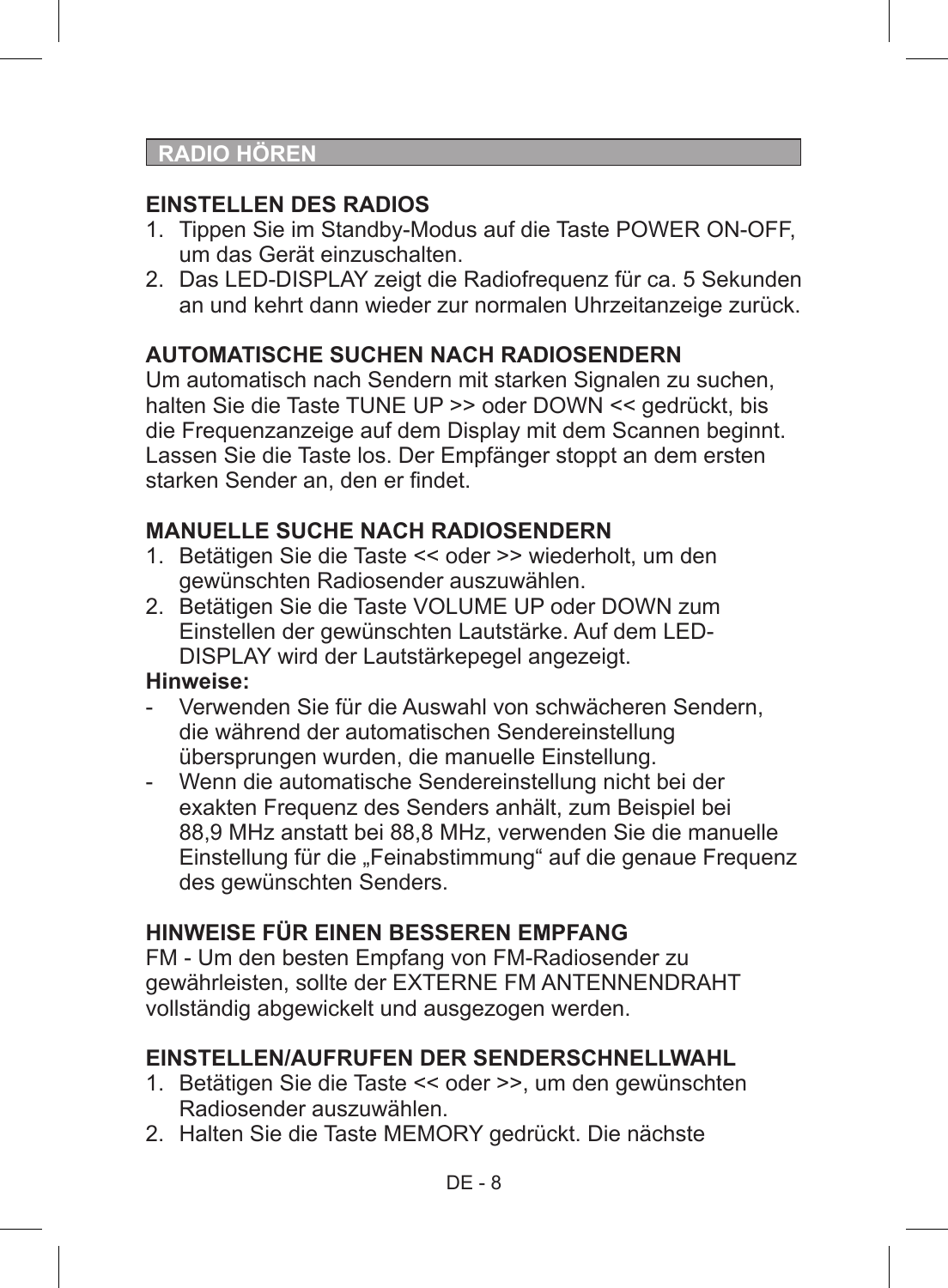verfügbare Schnellwahl-Speichernummer blinkt auf dem LED-DISPLAY. (Hinweis: Wenn Sie die Schnellwahl zum ersten Mal programmieren, wird auf dem Display "P01" blinken.)

- 3. Drücken Sie die Taste << oder >>, um zu der gewünschten Schnellwahlnummer P01 bis P10 zu wechseln.
- 4. Wiederholen Sie Schritte 1 bis 3 zur Schnellwahleinrichtung von bis zu 10 FM-Sendern.
- 5. Um eine der bereits programmierten Schnellwahlsender aufzurufen, betätigen Sie die Taste M+ wiederholt, bis Sie die gewünschte Schnellwahlnummer/den gewünschten Radiosender erreichen.

## **AUTOMATISCHE ABSCHALTUNG**

Die automatische Abschaltung ermöglicht das Ausschalten des Gerätes nach einer vorher festgelegten Zeitdauer.

- 1. Drücken Sie die Taste SLEEP während Sie Radio hören und auf dem LED-DISPLAY erscheint die Abschaltzeit "90" (Minuten).
- 2. Betätigen Sie die Taste SLEEP wiederholt, um eine Abschaltzeit von 90, 60, 30 oder 15 Minuten auszuwählen. Warten Sie nach der Auswahl der Minuten ungefähr 10 Sekunden, bis das Gerät Ihre Auswahl bestätigt. Das Gerät wird die Wiedergabe für die ausgewählte Zeitdauer fortsetzen und sich dann automatisch ausschalten.
- 3. Um die automatische Abschaltung abzubrechen, betätigen Sie wiederholt die Taste SLEEP, bis Sie auf dem LED-DISPLAY nach der letzten Option für die automatische Abschaltung (15 Minuten) die aktuelle Uhrzeit sehen.
- 4. Um das Gerät vor dem Erreichen der ausgewählten Zeit für die automatische Abschaltung auszuschalten, drücken Sie zu einer beliebigen Zeit die Taste POWER ON-OFF.

## **KURZSCHLAFALARM**

Der Kurzschlafalarm kann zum Beispiel für ein kurzes "Nickerchen" verwendet werden. Diese Funktion steht nur im Bereitschaftsmodus zur Verfügung.

Betätigen Sie die Taste NAP zur Auswahl der Zeit, nach der das Gerät den Alarm auslöst. Wählen Sie die Zeit in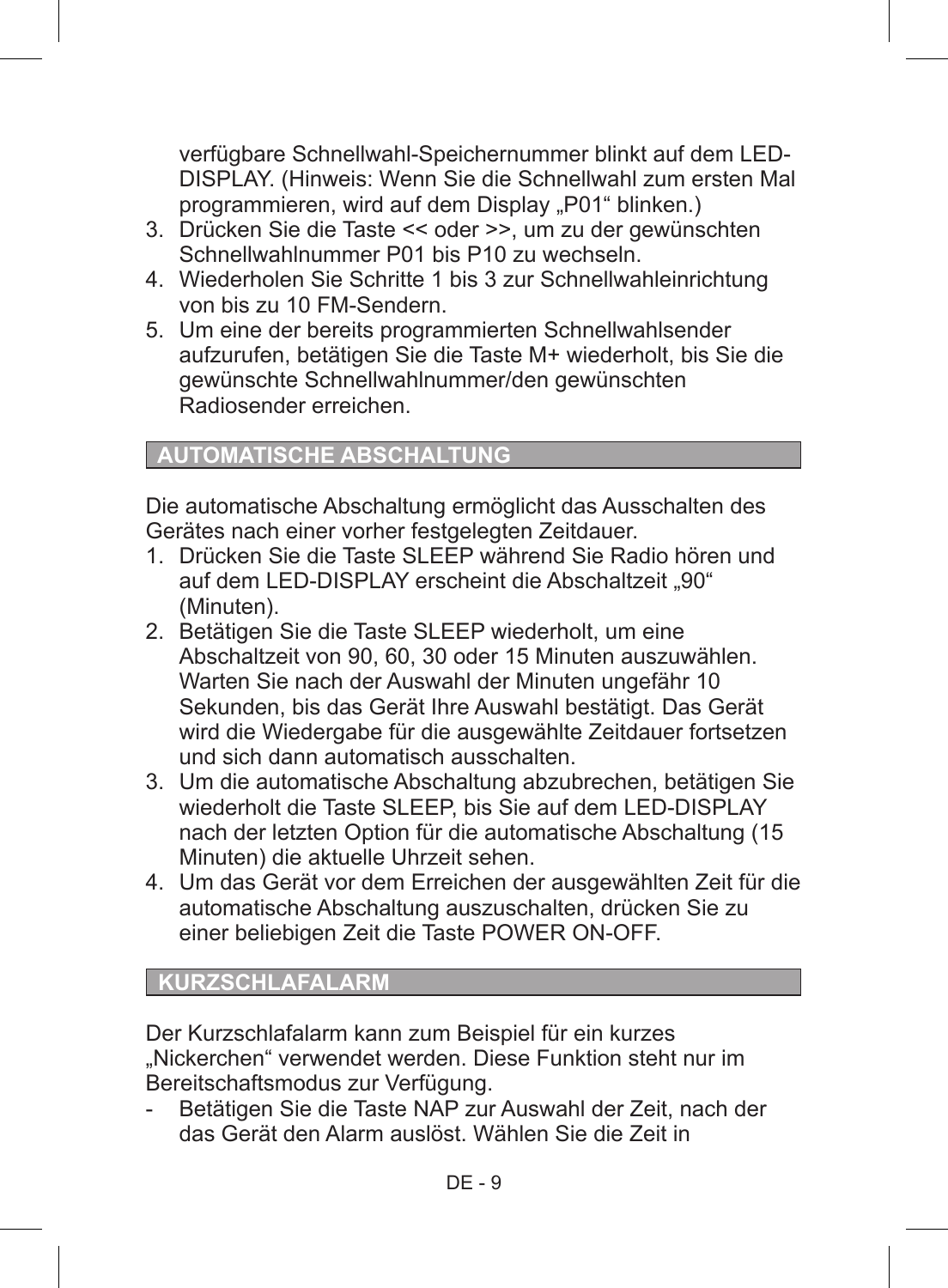10-Minuten-Schritten von 90 bis 10 Minuten oder OFF (AUS) aus.

Nachdem die ausgewählte Zeit abgelaufen ist, ertönt ein lauter werdender Ton. Zum Ausschalten des Alarms betätigen Sie die Taste POWER ON-OFF.

#### **DIMMERSTEUERUNG**

Betätigen Sie die Taste DIMMER zur Einstellung der Helligkeit des LED-Displays auf hoch, mittel oder niedrig, entsprechend der Bedingungen des Umgebungslichts.



- 1. Drücken Sie bei ausgeschaltetem Radio die Taste BETWEEN DISPLAY CONTENTS für ca. 3 Sekunden, bis auf dem LED-DISPLAY "ON" (AN) erscheint.
- 2. Das DISPLAY zeigt die Uhrzeit für 10 Sekunden an, und den Monat und Tag für 5 Sekunden, wie folgt:



## **PROJEKTIONSFUNKTIO**

#### **Hinweise:**

- Dieses Gerät verfügt über eine Projektionsfunktion, die sowohl im Uhren- als auch Radiomodus verwendet werden kann. Sie können mit dem Gerät die Uhrzeit auf die Zimmerdecke oder auf eine Wand projizieren.
- Der optimale Abstand für die Projektion beträgt zwischen ca. 90 bis 270 cm.
- Drücken Sie die Taste PROJECTION ON/OFF, um das Projektionsobjektiv zu beleuchten. Die Uhrzeit wird auf die Zimmerdecke oder auf eine Wand projiziert.
- Verwenden Sie den Winkel/Schärfe-Regler, um eine optimale Projektionsschärfe und -winkel zu erzielen.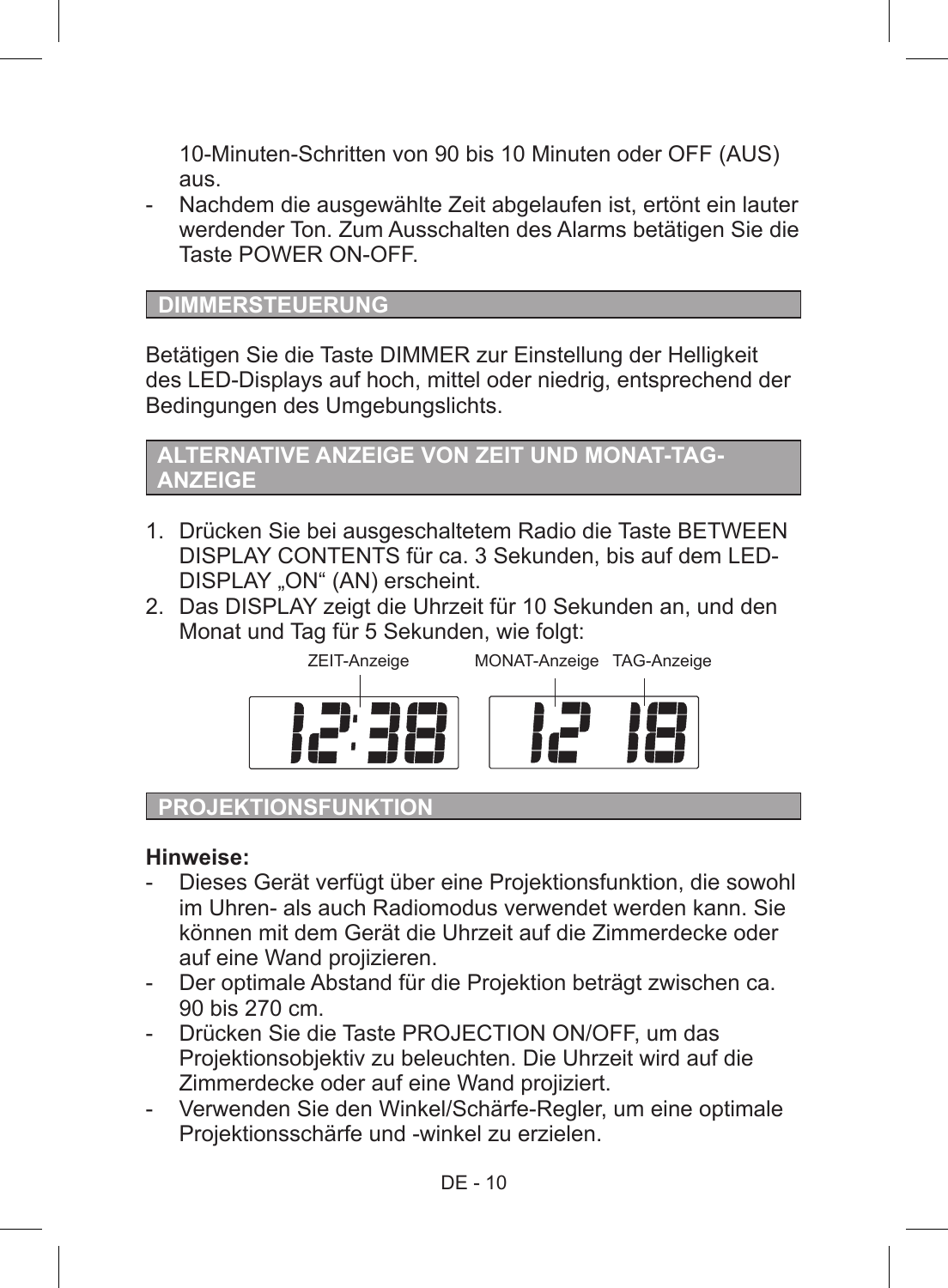- Drücken Sie die Taste PROJECTION 180º FLIP, um das projizierte Bild zu spiegeln.
- Die Projektionsfunktion kann einfach durch drücken der Taste PROJECTION ON/OFF deaktiviert werden. Das Projektionsobjektiv schaltet sich aus.

## **ZURÜCKSETZEN DES GERÄTES**

Wenn das System nicht reagiert oder ein unregelmäßiger oder unterbrochener Betrieb auftritt, trat eventuell eine elektrische Entladung (ESD) oder eine Überspannung auf, die dazu führte, dass der interne Mikrocontroller automatisch abgeschaltet wurde. In diesem Fall trennen Sie das AC STROMKABEL von der Steckdose und entfernen die Reservebatterie aus dem Batteriefach. Warten Sie mindestens 3 Minuten und legen danach die Batterie wieder ein und verbinden das AC Stromkabel wieder mit der Steckdose. Das Gerät wird nun zurückgesetzt und Sie müssen die Uhrzeit und die Weckzeiten wieder einrichten.

## **TECHNISCHE DATEN**

| Frequenz:        | FM 87.5 - 108 MHz                            |
|------------------|----------------------------------------------|
| Reservebatterie: | 1 x 3 V CR2032 flache Lithiumbatterie (nicht |
|                  | enthalten)                                   |
|                  | Stromversorgung: AC 230 V~50 Hz, 5 W         |
|                  | Projektionsreichweite:≤ ca. 90 bis 270 cm    |

#### **Warnung**

- 1. Es dürfen keine offenen Flammen, wie brennende Kerzen, auf das Gerät gestellt werden.
- 2. Stellen Sie das Gerät nicht in geschlossenen Bücherregalen oder Regalen ohne ausreichende Belüftung auf.
- 3. Der Netzstecker dient der Trennung des Gerätes vom Stromnetz und sollte jederzeit mühelos erreichbar sein.
- 4. Die Ventilation darf nicht durch Abdecken der Ventilationsöffnungen durch Gegenstände wie Zeitungen, Tischdecken, Gardinen o.ä. behindert werden.
- 5. Es darf weder Tropf- noch Spritzwasser ausgesetzt werden und es dürfen keine mit Flüssigkeit gefüllten Behälter, wie z.B.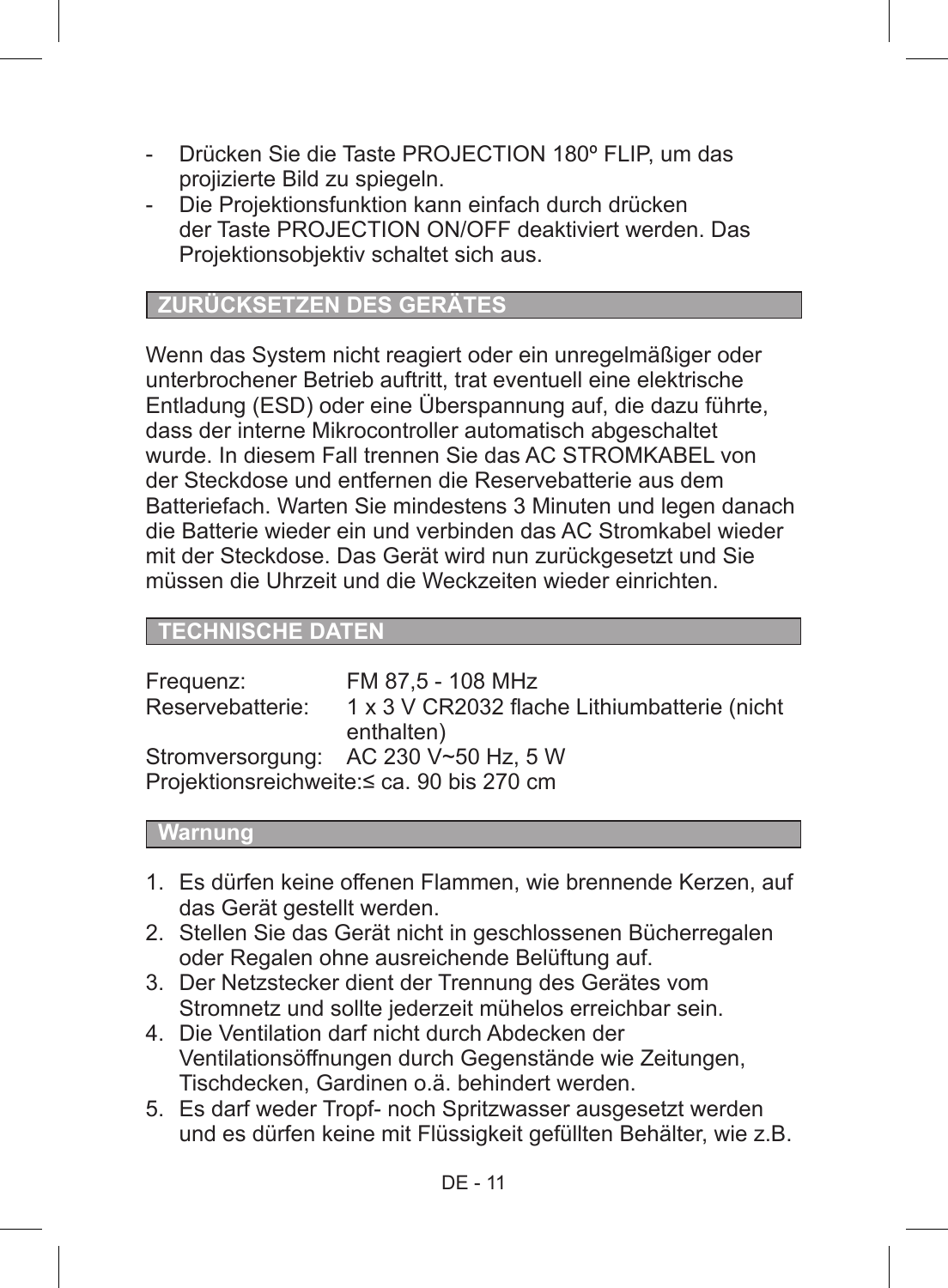Vasen, auf den Apparat gestellt werden.

- 6. Die FM-Antennen nicht mit der Außenantenne verbinden.
- 7. Das Gerät sollte nicht direktem Sonnenlicht, sehr hohen oder sehr niedrigen Temperaturen, Feuchtigkeit, Erschütterungen oder einer staubigen Umgebung ausgesetzt werden.
- 8. Verwenden Sie weder Benzol, Verdünner oder andere Lösungsmittel und keine scheuernden Reinigungsmittel für die Reinigung der Geräteoberflächen. Verwenden Sie zur Reinigung ein sauberes weiches Tuch mit einer milden, nicht scheuernden Reinigungsmittellösung.
- 9. Versuchen Sie niemals Drähte, Pins oder andere Gegenstände in die Belüftungsöffnungen oder andere Öffnungen des Geräts einzuführen.
- 10.Die Batterie darf keiner extremen Hitze wie z.B. Sonnenschein, Feuer o.ä. ausgesetzt werden.
- 11. Bei der Batterieentsorgung sind die Entsorgungsvorschriften einzuhalten.
- 12.Entsorgen Sie dieses Produkt nicht mit dem normalen Haushaltsmüll, sondern geben Sie es an eine Sammelstelle für das Recycling von elektrischen und elektronischen Geräten. Durch das Recycling können einige der Materialien wiederverwendet werden. Sie leisten damit einen wichtigen Beitrag zum Schutz unserer Umwelt. Bitte erfragen Sie autorisierte Entsorgungsstellen bei Ihrer Gemeindeverwaltung.
- 13.Das Gerät sollte nicht von Kindern oder Personen mit eingeschränkten körperlichen oder geistigen Fähigkeiten bzw. unter Reizarmut leiden, benutzt werden. Personen mit einem Mangel an Erfahrung oder Wissen sollten das Gerät nur unter Aufsicht oder vorherige Einweisung durch eine Person benutzen, die die Verantwortung für alle Beteiligten übernimmt;

## **ACHTUNG**

Es besteht Explosionsgefahr, wenn die Batterien nicht korrekt eingelegt werden Nur mit Batterien des gleichen oder entsprechenden Typs ersetzen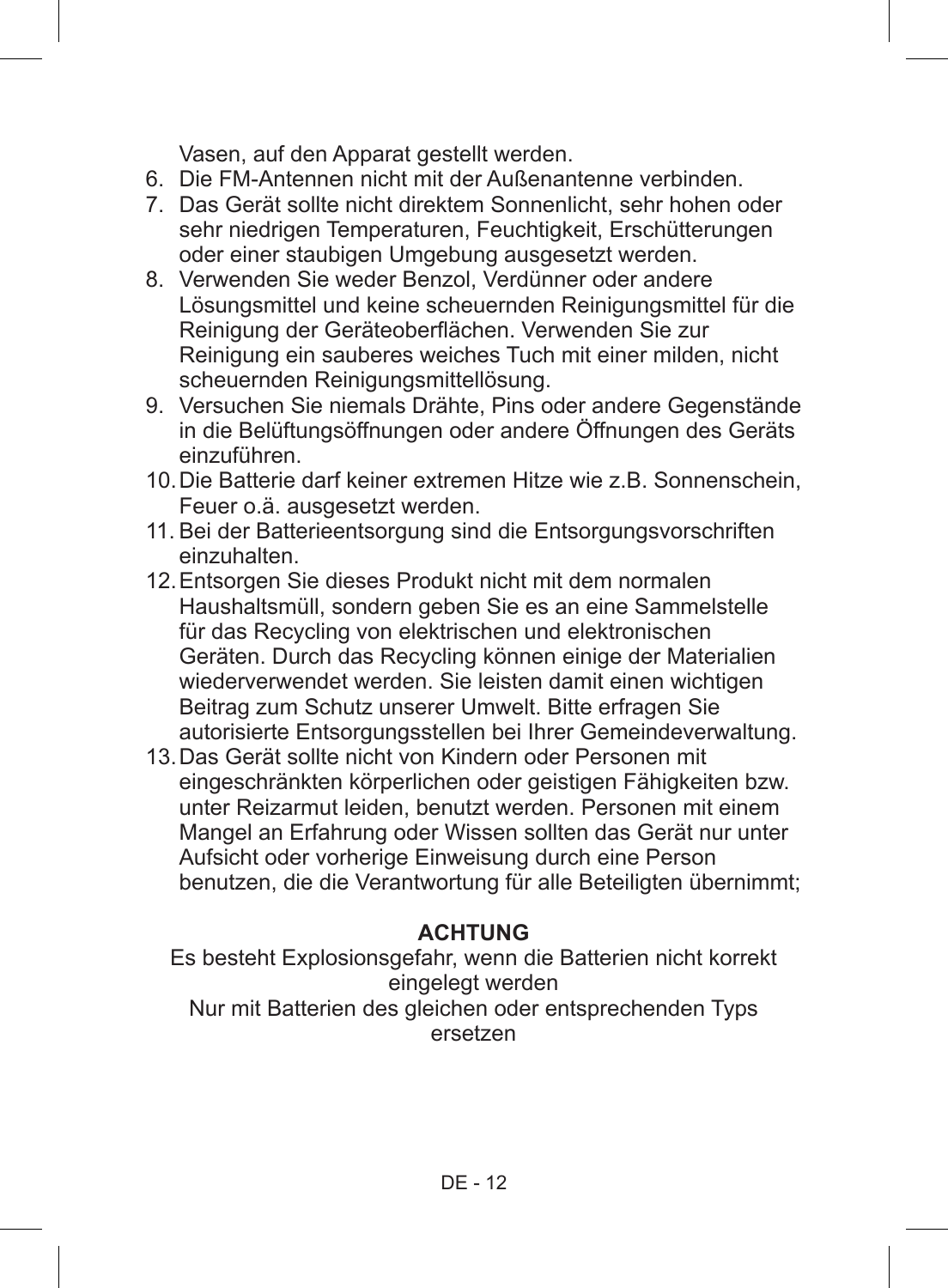#### **Garantie**

Lenco bietet Leistungen und Garantien im Einklang mit Europäischem Recht. Im Falle von Reparaturen (sowohl während als auch nach Ablauf der Garantiezeit) sollten Sie deshalb Ihren Einzelhändler kontaktieren.

Wichtiger Hinweis: Es ist nicht möglich, Geräte für Reparaturen direkt an Lenco zu schicken.

Wichtiger Hinweis: Falls dieses Gerät von einem nicht autorisierten Kundendienst geöffnet oder darauf zugegriffen wird, erlischt die Garantie.

Dieses Gerät ist nicht für professionelle Zwecke geeignet. Falls das Gerät für professionelle Zwecke eingesetzt wird, erlöschen alle Garantieverpflichtungen seitens des Herstellers.

## **Haftungsausschluss**

Aktualisierungen der Firmware und/oder Hardware-Komponenten werden regelmäßig durchgeführt. Daher können einige der Anweisungen, Spezifikationen und Abbildungen in dieser Dokumentation von Ihrer individuellen Situation abweichen. Alle in diesem Handbuch beschriebenen Elemente dienen nur zur Illustration und treffen auf Ihre individuelle Situation möglicherweise nicht zu. Aus der in diesem Handbuch getätigten Beschreibung können keine Rechtsansprüche oder Ansprüche geltend gemacht werden.

#### **Entsorgung des Altgeräts**

Dieses Symbol zeigt an, dass das entsprechende Produkt oder dessen Batterie in Europa nicht mit dem normalen Hausmüll entsorgt werden darf. Um die ordnungsgemäße Abfallbehandlung des Produkts und dessen Batterie zu gewährleisten, müssen diese im Einklang mit allen anwendbaren örtlichen Vorschriften zur Entsorgung von Elektrogeräten und Batterien entsorgt werden. Dabei helfen Sie, natürliche Ressourcen zu schonen und Umweltschutzstandards zur Verwertung und Entsorgung von Altgeräten aufrecht zu halten (Waste Electrical and Electronic Equipment Directive).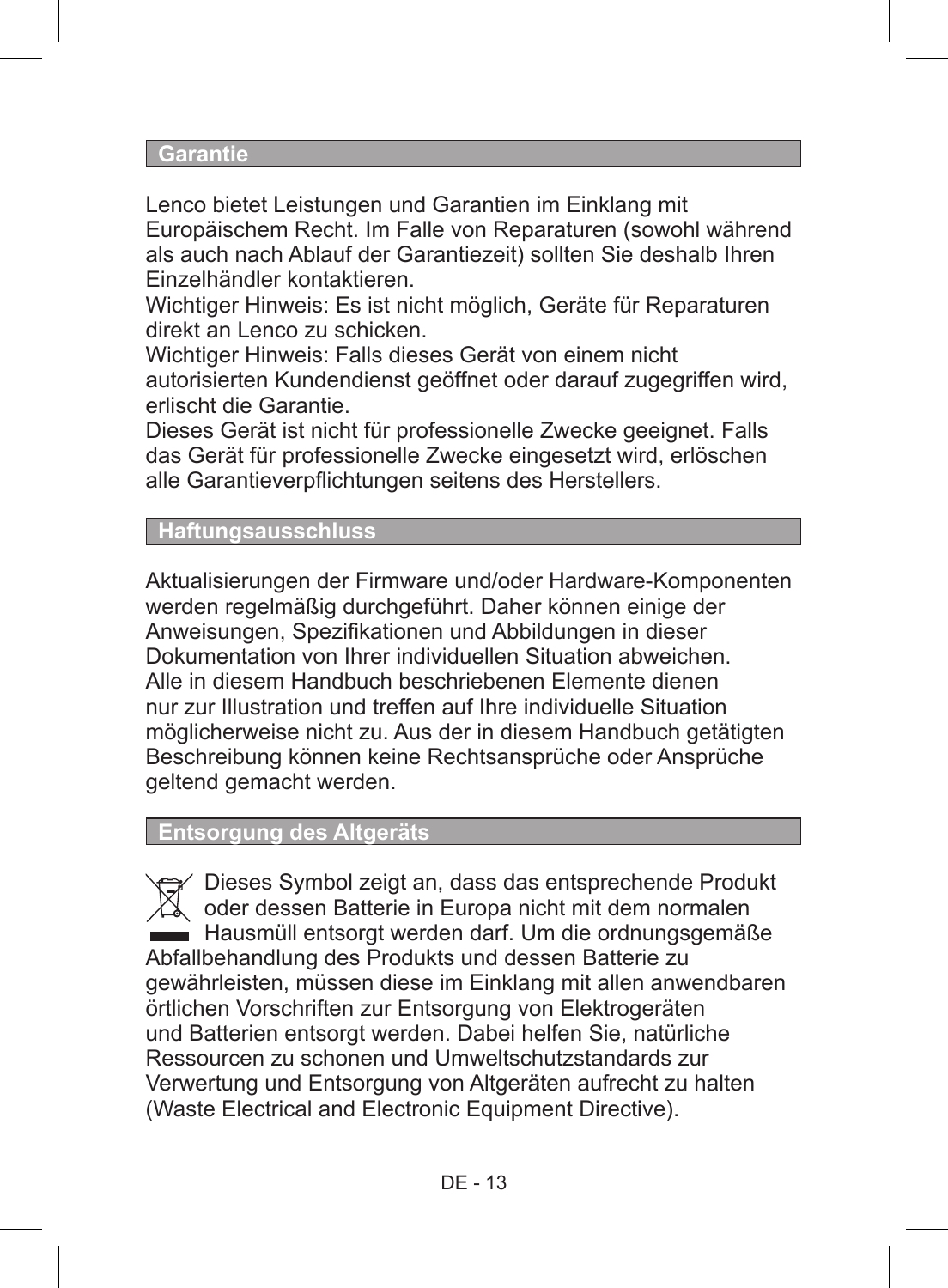**Service**

Weitere Informationen und Unterstützung erhalten Sie unter www.lenco.com

Lenco Benelux BV, Thermiekstraat 1a, 6361 HB Nuth, Die Niederlande.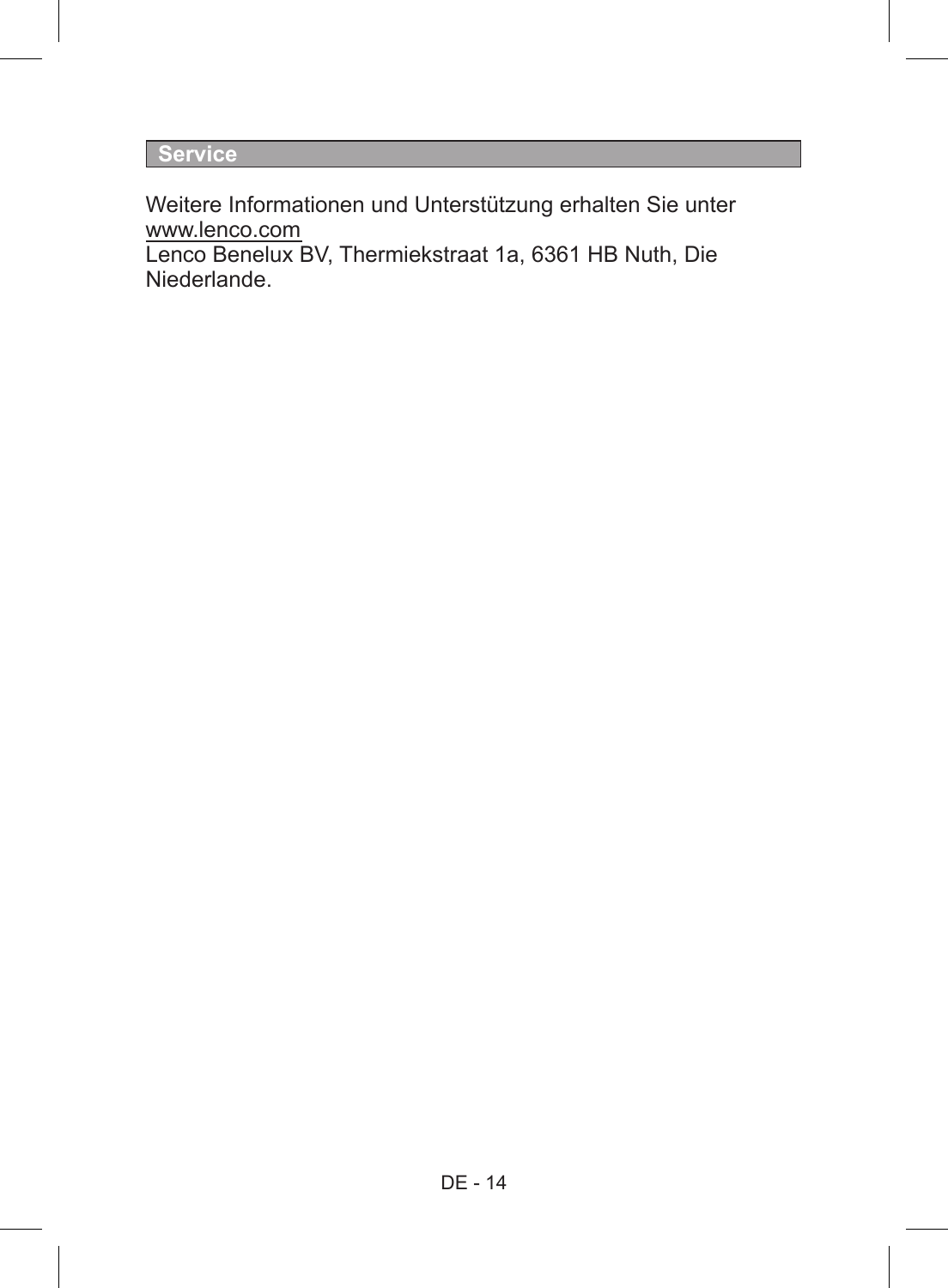

# **MODE D'EMPLOI**

# **CR-16**

# **HORLOGE RADIOCOMMANDÉE**



Pour plus d'informations : www.lenco.com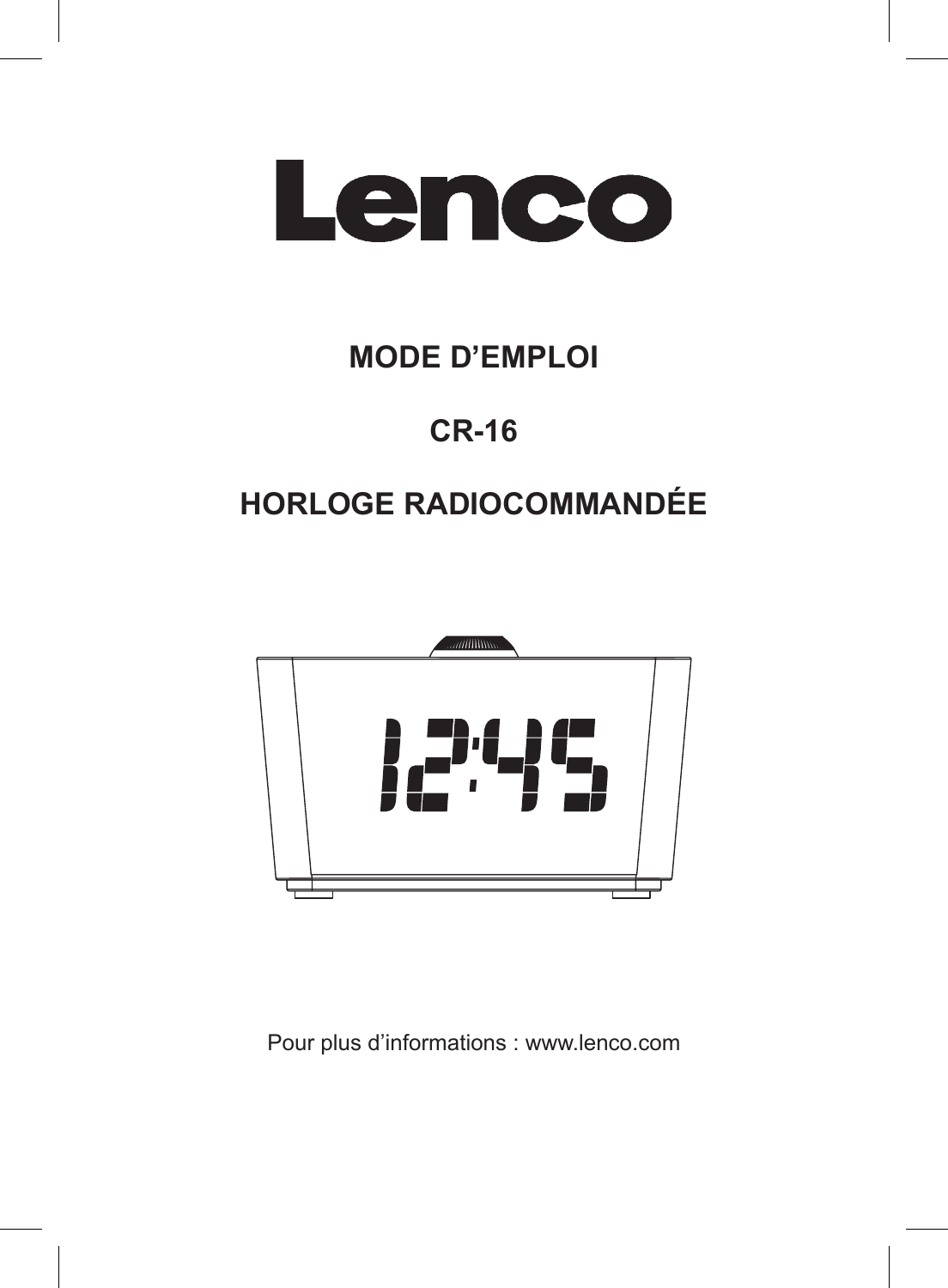# **Aperçu et commandes**

 **Élément Description**

- 1. ACTIVATION-DÉSACTIVATION DU RÉVEIL 1
- 2. << SYNTONISATION BAS
- 3. RÉPÉTITION DU RÉVEIL/VEILLE/VARIATEUR
- 4. MÉMOIRE/M+/SIESTE
- 5. ACTIVER/DÉSACTIVER LA PROJECTION
- 6. PROJECTION DE L'HEURE/INVERSION 180°
- 7. ACTIVATION-DÉSACTIVATION DU RÉVEIL 2
- 8. AUGMENTER LE VOLUME/AFFICHAGE ALTERNÉ
- 9. ALIM. MARCHE-ARRÊT/ARRÊT DU RÉVEIL
- 10.>> SYNTONISATION HAUT/ANNÉE-MOIS-JOUR
- 11. RÉGLAGE DE L'HEURE
- 12.DIMINUER LE VOLUME
- 13.ÉTIQUETTE SIGNALÉTIQUE (AU BAS DE L'APPAREIL)
- 14.PORTE DU COMPARTIMENT DE LA PILE (AU BAS DE L'APPAREIL)
- 15.HAUT-PARLEUR
- 16.RÉGLAGE ANGLE/NETTETÉ
- 17.ÉCRAN LED
- 18.CORDON D'ALIMENTATION SECTEUR
- 19.ANTENNE DE L'HORLOGE RADIOCOMMANDÉE
- 20.ANTENNE FM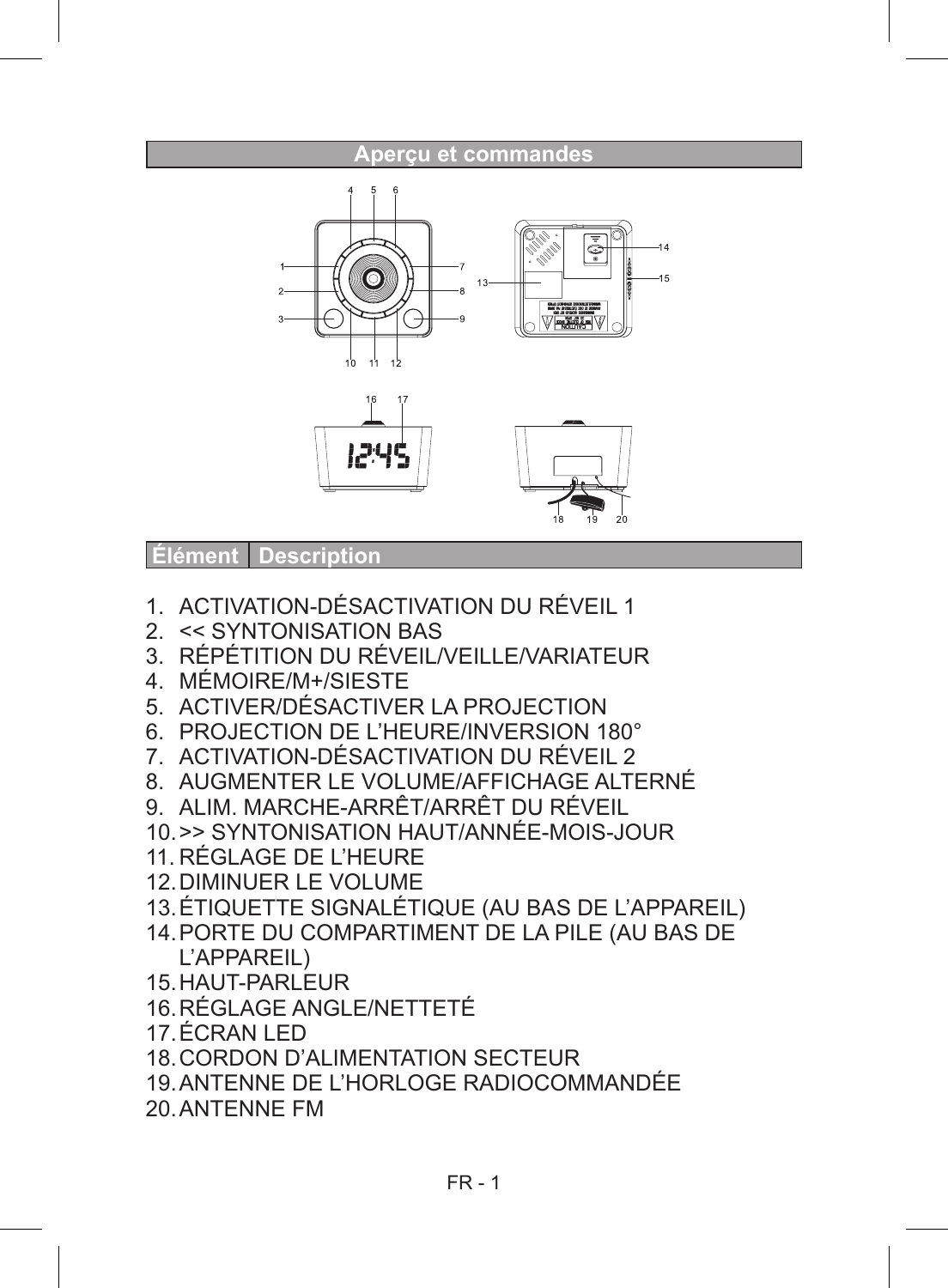

## **CONNEXION ÉLECTRIQU**

Cet appareil doit être alimenté par une alimentation 230 V CA  $\sim$ 50 Hz. Branchez le cordon d'alimentation secteur dans une prise électrique secteur.

## **INSTALLATION/REMPLACEMENT**

Cet appareil dispose d'une alimentation de secours par pile (pile au lithium CR2032 3 V CC non fournie) pour garder en mémoire les réglages d'heure/date et les stations radio préréglées en cas de panne électrique.

- 1. Dévissez et retirez la PORTE DU COMPARTIMENT DE LA PILE.
- 2. Installez une pile au lithium CR2032 neuve dans le compartiment en respectant les polarités indiquées sur la porte du compartiment de la pile. Utilisez toujours une pile du type et de capacité indiqués.
- 3. Remontez la PORTE DU COMPARTIMENT DE LA PILE et serrez sa vis.

**Remarque :** L'appareil peut fonctionner sans pile mais les réglages de l'heure, du réveil et des stations radio préréglées seront perdus et vous devrez de nouveau les régler en cas d'interruption ou de panne électrique.

## **Important :**

Vérifiez que la pile est correctement installée. Une mauvaise polarité peut endommager l'appareil et annuler la garantie. Pour de meilleures performances et un fonctionnement prolongé, nous vous recommandons d'utiliser des piles de bonne qualité.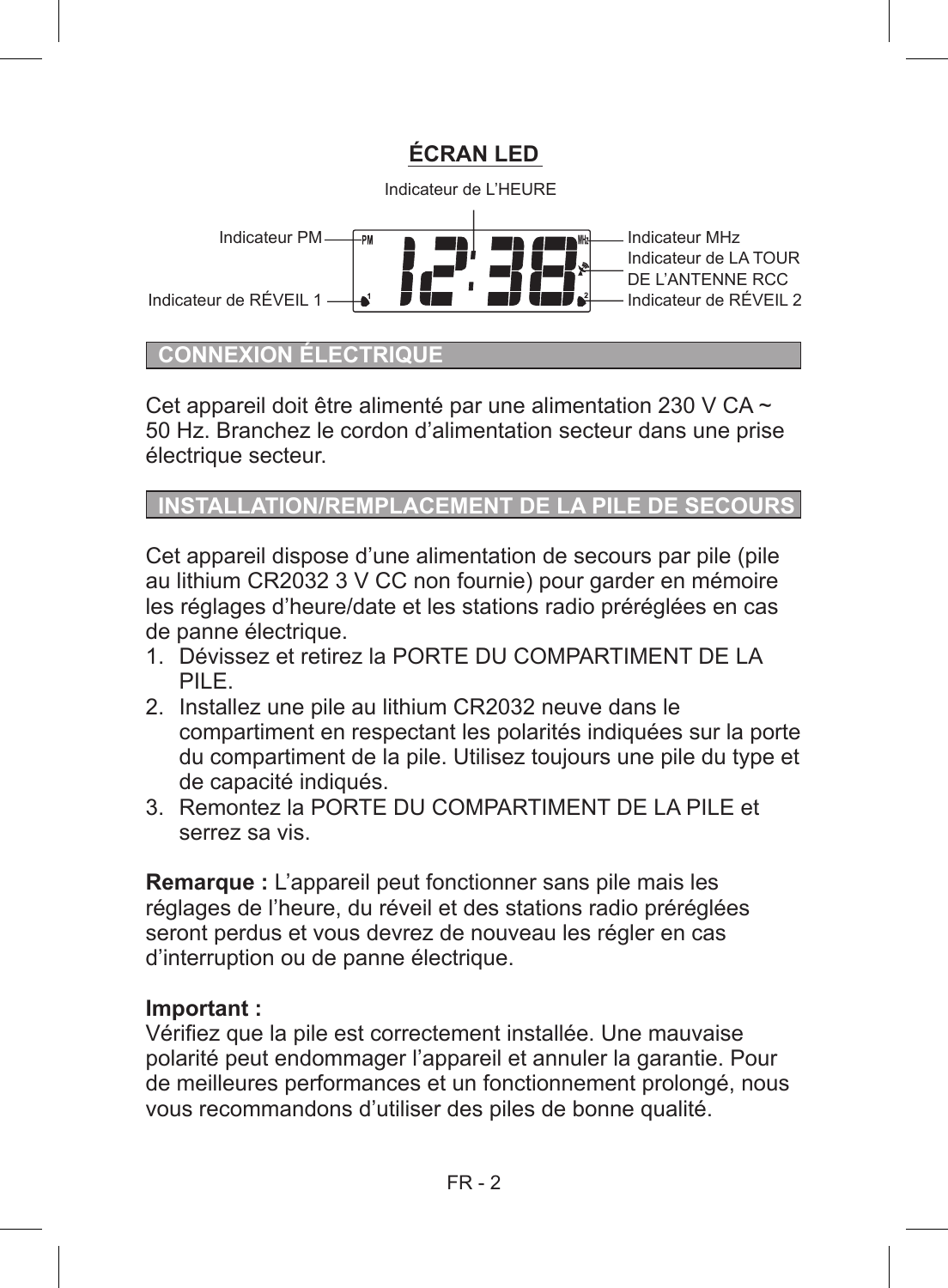## **AVERTISSEMENT N'INGÉREZ PAS DE PILE, RISQUE DE BRÛLURE CHIMIQUE**

Ce produit contient une pile bouton. L'ingestion d'une pile bouton peut causer de graves brûlures internes en seulement 2 heures et causer la mort.

Tenez les piles neuves et usagées hors de portée des enfants. Si le compartiment à pile ne se ferme pas correctement, cessez d'utiliser l'appareil et tenez-le hors de portée des enfants. Si vous pensez que les piles ont été avalées ou placées à l'intérieur d'une partie du corps, consultez un médecin immédiatement.

## **ENTRETIEN DE LA PILE :**

- Utilisez toujours une pile du type et de capacité indiqués.
- Si l'appareil n'est pas utilisé pour une période prolongée, retirez la pile. Une pile usée ou présentant une fuite peut endommager l'appareil et annuler la garantie.
- N'essayez pas de recharger des piles non rechargeables : des risques de fuite et de rupture sont possibles (respecter les indications du fabricant de piles).
- Ne jetez pas une pile au feu, la batterie peut exploser ou fuir.

## **RÉGLAGE DE L'HORLOGE**

## **AUTOMATIQUE (EN VEILLE UNIQUEMENT)**

- Après avoir branché le cordon secteur à une prise électrique. l'appareil reçoit automatiquement l'heure et la date d'une station DCF77 dans les minutes qui suivent. L'appareil sera à la recherche d'un signal radio tant que le symbole de RÉCEPTION DE L'HORLOGE RADIOCOMMANDÉE clignote. Dès qu'un signal radio est reçu, le symbole de RÉCEPTION DE L'HORLOGE RADIOCOMMANDÉE reste allumé. L'heure correcte s'affiche sur l'écran.
- L'heure est automatiquement réglée sur l'heure du signal de la station radio.

## **REMARQUE :**

Le signal sera reçu sans problème dans un rayon d'environ 2 000 km autour de Francfort/Main, mais des perturbations peuvent se produire selon les conditions locales. Cela se produit en particulier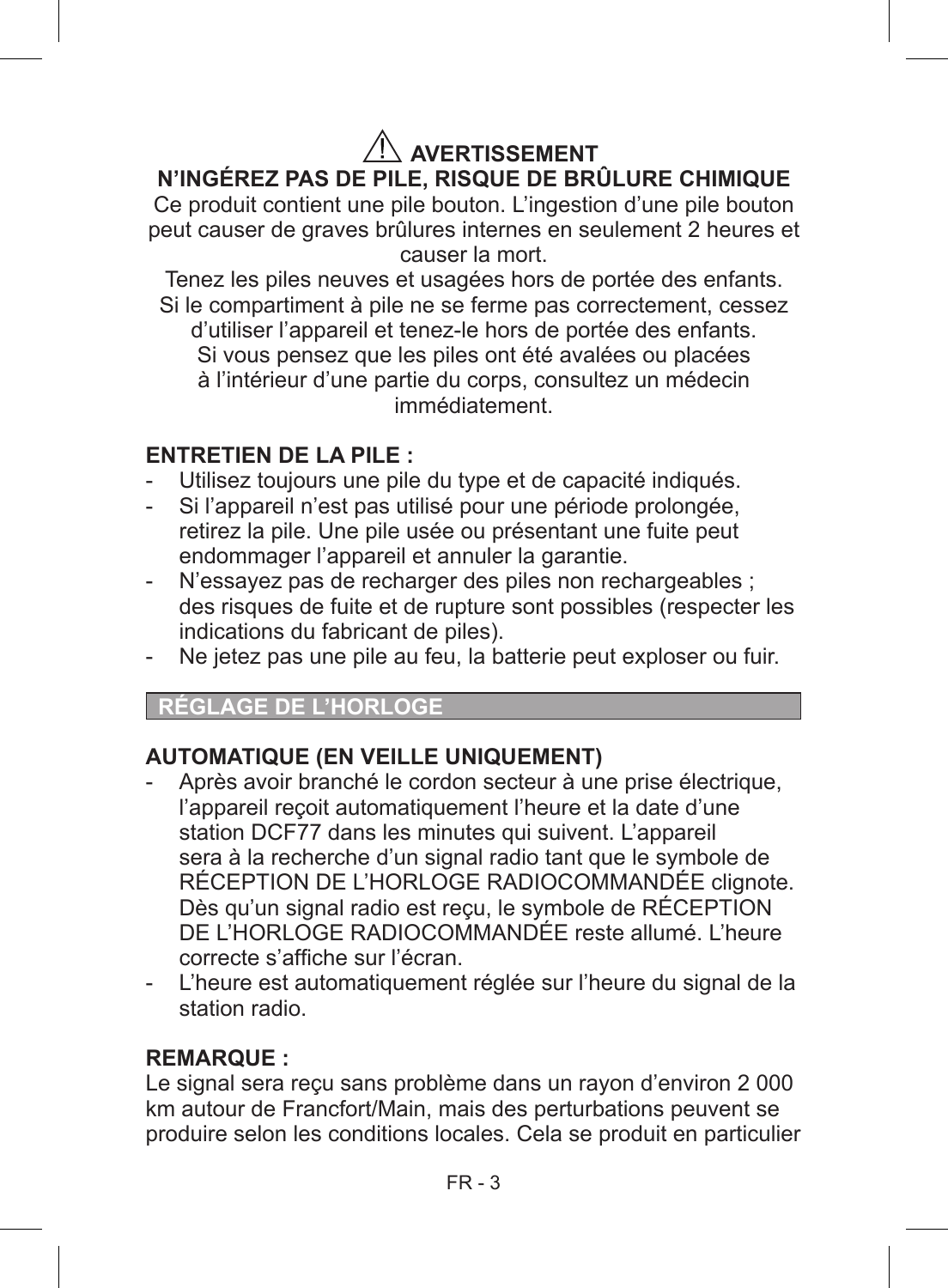dans les bâtiments à structure hautement métallique, ainsi qu'à proximité d'appareils allumés tels que postes de télévision, ordinateurs, téléphones mobiles, etc. Si l'heure n'est pas réglée automatiquement après 10 minutes en dépit de l'orientation de l'antenne intégrée, la réception du signal à l'endroit concerné est trop faible. Dans ce cas, réglez manuellement l'heure ou déplacez l'appareil

## **MISE SOUS TENSION/VEILLE**

- 1. En mode veille, appuyez une fois sur la touche POWER ON-OFF pour allumer l'appareil.
- 2. Appuyez de nouveau sur la touche POWER ON-OFF pour revenir en mode veille de l'appareil.

## **RÉGLAGE MANUEL DE L'HEURE ET DE LA DATE**

## **RÉGLAGE DE L'HEURE ET DE LA DATE**

Au moment de la recherche du signal radio, il n'est pas possible de régler manuellement l'heure.

- 1. Appuyez sur la touche POWER ON-OFF pour revenir en mode veille de l'appareil.
- 2. Appuyez et maintenez enfoncée la touche SNOOZE/ SLEEP/TIMER. L'indicateur de RÉCEPTION DE L'HORLOGE RADIOCOMMANDÉE se met à clignoter sur l'écran.
- 3. Appuyez et maintenez enfoncée la touche SNOOZE/SLEEP/ TIMER pendant 2 secondes. L'indicateur de RÉCEPTION DE L'HORLOGE RADIOCOMMANDÉE disparaît de l'écran.
- 4. Appuyez et maintenez enfoncée la touche CLK.ADJ. pendant environ 2 secondes pour accéder au mode de réglage de l'heure et la date.
- 5. L'indicateur des années se mettra à clignoter sur L'ÉCRAN LED pendant 30 secondes environ, vous invitant au réglage de l'année.
- 6. Alors que l'affichage clignote, appuyez plusieurs fois sur la touche << ou >> pour régler l'année correcte. Appuyez et maintenez enfoncée la touche << ou >> pour un réglage plus rapide. Appuyez sur la touche CLK.ADJ. pour confirmer.
- 7. Répétez les étapes de 2 à 3 pour régler de la même façon le mois, le jour, le format de l'heure, les heures et les minutes actuelles.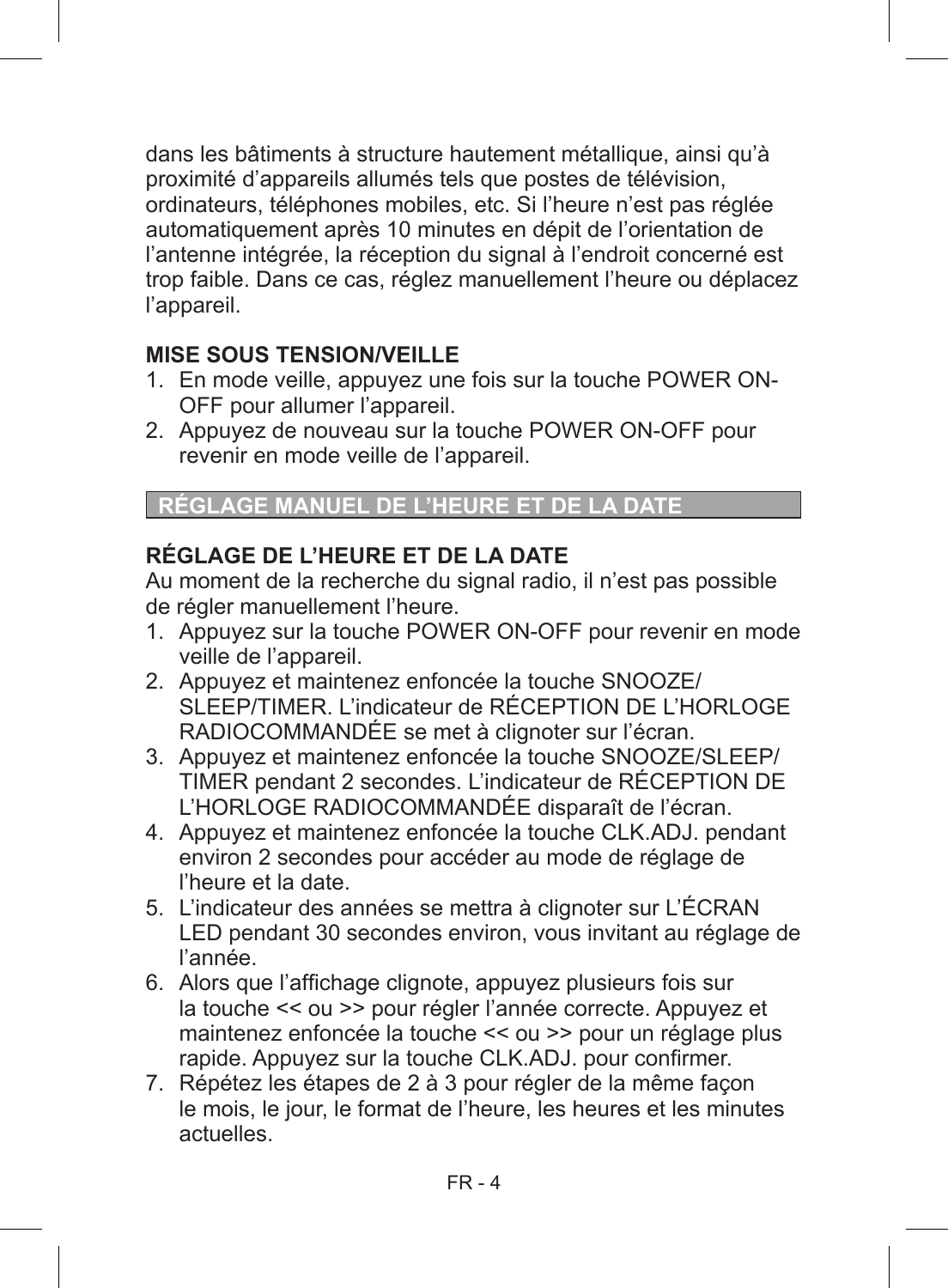## **Remarques :**

- La séquence d'affichage en mode de réglage de l'heure et la date est la suivante : Year (Année)  $\rightarrow$  Month (Mois)  $\rightarrow$  Date (Jour)  $\rightarrow$  12/24 Hour Time Format (Format 12/24 heures)  $\rightarrow$  Real Time Hour (Heures actuelles)  $\rightarrow$  Real Time Min (Minutes actuelles)  $\rightarrow$ Normal Time (Heure normale)
- Pour visualiser l'année alors que l'heure est affichée, appuyez brièvement sur la touche YEAR-MONTH-DAY. L'ÉCRAN LED affichera l'année pendant 5 secondes, puis reviendra automatique à l'affichage normal de l'heure.
- Pour visualiser la date alors que l'heure est affichée, appuyez deux fois sur la touche YEAR-MONTH-DAY. L'ÉCRAN LED affichera la date pendant 5 secondes, puis reviendra automatique à l'affichage normal de l'heure.
- Durant le réglage de l'heure, si aucune touche n'est appuyée dans les 10 secondes, l'heure affichée sera automatiquement mémorisée.
- Vérifiez pour les heures de l'après-midi ou du soir que l'indicateur PM soit réglé correctement.

## **RÉGLAGE DE L'HEURE DE**

## **RÉGLAGES DES HEURES DE RÉVEIL (ALARM 1 ET ALARM 2)**

Il est possible de choisir la source de réveil entre l'avertisseur et la radio FM. Veillez à ce que, selon l'heure de réveil, l'indicateur PM soit réglé correctement. Si l'indicateur PM est allumé, le réveil sonnera l'après-midi ou le soir. La séquence d'affichage en mode réglage du réveil (ALARM 1) est la suivante :

Normal Time (Heure normale) → AL1 Hour (Heures RÉVEIL 1) → AL1 Minute (Minutes RÉVEIL 1) → AL1 Weekday (Jour de la semaine RÉVEIL 1) → AL1 Beeper (RÉVEIL 1 avec avertisseur)  $\rightarrow$  AL1 Radio (RÉVEIL 1 avec radio)  $\rightarrow$  AL1 final radio volume (volume radio final RÉVEIL 1)  $\rightarrow$  Normal Time (Heure normale)

- 1. En mode veille, appuyez sur la touche ALARM 1 (ou ALARM 2) pour afficher l'heure préréglée.
- 2. Appuyez et maintenez enfoncée de nouveau la touche ALARM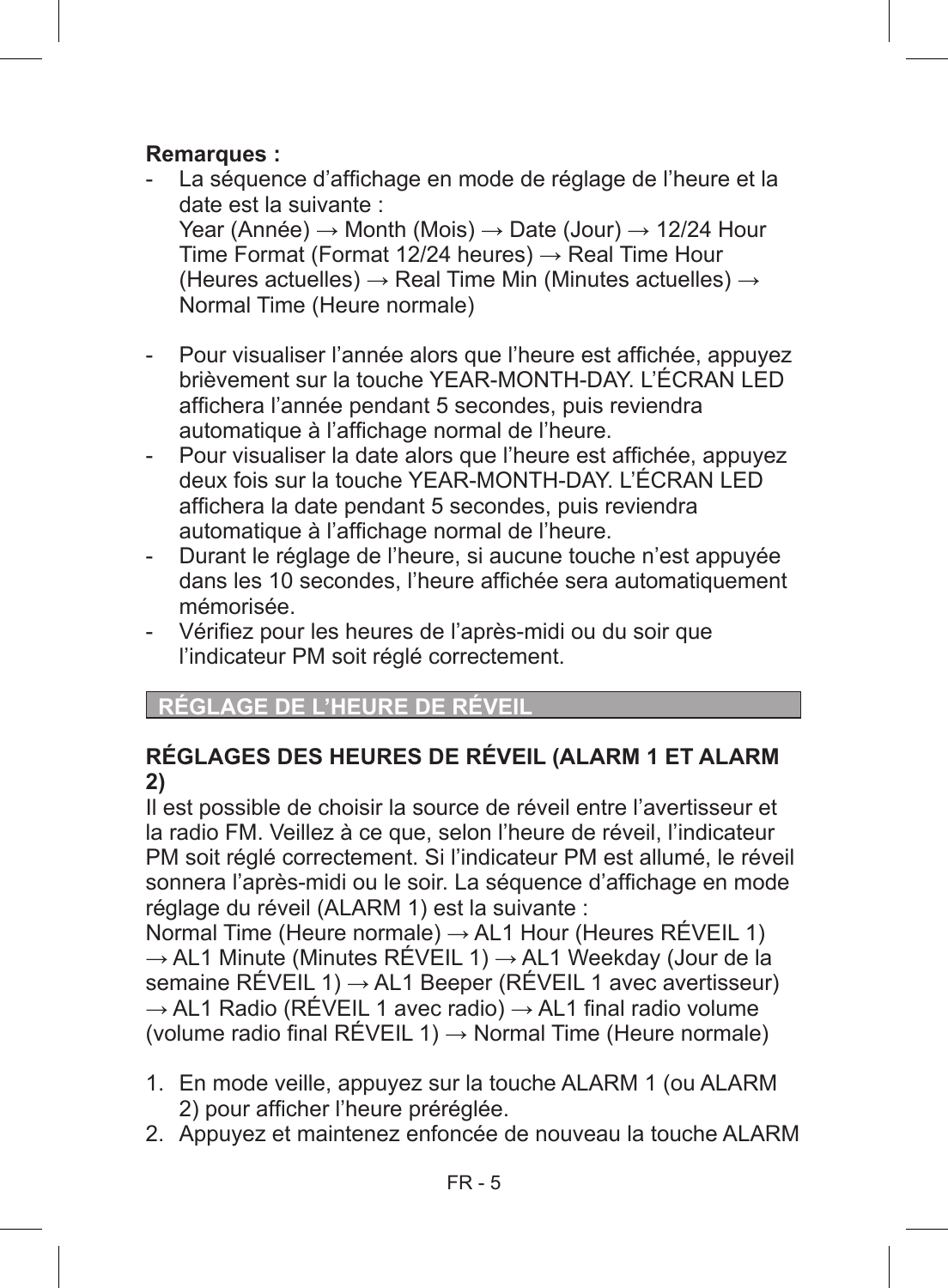1 (ou ALARM 2) pendant environ 2 secondes jusqu'à ce que l'indicateur des heures clignote sur L'ÉCRAN LED. Appuyez sur la touche << ou >> pour régler les heures du réveil souhaité.

- 3. Appuyez de nouveau sur ALARM 1 (ou ALARM 2) pour passer à l'indicateur des minutes. Appuyez sur la touche << ou >> pour régler les minutes du réveil souhaité.
- 4. Appuyez de nouveau sur ALARM 1 (ou ALARM 2) pour passer à l'indicateur des jours de la semaine.

Appuyez sur la touche << ou >> pour sélectionner le mode des jours de la semaine du réveil souhaité comme suit :<br>1-5 : Mondav to Friday (De lundi à Vendredi)

- 1-5 : Monday to Friday (De lundi à Vendredi)<br>1-7 : Whole week (Toute la semaine)
- 1-7 : Whole week (Toute la semaine)<br>6-7 : Saturday & Sunday (Samedi et l
- 6-7 : Saturday & Sunday (Samedi et Dimanche)<br>1-1 : One day of week (un seul jour de la semair
- One day of week (un seul jour de la semaine). vous devez ensuite sélectionner 1 pour lundi, 2 pour mardi et ainsi de suite
- 5. Appuyez de nouveau sur ALARM 1 (ou ALARM 2) pour sélectionner la source de réveil entre l'avertisseur ou la radio.

## **Remarques :**

- Lorsque le réveil sonne en mode avertisseur, la vitesse des bips émis par l'avertisseur sera lente. elle augmentera progressivement au cours des 30 secondes qui suivent jusqu'à la vitesse normale.
- Si la source de réveil choisie est la radio, vous devez d'abord régler la station que vous souhaitez en mode radio.
- Après avoir choisi la radio comme source de réveil, vous devez sélectionnez la station radio FM et le niveau de volume préréglé (15 niveaux max.). Lorsque le réveil sonne en mode radio, le volume de la radio augmentera progressivement jusqu'au niveau de volume préréglé.

**Remarque :** Il ne sera pas possible de régler le volume pendant le réveil en mode radio. Si vous souhaitez régler le volume, il faudra d'abord éteindre la radio puis la rallumer en utilisant la touche POWER-ON-OFF. Le réveil sera interrompu immédiatement.

- 6. Appuyez sur la touche ALARM 1 (ou ALARM 2) pour finir les réglages et revenir au mode d'affichage normal de l'heure.
- 7. Pour empêcher le réveil (ALARM 1 ou ALARM 2) de sonner les jours suivants, appuyez et maintenez enfoncée la touche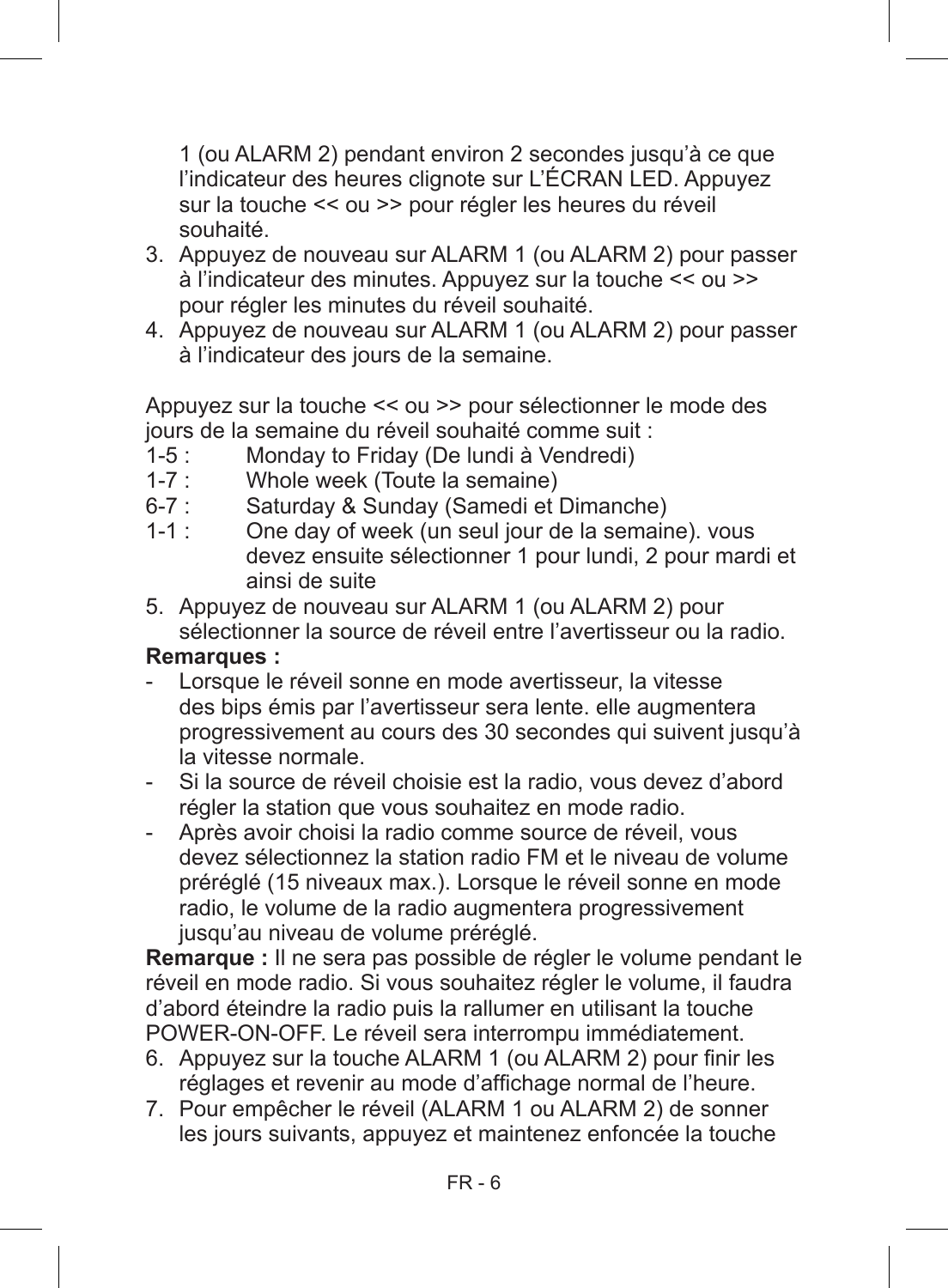ALARM 1 (ou ALARM 2) pendant environ 2 secondes. L'indicateur correspondant (ALARM 1 ou ALARM 2) s'éteindra.

8. Pour réactiver le réveil (ALARM 1 ou ALARM 2) pour les jours suivants, appuyez et maintenez enfoncée la touche ALARM 1 (ou ALARM 2) pendant environ 2 secondes. l'indicateur correspondant (ALARM 1 ou ALARM 2) s'allumera. Le réveil sonnera les jours suivants à l'heure réglée.

## ÉTEINDRE LE

Au moment du réveil, l'indicateur ALARM 1 (ou ALARM 2) clignotera sur L'ÉCRAN LED. L'avertisseur sonnera ou la radio s'allumera pendant 30 minutes à moins de les interrompre en appuyant sur la touche SNOOZE. Pour arrêter immédiatement le réveil, appuyez sur la touche ALARM 1 (ou ALARM 2) ou sur la touche POWER-ON-OFF. Le réveil sonnera le jour suivant à la même heure ou sera désactivé selon vos réglages de réveil.

## **FONCTION DE RÉPÉTITION DU**

Au moment du réveil, appuyez sur la touche SNOOZE pour arrêter momentanément le réveil et activer la fonction de répétition. Le réveil sera momentanément interrompu et sonnera de nouveau 9 minutes plus tard mais l'indicateur ALARM 1 (ou ALARM 2) continuera de clignoter.

## **Remarques :**

- Cette fonction manuelle peut se répéter encore et encore.
- Pour désactiver la fonction de répétition du réveil, appuyez sur la touche ALARM 1 (ou ALARM 2) ou sur la touche POWER-ON-OFF. L'indicateur ALARM 1 (ou ALARM 2) cessera de clignoter.

## **ÉCOUTER LA RADIO**

## **SYNTONISATION DE LA STATION RADIO**

- 1. En mode veille, appuyez sur la touche POWER-ON-OFF pour allumer l'appareil.
- 2. L'ÉCRAN LED affichera la fréquence radio pendant 5 secondes environ avant de retourner à l'affichage normal de l'heure.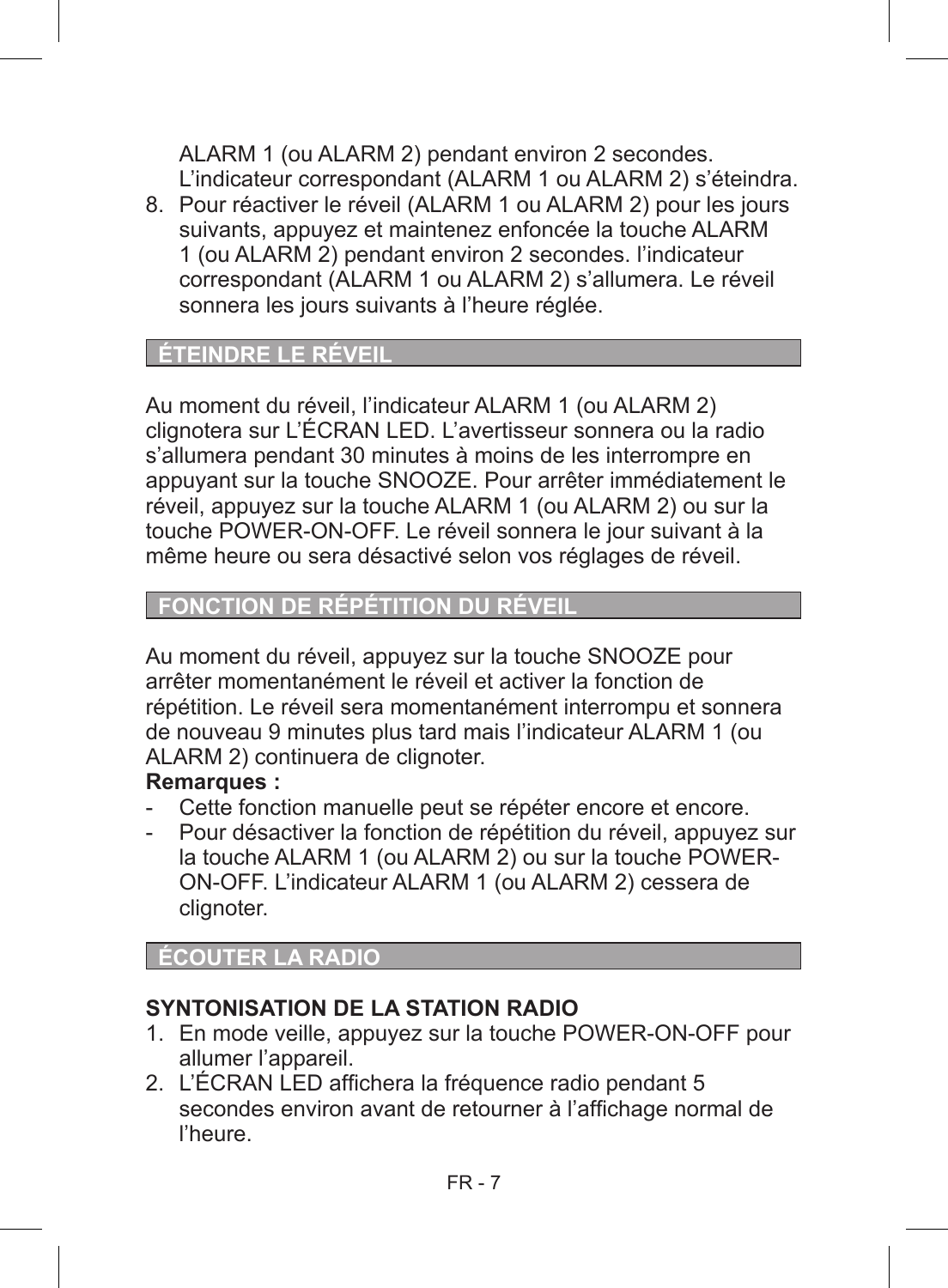## **RECHERCHE AUTOMATIQUE DES STATIONS RADIO**

Pour rechercher automatiquement les stations avec une bonne réception, appuyez et maintenez enfoncée la touche TUNE UP >> ou DOWN << jusqu'à ce que les fréquences se mettent à défiler sur l'écran. Relâchez la touche. La radio s'arrêtera sur la première station trouvée avec une bonne réception.

## **RECHERCHE MANUELLE DES STATIONS RADIO**

- 1. Appuyez plusieurs fois sur la touche << ou >> pour choisir votre station radio souhaitée.
- 2. Appuyez sur la touche VOLUME UP ou DOWN pour régler le niveau de volume souhaité. L'indicateur de niveau de volume s'affichera sur L'ÉCRAN LED.

#### **Remarques :**

- Utilisez la syntonisation manuelle pour sélectionner des stations avec une réception faible ignorée durant la syntonisation automatique.
- Si la syntonisation automatique ne s'arrête pas sur la fréquence exacte de la station, par exemple si elle s'arrête sur 88,9 MHz plutôt que sur 88,8 MHz, utilisez la syntonisation manuelle pour « peaufiner » le réglage à la fréquence exacte de la station souhaitée.

## **CONSEILS POUR UNE MEILLEURE RÉCEPTION**

FM : pour garantir une réception radio FM maximale, déroulez et déployez entièrement L'ANTENNE FILAIRE FM EXTERNE.

## **POUR RÉGLER/RAPPELER DES STATIONS RADIO PRÉRÉGLÉES**

- 1. Appuyez sur la touche << ou >> pour sélectionner la station radio souhaitée.
- 2. Appuyez et maintenez enfoncée la touche MEMORY, le prochain numéro de mémoire disponible pour la station radio préréglée clignotera sur L'ÉCRAN LED. (Remarque : « P01 » clignotera sur l'écran si vous programmez pour la première fois une station préréglée).
- 3. Appuyez sur la touche << ou >> pour changer de numéro de station préréglée de P01 À P10.
- 4. Répétez les étapes 1 à 3 pour les 10 stations radio FM.
- 5. Pour rappeler une station préréglée programmée, appuyez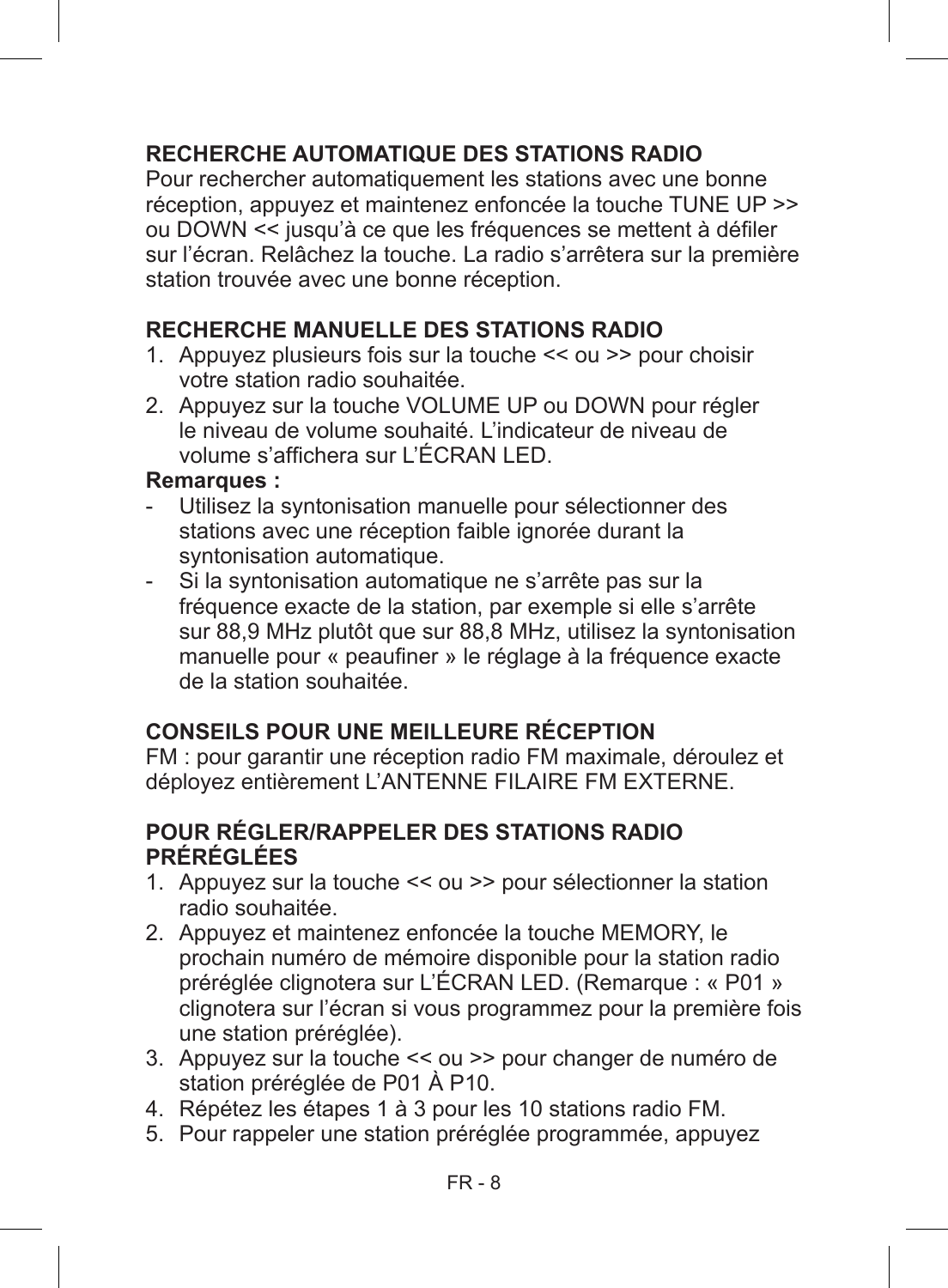plusieurs fois sur la touche M+ jusqu'à atteindre le numéro de la station préréglée souhaitée.

## **FONCTION D'HORLOGE DE VEILLE**

L'horloge de veille permet d'éteindre l'appareil après une période de temps définie.

- 1. Alors que vous écoutez la radio, appuyez sur la touche SLEEP et la durée avant mise en veille « 90 » (minutes) apparaît sur L'ÉCRAN LED.
- 2. Appuyez plusieurs fois sur la touche SLEEP pour sélectionner la durée avant mise en veille parmi les valeurs 90, 60, 30 ou 15 minutes. Attendez environ 10 secondes pour confirmer la sélection, l'appareil reste allumé pour la durée réglée, puis s'éteint automatiquement.
- 3. Pour annuler l'horloge de veille, appuyez plusieurs fois sur la touche SLEEP jusqu'à ce que l'heure actuelle s'affiche sur L'ÉCRAN LED après la dernière option de l'horloge de veille (15 minutes).
- 4. Pour éteindre l'appareil avant la fin de la temporisation avant veille, appuyez sur la touche POWER-ON-OFF à tout moment.

## **RÉVEIL DE SIESTE**

Le réveil de sieste s'utilise pour faire une petite « sieste ». La fonction fonctionne uniquement en mode veille.

- Appuyez sur la touche NAP pour sélectionner la durée de la sieste. Une fois le temps écoulé, l'appareil sonnera. Sélectionnez la durée entre 90 et 10 minutes ou OFF (désactivé) par incrément de 10 minutes.
- À la fin de la temporisation, un bip rapide et croissant sera émis. Appuyez sur la touche POWER-ON-OFF pour désactiver la sonnerie.

## **VARIATEUR DE LUMINOSITÉ**

Appuyez sur la touche DIMMER pour régler la luminosité de L'ÉCRAN LED à une intensité élevée, moyenne ou faible selon vos conditions d'éclairage ambiantes.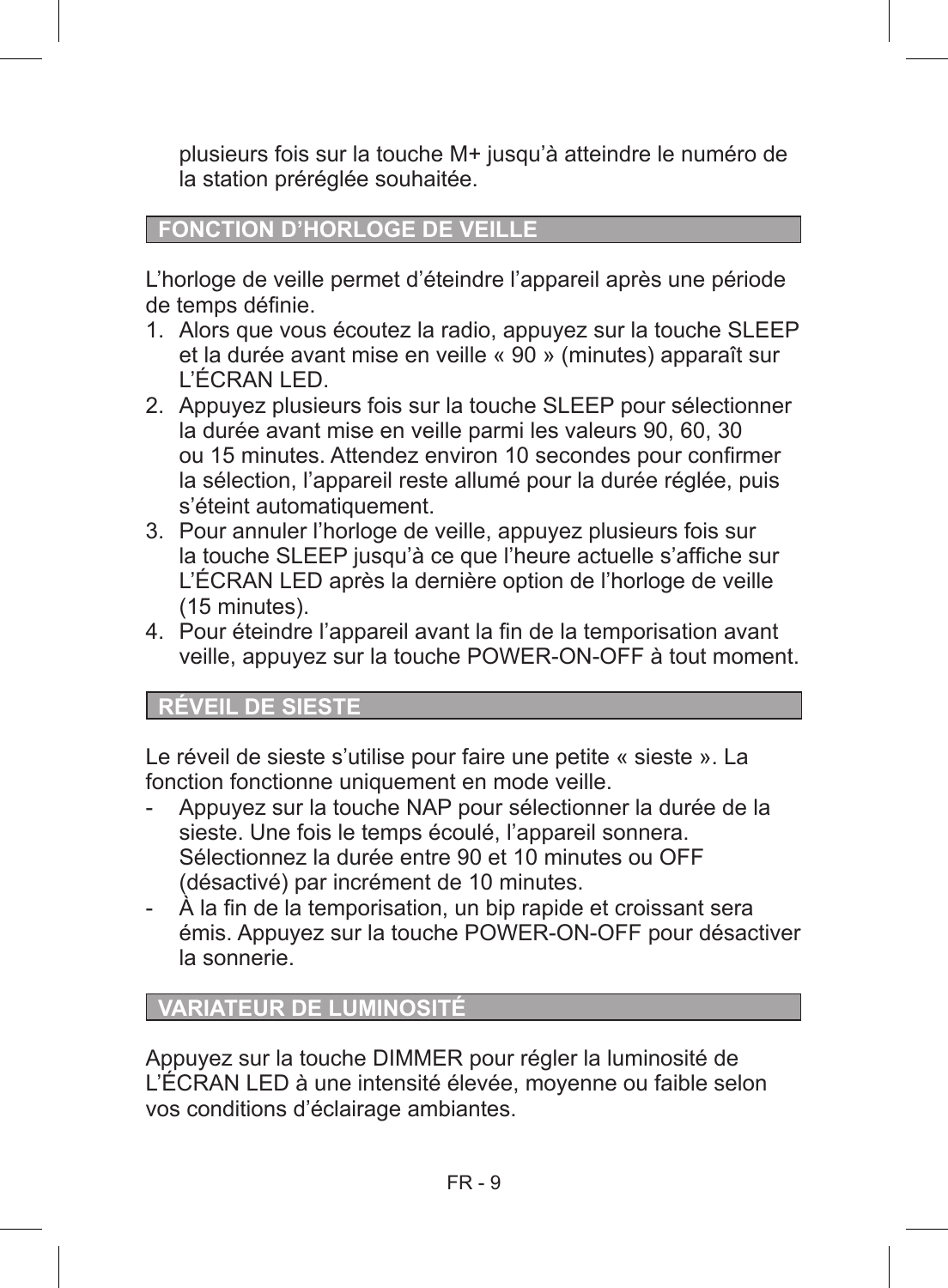## **AFFICHAGE ALTERNÉ ENTRE L'HEURE ET LE JO**

- 1. La radio éteinte, appuyez et maintenez enfoncé sur la touche BETWEEN DISPLAY CONTENTS pendant environ 3 secondes jusqu'à ce que le symbole « ON » (MARCHE) s'affiche sur L'ÉCRAN LED.
- 2. L'heure actuelle et la date s'alterneront sur L'ÉCRAN LED avec une durée d'affichage de 10 secondes et 5 secondes respectivement de la façon suivante :



**FONCTION DE PROJECTIO** 

## **Remarques :**

- Cet appareil dispose d'une fonction de projection utilisable soit en mode horloge, soit en mode radio. Vous pouvez utiliser cet appareil pour projeter l'heure au plafond ou sur un mur.
- La portée de la projection optimale s'étend d'environ 90 à 270 cm.
- Appuyez sur la touche PROJECTION ON/OFF pour activer la projection. L'heure est projeté sur le mur ou le plafond.
- Utilisez le réglage d'angle/netteté pour obtenir un angle et une netteté de projection optimale.
- Appuyez sur la touche PROJECTION 180° FLIP pour inverser l'image projetée.
- Pour désactiver la fonction de projection, appuyez simplement sur la touche PROJECTION ON/OFF. La projection est interrompue.

## **RÉINITIALISER L'APPAREIL**

Si l'appareil ne semble pas fonctionné, présente un mauvais fonctionnement ou un fonctionnement intermittent, il est possible que l'appareil ait subi une décharge électrostatique (ESD) ou une surtension qui a obligé le microcontrôleur interne à un arrêt automatique. Dans ce cas, débranchez le CORDON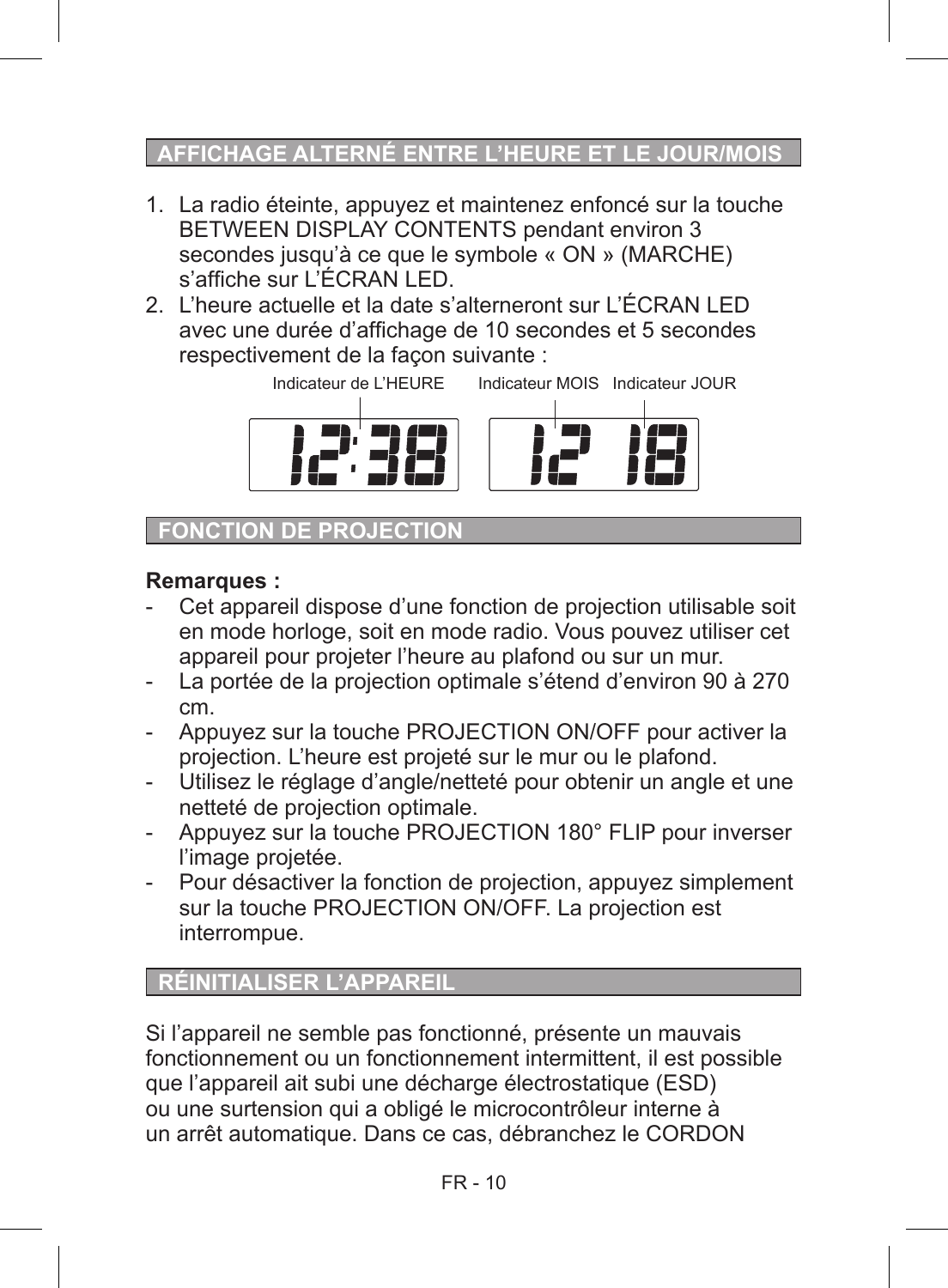D'ALIMENTATION SECTEUR de la prise électrique murale et retirez la pile de secours de son compartiment. Attendez au moins 3 minutes et réinsérez la pile de secours, puis rebranchez le cordon d'alimentation secteur à la prise électrique murale. L'appareil est à présent réinitialisé et vous devez de nouveau régler l'heure et les réveils.

**RACTERISTIQUES TECHNIQUE** 

Fréquence : FM de 87,5 à 108 MHz 1 pile-bouton au lithium 3 V CR2032 (non fournie) Source d'alimentation : 230 V C.A., 50 Hz/5 W Distance de projection :  $\leq$  environ de 90 à 270 cm

 **Avertissements**

- 1. Ne placez aucune flamme nue telle que des bougies d'éclairage sur l'appareil.
- 2. Ne placez pas l'appareil dans des bibliothèques fermées ou des casiers mal ventilés.
- 3. La fiche de l'alimentation sert à éteindre l'appareil, il doit être facilement accessible.
- 4. L'aération ne doit pas être bloquée en obstruant les orifices d'aération avec des objets tels que des journaux, des nappes, des rideaux, etc.
- 5. L'appareil ne doit pas être exposé à des écoulements ou des éclaboussures et aucun objet contenant un liquide, tel qu'un vase, ne doit être posé sur l'appareil.
- 6. Ne branchez pas l'antenne FM à une antenne extérieure.
- 7. L'appareil ne doit pas être placé en plein soleil ou dans un environnement poussiéreux, exposé à des températures très basses ou très élevées, à l'humidité ou à des vibrations.
- 8. N'utilisez pas des nettoyants agressifs, du benzène, des diluants ou d'autres solvants pour nettoyer la surface de l'appareil. Pour le nettoyage, utilisez un détergent doux nonagressif et un chiffon doux.
- 9. N'essayez pas d'insérer des fils, des broches ou d'autres objets dans les ouvertures ou les fentes d'aération de l'appareil.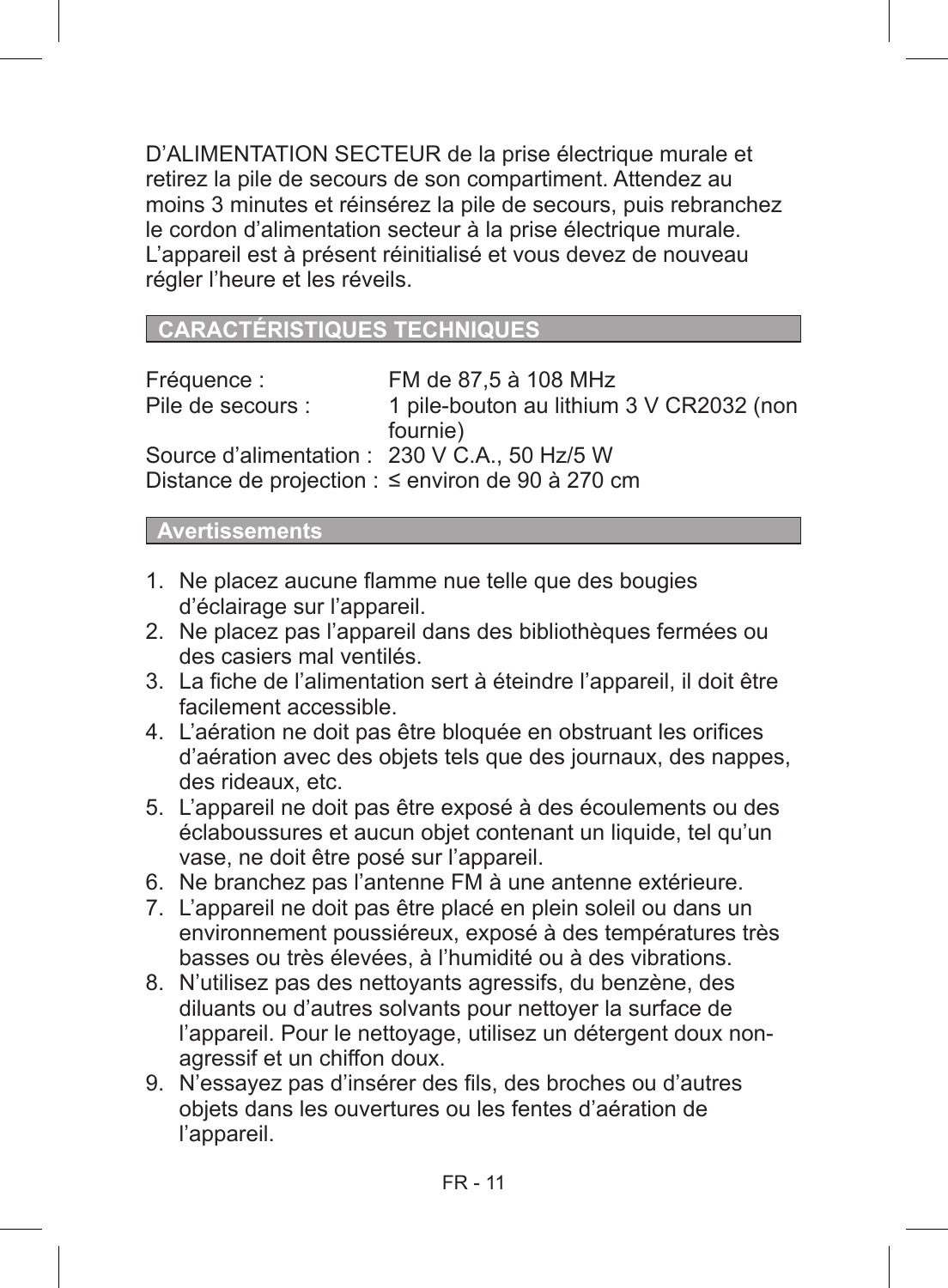- 10.Les piles ne doivent pas être exposées à une chaleur excessive telle que la lumière du soleil, des flammes, etc.
- 11. Veuillez considérer les questions environnementales lors de la mise au rebut des piles.
- 12.Ne jetez pas l'appareil avec les déchets domestiques à la fin de sa vie utile ; emportez-le à un centre de collecte et de recyclage des appareils électriques et électroniques. Le recyclage permet de réutiliser les matériaux de fabrication. Vous contribuerez ainsi à la protection de l'environnement. Veuillez contacter votre municipalité pour en savoir plus sur les centres d'élimination autorisés.
- 13.Cet appareil n'est pas conçu pour une utilisation par des personnes (y compris les enfants) à capacités physiques, sensorielles ou mentales réduites, ou manquant d'expérience et de connaissances, sauf dans le cas où une personne responsable de leur sécurité leur ont appris à utiliser de l'appareil.

## **ATTENTION**

Risque d'explosion si la pile est mal remplacée Remplacez la pile par une pile du même type ou équivalent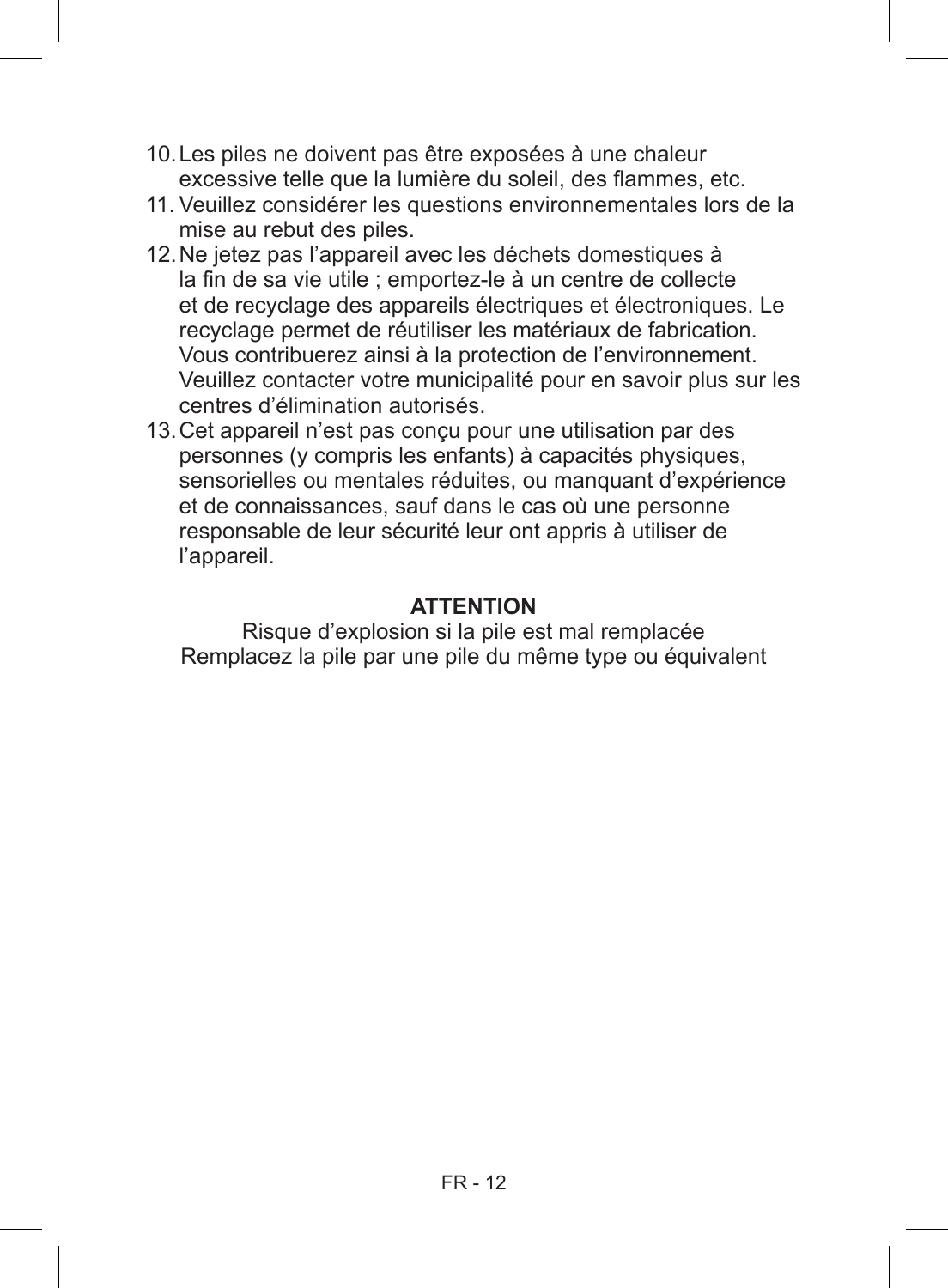#### **Garantie**

Lenco propose un entretien et une garantie conformément à la législation européenne, ce qui signifie qu'en cas de besoin de réparation (aussi bien pendant et après la période de garantie), vous pouvez contacter votre revendeur le plus proche.

Remarque importante : Il n'est pas possible de renvoyer l'appareil pour réparation directement à Lenco.

Remarque importante : Si l'unité est ouverte ou modifiée de quelque manière que ce soit par un réparateur non agréé, la garantie serait caduque.

Cet appareil ne convient pas à une utilisation professionnelle. En cas d'utilisation professionnelle, les obligations de garantie du fabricant seront annulées.

## **Clause de non responsabilité**

Des mises à jour du logiciel et/ou des composants informatiques sont régulièrement effectuées. Il se peut donc que certaines instructions, caractéristiques et images présentes dans ce document diffèrent légèrement de votre configuration spécifique. Tous les articles décrits dans ce guide le sont fournis uniquement à des fins d'illustration et peuvent ne pas s'appliquer à une configuration spécifique. Aucun droit légal ne peut être obtenu depuis les informations contenues dans ce manuel.

## **Mise au rebut de l'appareil usagé**

Ce symbole indique que l'équipement électrique concerné ou la batterie ne doivent pas être jetés parmi les autres déchets ménagers en Europe. Afin de garantir un traitement approprié de la batterie ou de l'appareil usagés, veuillez les mettre au rebut conformément à la règlementation locale en vigueur relative aux équipements électriques et autres batteries. En agissant de la sorte, vous contribuerez à la préservation des ressources naturelles et à l'amélioration des niveaux de protection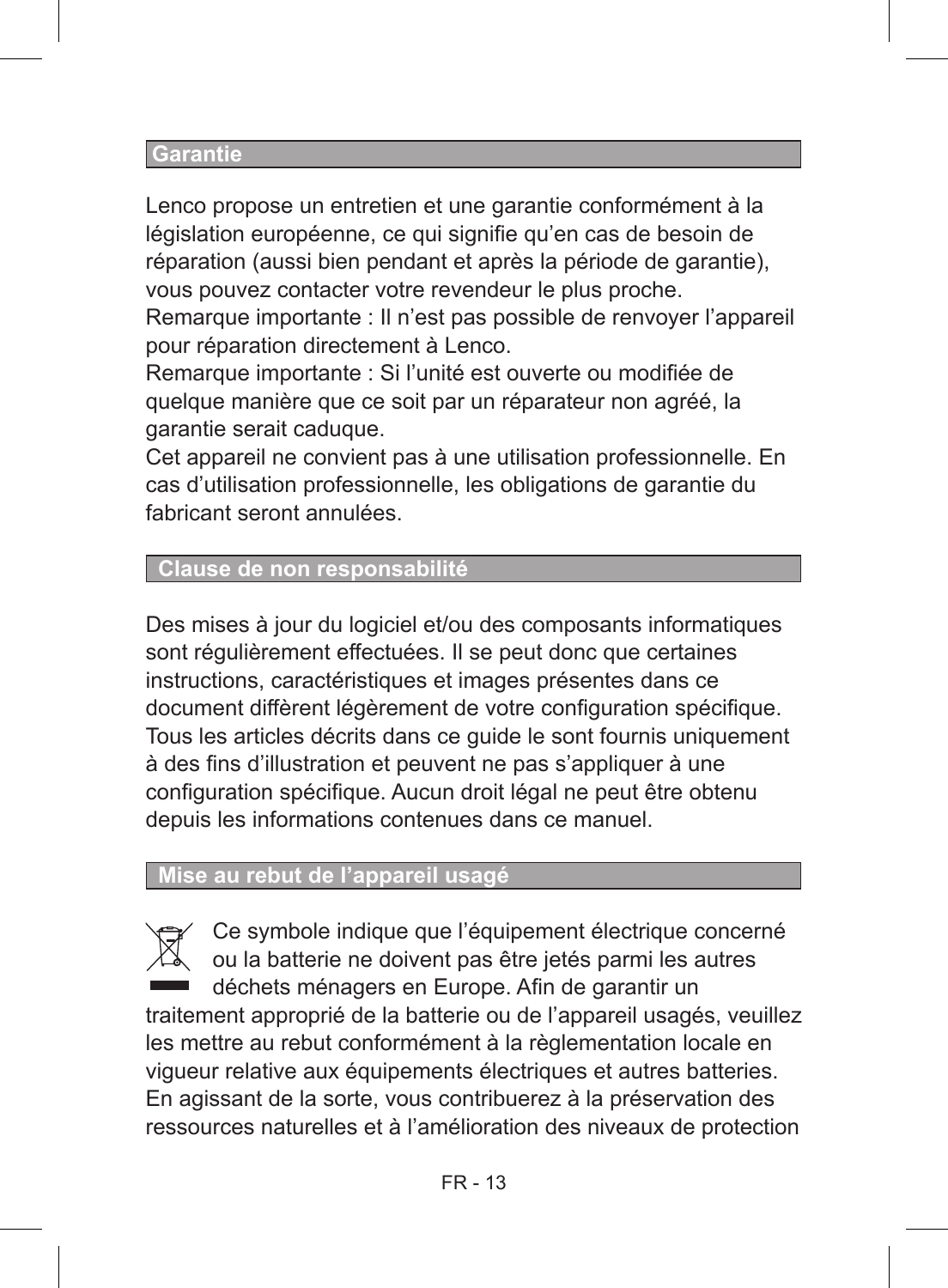environnementale concernant le traitement et la destruction des déchets électriques (Directive sur les déchets des équipements électriques et électroniques).

## **Service**

Pour en savoir plus et obtenir de l'assistance, visitez www.lenco.com Lenco Benelux BV, Thermiekstraat 1a, 6361 HB Nuth, Pays-Bas.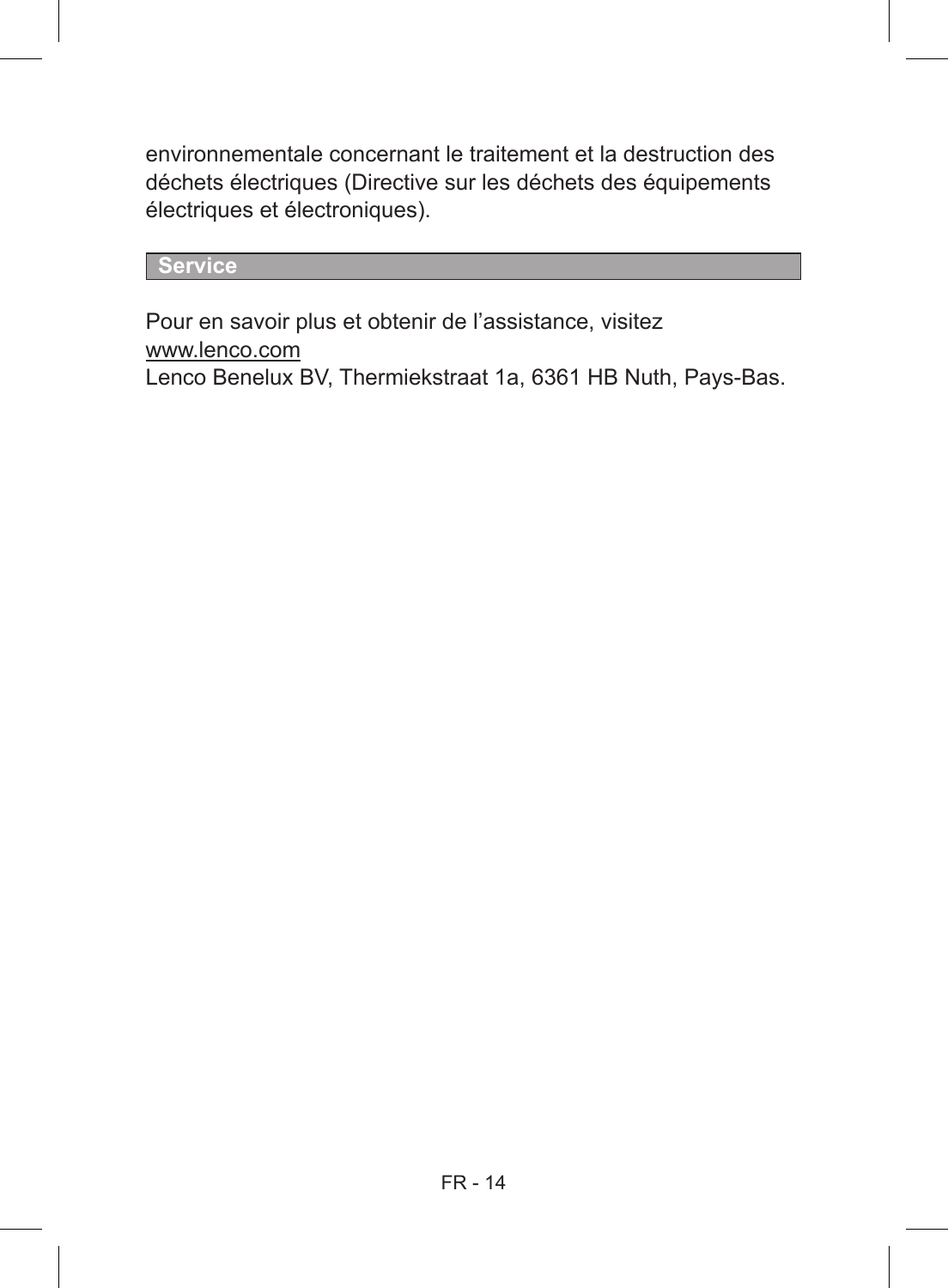

# **MANUAL DE USUARIO**

# **CR-16**

# **RADIO RELOJ RADIO-CONTROLADO**



Para más información: www.lenco.com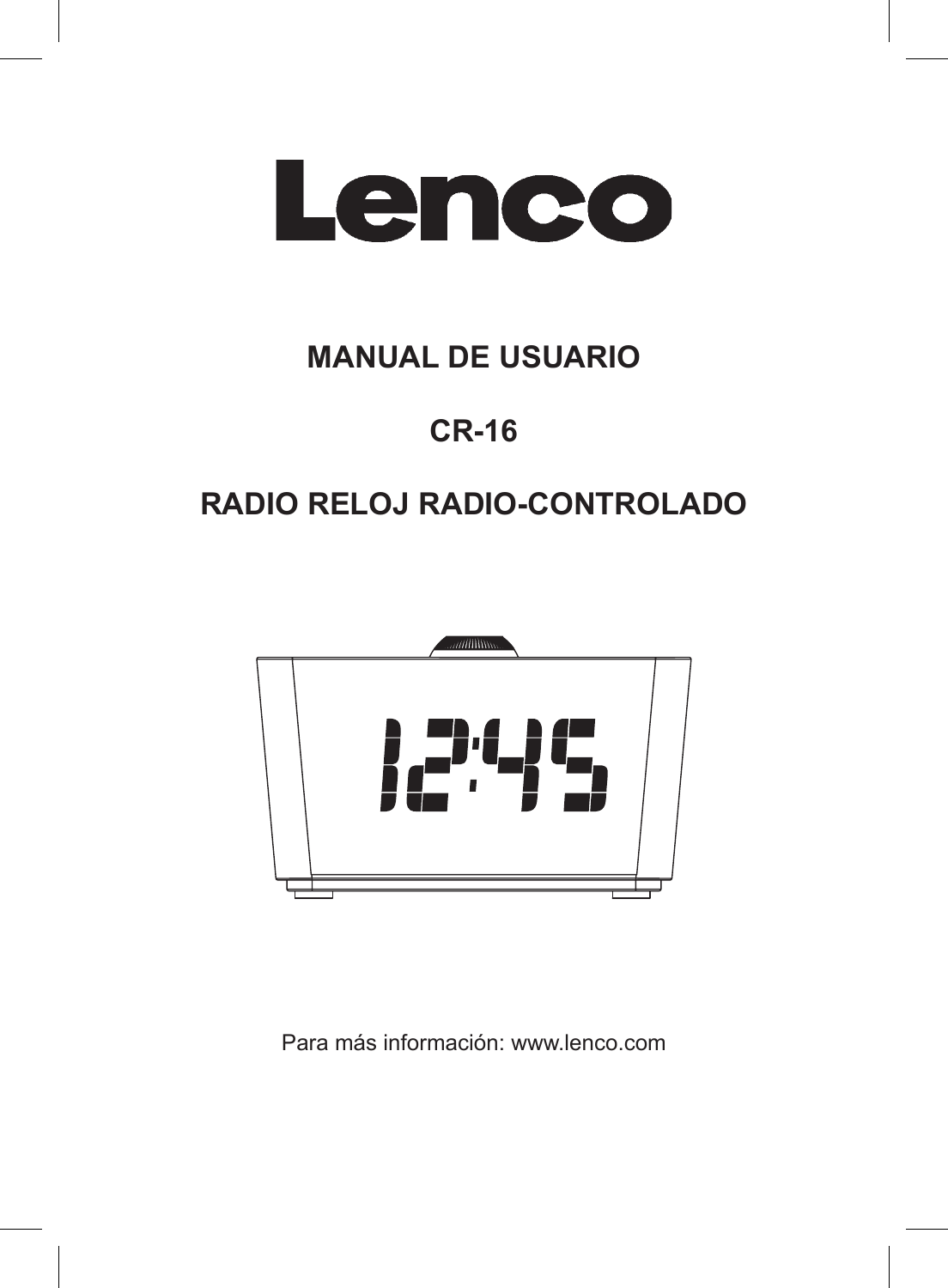#### **Apariencia y controles**





#### **Elemento Descripción**

- 1. ACTIVAR/DESACTIVAR ALARMA 1
- 2. << SINTONIZAR ABAJO
- 3. POSPONER ALARMA/TEMPORIZADOR/ATENUADOR
- 4. MEMORIA/M +/SIESTA
- 5. ENCENDER/APAGAR PROYECCIÓN
- 6. PROYECTAR LA HORA CON 180°
- 7. ACTIVAR/DESACTIVAR ALARMA 2
- 8. SUBIR VOLUMEN/VISUALIZAR CONTENIDOS EN PANTALLA
- 9. ENCENDER-APAGAR/DESACTIVAR ALARMA
- 10.>> SINTONIZAR ARRIBA/AÑO-MES-DÍA
- 11. AJUSTAR RELOJ
- 12.BAJAR VOLUMEN
- 13.ETIQUETA DE CLASIFICACIÓN (PARTE INFERIOR DE LA UNIDAD)
- 14.TAPA DEL COMPARTIMENTO DE LAS PILAS (PARTE INFERIOR DE LA UNIDAD)
- 15.ALTAVOZ
- 16.CONTROL DE ÁNGULO/NITIDEZ
- 17.PANTALLA LED
- 18.CABLE DE ALIMENTACIÓN DE CA
- 19.ANTENA DEL RELOJ RADIO-CONTROLADA
- 20.ANTENA FM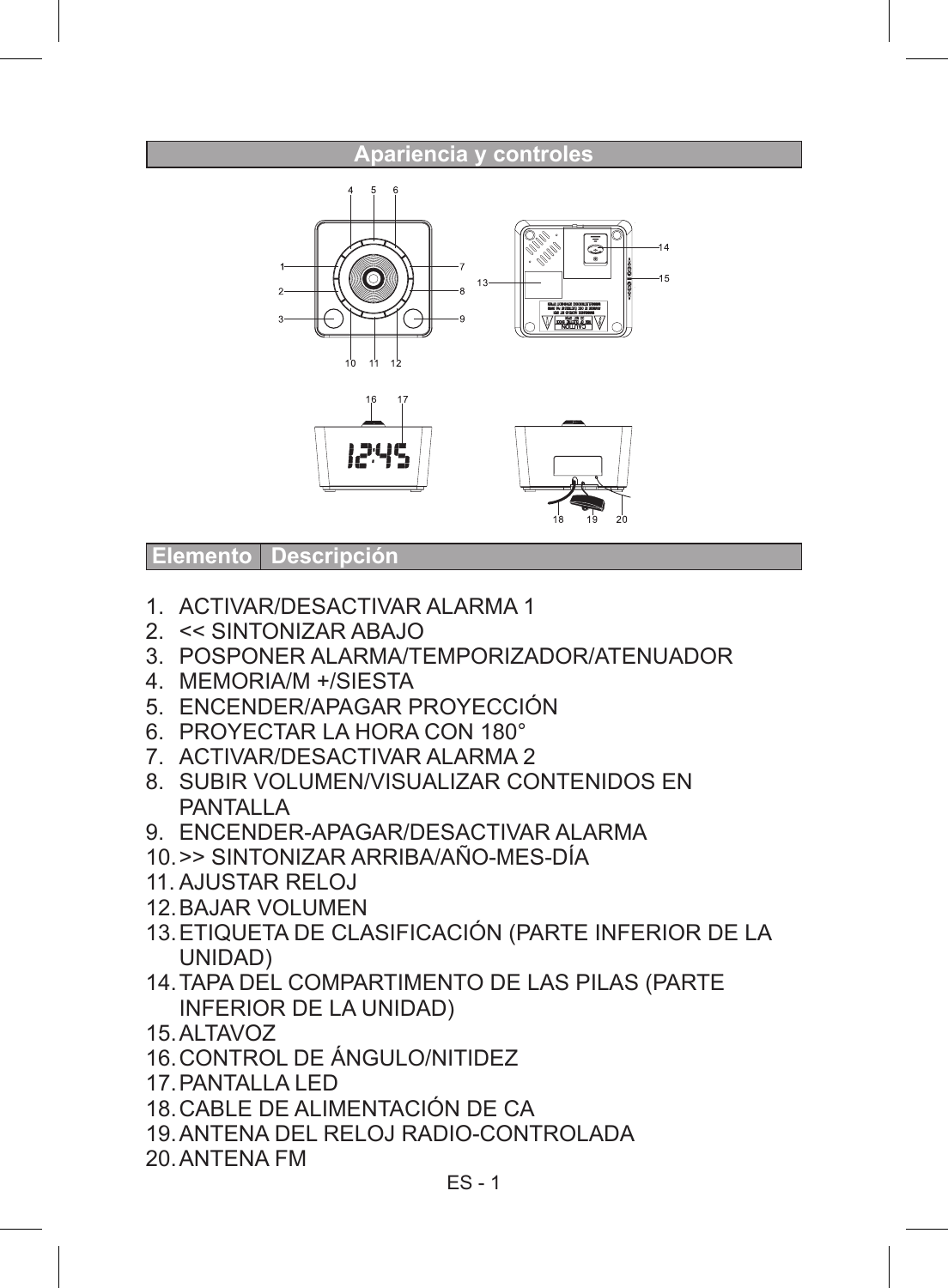

## **CONEXION DE LA**

Este producto funciona con una fuente de alimentación CA 230 V ~ 50 Hz. Enchufe el cable de alimentación de CA a una toma de corriente de CA.

## **INSTALAR/SUSTITUIR LA PILA DE APOYO**

Esta unidad está equipada con un sistema de batería de apoyo, que utiliza una pila de litio DC 3 V CR2032 (no incluida), para conservar los ajustes de hora/calendario y las presintonías de la radio durante los cortes de alimentación de CA.

- 1. Desatornille y retire la TAPA DEL COMPARTIMENTO DE LAS PILAS.
- 2. Introduzca en el compartimento de la pila una pila de litio CR2032 nueva, atendiendo al diagrama de polaridad de la TAPA DEL COMPARTIMENTO DE LAS PILAS. Utilice únicamente pilas del tamaño y tipo especificados.
- 3. Vuelva a colocar la TAPA DEL COMPARTIMENTO DE LAS PILAS y apriete los tornillos.

**Nota:** La unidad funcionará sin la pila instalada, pero en caso de un corte de alimentación de CA, se perderán los ajustes de hora y alarma y las presintonías y tendrá que volver a configurarlos.

## **IMPORTANTE:**

Asegúrese de que la pila esté correctamente instalada. Una instalación con la polaridad incorrecta puede dañar la unidad y se anulará la garantía. Para los mejores resultados y una mayor duración de funcionamiento, le recomendamos utilizar pilas de alta calidad.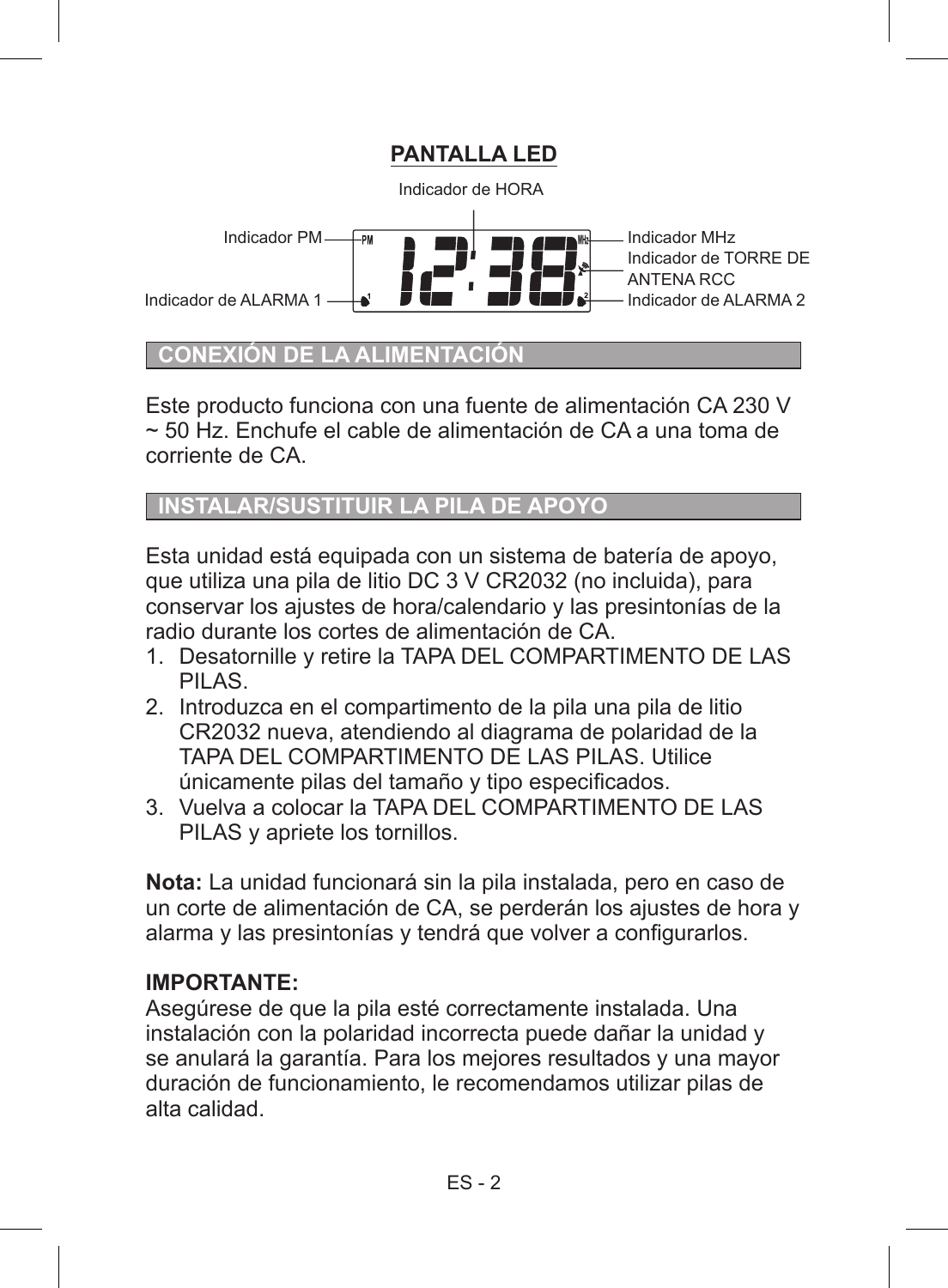## **ADVERTENCIA NO INGERIR LA BATERÍA, RIESGO DE QUEMADURAS POR AGENTES QUÍMICOS**

Este producto contiene una pila tipo botón. Si se traga la pila botón, en solo 2 horas podría sufrir quemaduras internas de importancia que pueden causarle la muerte.

Mantenga las pilas nuevas o usadas fuera del alcance de los niños. Si el compartimiento de la pila no se cierra correctamente, deje de usar el producto y no lo deje al alcance los niños. Si tiene la sospecha de que una pila ha sido ingerida o se encuentra en algún lugar del cuerpo, busque inmediatamente atención médica.

## **CUIDADOS DE LA PILA:**

- Utilice únicamente pilas del tamaño y tipo especificados.
- Si la unidad no se va a utilizar durante un largo tiempo, extraiga la pila. Una pila vieja o con fugas puede ocasionar daños en la unidad y anular la garantía.
- No trate de recargar las pilas que no son recargables; pueden sobrecalentarse y romperse (siga las instrucciones del fabricante de las pilas).
- No arroje las pilas al fuego, podrían explotar o tener fugas.

## **AJUSTAR EL RELOJ**

## **AUTOMÁTICO (SÓLO EN MODO EN ESPERA)**

- Unos minutos después de conectar el enchufe a la toma de corriente, la fecha y hora de la estación DCF77 se transferirán automáticamente. Mientras esté parpadeando el símbolo "Indicador de TORRE DE ANTENA RCC", el dispositivo estará buscando señales de radio. Si encuentra señal de radio, el símbolo "Indicador de TORRE DE ANTENA RCC" se iluminará. En la pantalla aparecerá la hora actual.
- La hora se ajustará automáticamente a partir de la hora de la señal de radio.

## **NOTA:**

La señal puede recibirse sin problemas dentro de un radio de unos 2.000 km alrededor de Frankfurt/Main, pero podrían aparecer interferencias dependiendo de las condiciones locales.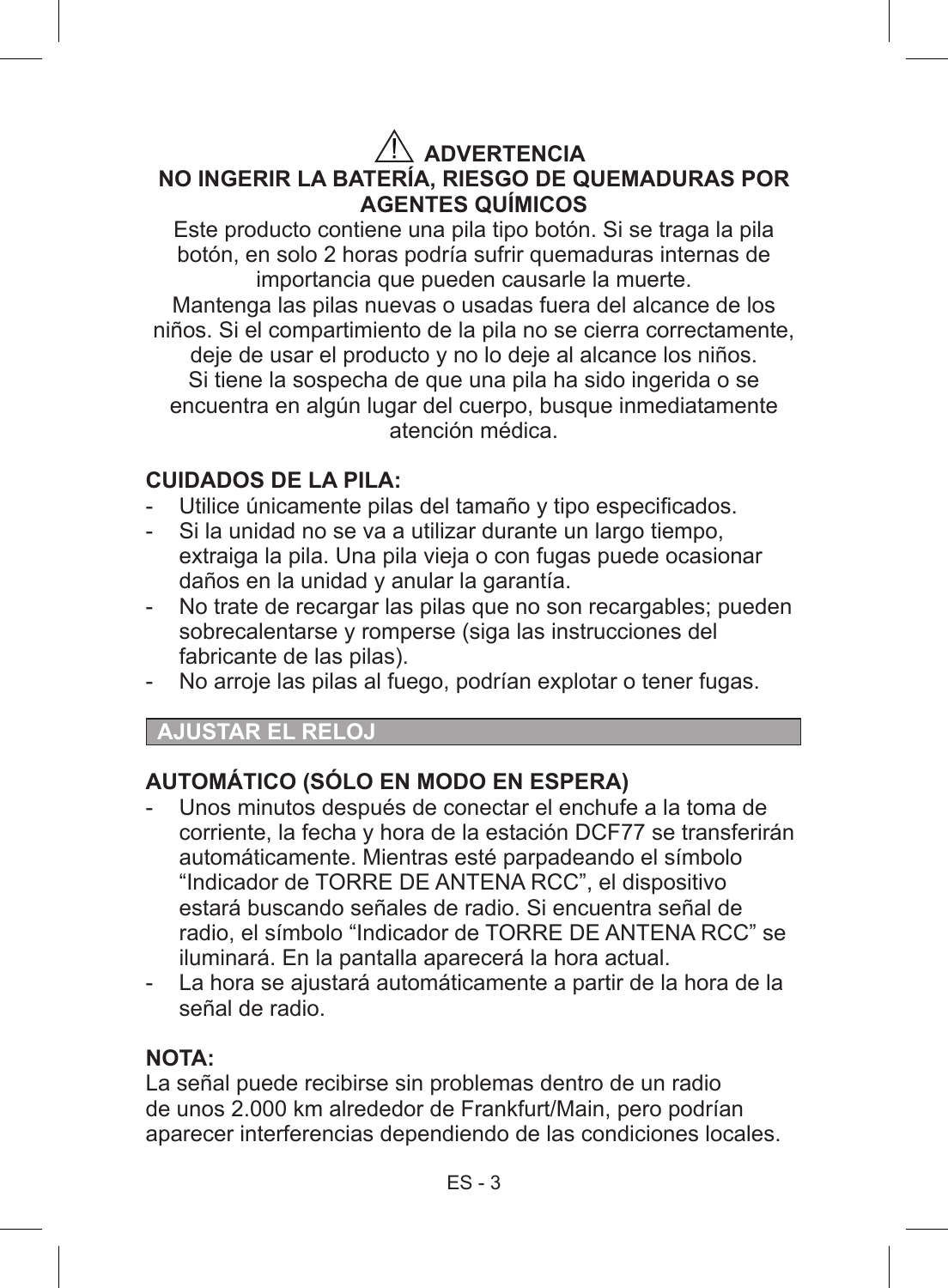Esto puede ocurrir especialmente en edificios que contengan un alto porcentaje de metal, así como en las proximidades de aparatos de TV, PCs, teléfonos móviles, etc. encendidos. Si la recepción no se ajusta automáticamente transcurridos 10 minutos pese a extender la antena integrada, será debido a que la recepción en ese lugar es demasiado débil. En ese caso, ajuste la hora de forma manual o cambie de lugar.

## **ENCENDIDO/EN ESPERA**

- 1. En el modo en espera, toque una vez el botón POWER ON-OFF para encender la unidad.
- 2. Pulse una vez el botón POWER ON-OFF para devolver la unidad al modo en espera.

## **AJUSTE MANUAL DE LA HORA Y LA FECHA**

## **AJUSTAR LA FECHA Y LA HORA**

Cuando el dispositivo esté buscando señales de radio no se podrá ajustar la hora de forma manual.

- 1. Pulse el botón POWER ON-OFF para poner el dispositivo en modo en espera.
- 2. Mantenga pulsado el botón SNOOZE/SLEEP/DIMMER. El símbolo "Indicador de TORRE DE ANTENA RCC" comenzará a parpadear en la pantalla.
- 3. Mantenga pulsado durante unos 2 segundos el botón SNOOZE/SLEEP/DIMMER. El símbolo "Indicador de TORRE DE ANTENA RCC" desaparecerá de la pantalla.
- 4. Mantenga pulsado el botón CLK.ADJ durante unos 2 segundos para entrar al modo de ajuste de fecha/hora.
- 5. El indicador del año parpadeará en la PANTALLA LED durante 30 segundos para que introduzca un nuevo valor.
- 6. Mientras la pantalla parpadea, pulse sucesivamente el botón << o >> para ajustar el año correcto. Mantenga pulsado el botón << o >> para avanzar o retroceder más rápidamente. Pulse el botón CLK.ADJ. para confirmar.
- 7. Repita los pasos 2 y 3 para ajustar del mismo modo el mes, del día, el formato de hora, la hora actual y por último los minutos actuales.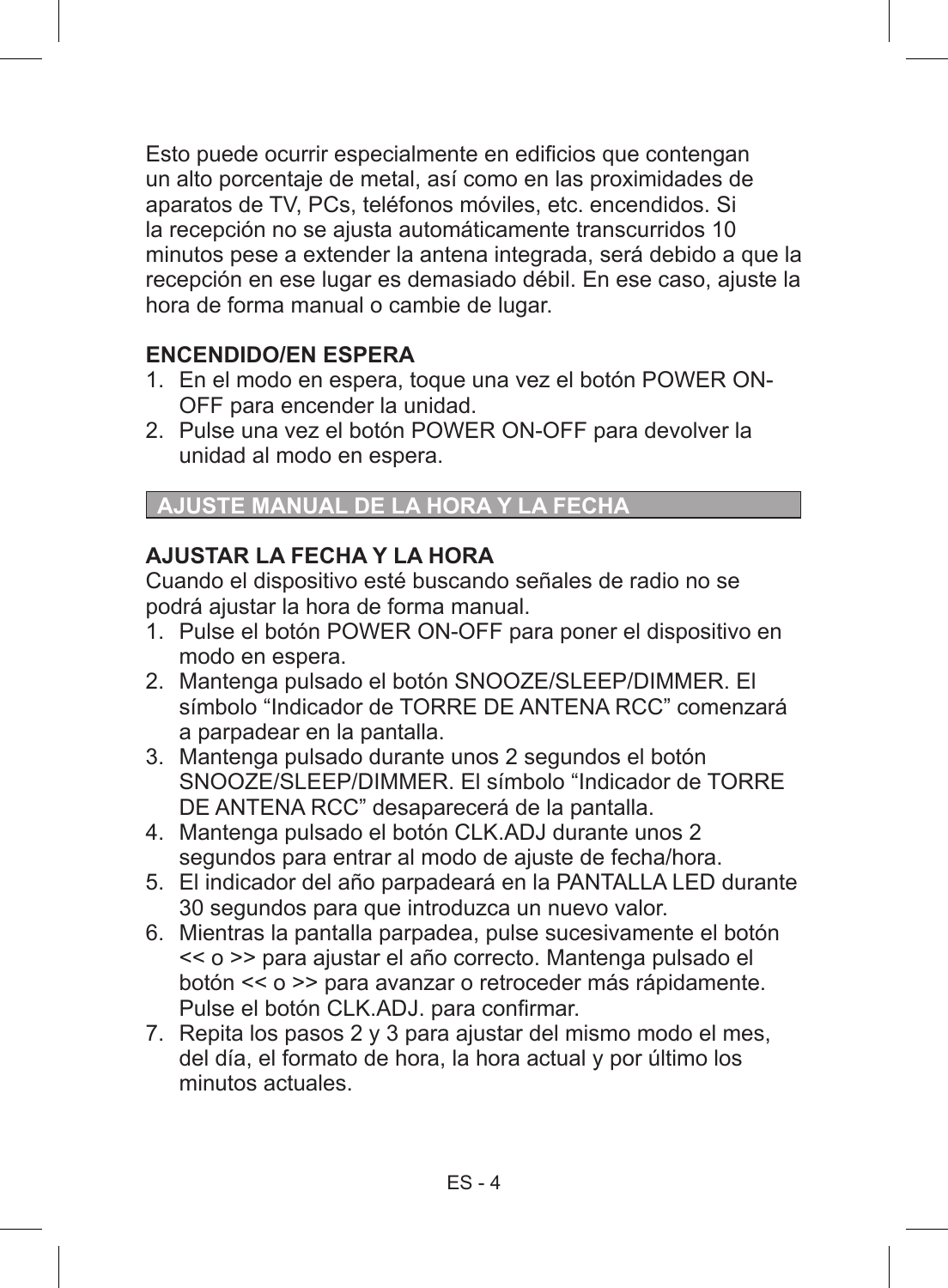### **Notas:**

- La secuencia de visualización en el modo fecha/hora es la siguiente:

 Year (Año) → Month (Mes)→ Date (Día)→ 12/24 Hour Time Format (Formato de hora de 12/24)→ Real Time Hour (Hora actual)→ Real Time Min (Minutos actuales)→ Normal Time (Hora normal)

- Para ver el año mientras se está visualizando la hora actual. toque una vez el botón YEAR-MONTH-DAY. La PANTALLA LED cambiará a la visualización del año durante 5 segundos y después volverá automáticamente a la hora actual.
- Para ver la fecha mientras se está visualizando la hora actual, toque dos veces el botón YEAR-MONTH-DAY. La PANTALLA LED cambiará a la visualización de la fecha durante 5 segundos y después volverá automáticamente a la hora actual.
- Durante el ajuste de la hora, si no pulsa ningún botón durante 10 segundos, la hora que se visualice en pantalla en ese momento se guardará automáticamente.
- Asegúrese de que la hora se establezca debidamente con el indicador PM para el horario de tarde/noche.

## **CONFIGURACIÓN DE LA**

## **CONFIGURAR LAS ALARMAS (ALARMA 1 Y ALARMA 2)**

Puede seleccionar el Timbre de Alarma o la Radio FM como sonido de la alarma. Asegúrese de tener en cuenta el indicador PM cuando ajuste la alarma para garantizar que la hora de la alarma se establezca correctamente en AM o PM. Si el indicador de PM está encendido, la hora de la alarma será de tarde/noche. La secuencia de ajuste de la ALARMA 1 es la siguiente: Normal Time (Hora normal)→ AL1 Hour (Hora de AL1)→ AL1 Minute (Minutos de AL1)→ AL1 Weekday (Día de la semana AL1)→ AL1 Beeper (Timbre AL1)→ AL1 Radio (Radio AL1)→ AL1 final radio volume (Volumen final de radio AL1)→ Normal Time (Hora normal)

- 1. En el modo en espera, toque el botón ALARM 1 (o ALARM 2) para ver la hora establecida para la alarma.
- 2. Mantenga pulsado el botón ALARM 1 (o ALARM 2) durante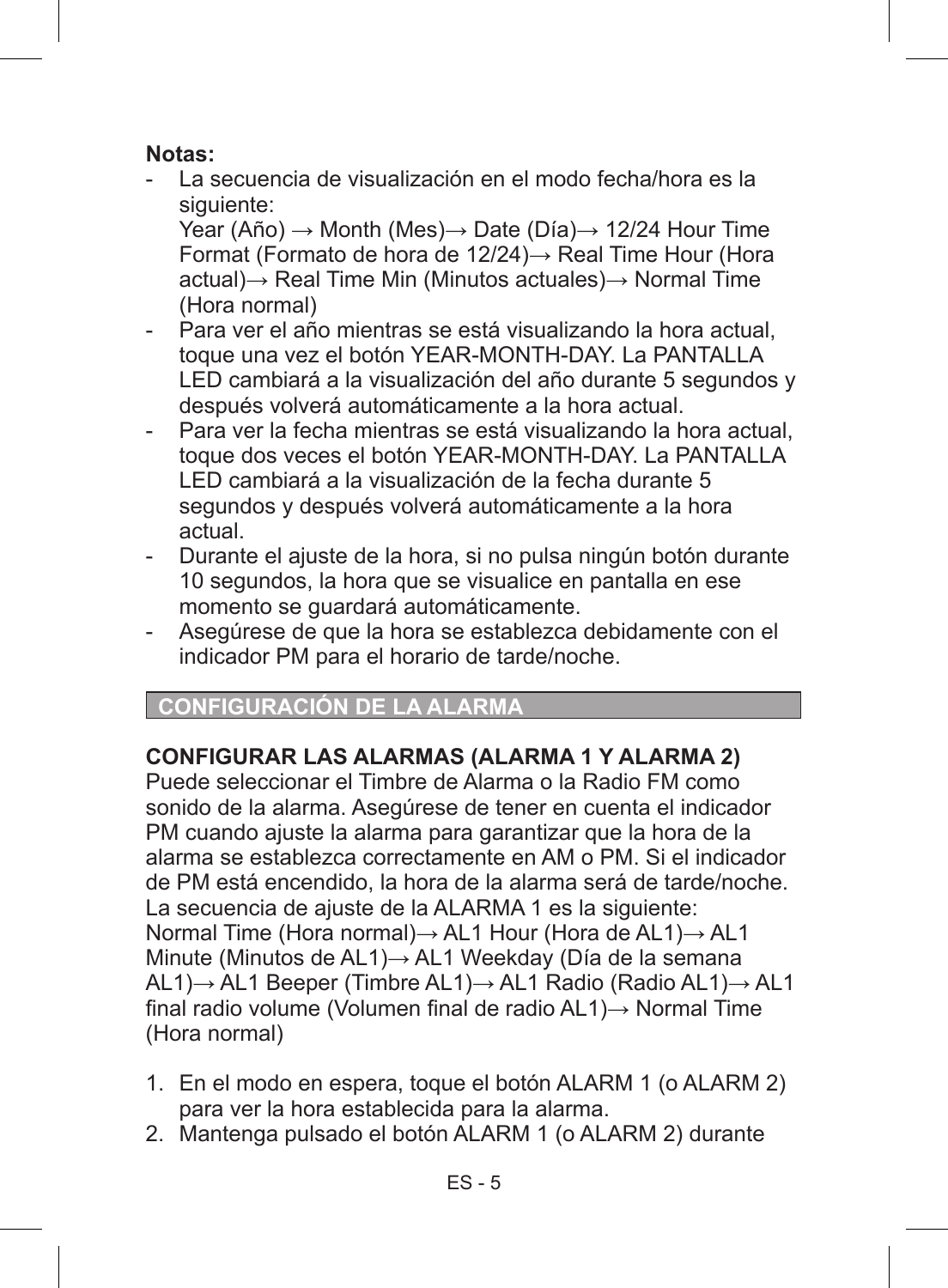unos 2 segundos hasta que parpadee el indicador de hora en la PANTALLA LED. Pulse el botón << o >> para obtener la hora de alarma deseada.

- 3. Pulse otra vez el botón ALARM 1 (o ALARM 2) para avanzar al indicador de minutos. Pulse el botón  $\leq$  o  $\geq$  para obtener los minutos de alarma deseados.
- 4. Pulse otra vez el botón ALARM 1 (o ALARM 2) para avanzar al indicador de día de la semana.

Pulse el botón << o >> para seleccionar el día de la semana deseado para la alarma. La secuencia es la siguiente:

- 1-5: Monday to Friday (Lunes a viernes)<br>1-7: Whole week (Toda la semana)
- 1-7: Whole week (Toda la semana)<br>6-7: Saturday & Sunday (Sábado y
- 6-7: Saturday & Sunday (Sábado y domingo)<br>1-1: One day of week (Un día de la semana)
- 1-1: One day of week (Un día de la semana) (tendrá que seleccionar 1 para el lunes, 2 para el martes, y así sucesivamente)
- 5. Pulse otra vez el botón ALARM 1 (o ALARM 2) para pasar a la selección de la fuente del sonido entre Timbre o Radio.

## **Notas:**

- Cuando comience a sonar el timbre de la alarma, éste empezará con una velocidad baja e irá aumentando gradualmente durante 30 segundos hasta la velocidad normal.
- Si desea escoger la radio como fuente de sonido para la alarma, deberá establecer antes la emisora en el modo radio.
- Tras seleccionar la radio como fuente de sonido para la alarma durante el ajuste de la alarma, deberá seleccionar la radio FM y el volumen de alarma predeterminado (hasta un nivel máximo de 15). Cuando se encienda la radio a la hora establecida, la radio comenzará a sonar a un volumen bajo e irá aumentando gradualmente hasta alcanzar el nivel predefinido.

**Nota:** Durante la alarma por radio no es posible ajustar el nivel de volumen. Si necesita ajustar el volumen, deberá apagar la pario primero, y después volverla a encender con el botón POWER-ON-OFF. La alarma también se detendrá inmediatamente.

- 6. Pulse el botón ALARM 1 (o ALARM 2) para terminar el ajuste y volver a la pantalla con la hora normal.
- 7. Para desactivar la ALARM 1 (o ALARM 2) y que no suene los días siguientes, mantenga pulsado el botón ALARM 1 (o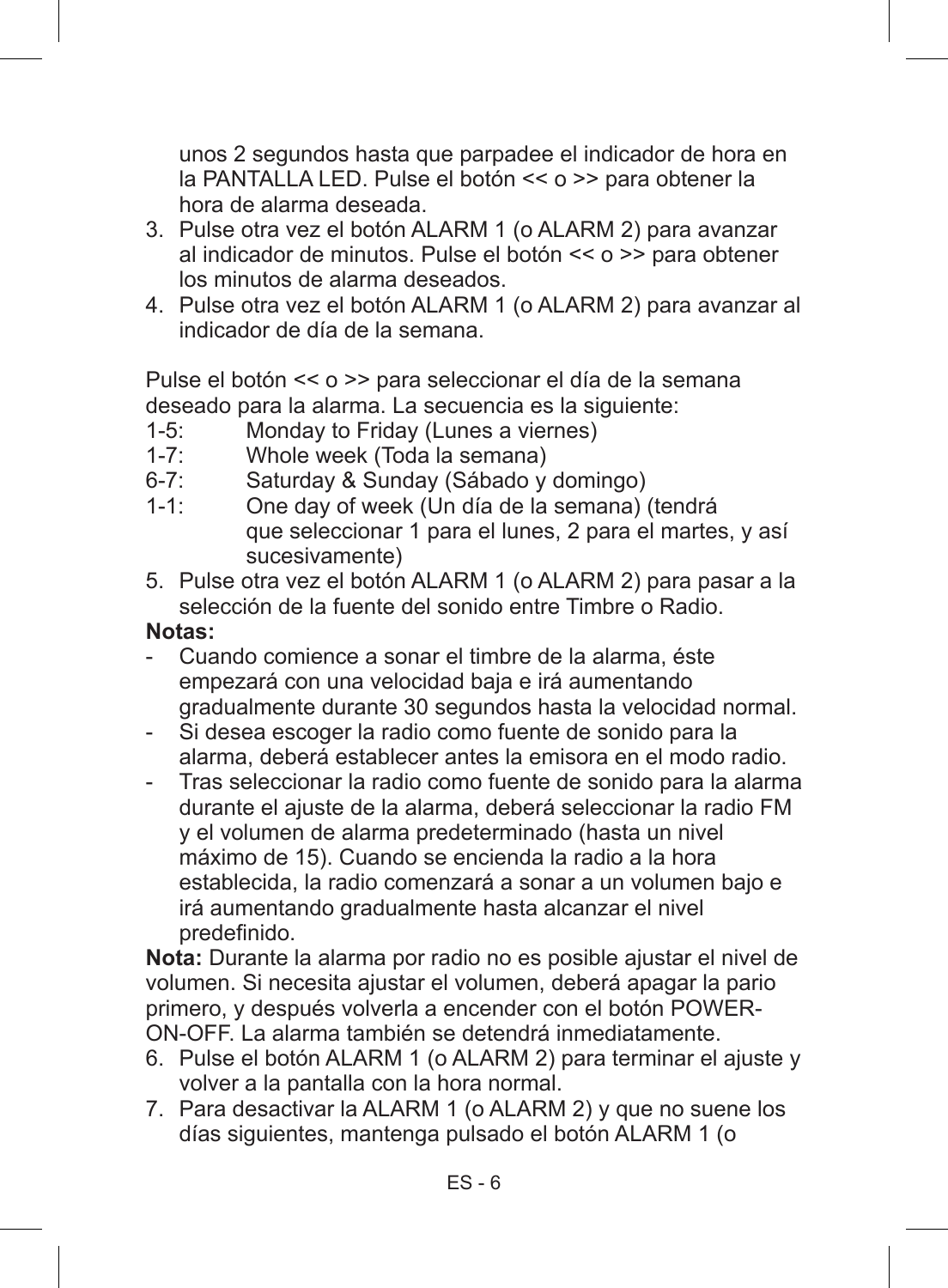ALARM 2) durante 2 segundos; el INDICADOR de ALARM 1 (o ALARM 2) correspondiente desaparecerá.

8. Para reactivar la ALARM 1 (o ALARM 2) y que suene los días siguientes, mantenga pulsado el botón ALARM 1 (o ALARM 2) durante 2 segundos; el INDICADOR de ALARM 1 (o ALARM 2) correspondiente se iluminará y la alarma sonará el día siguiente a la hora establecida.

## **APAGAR LA ALARMA**

Cuando llegue la hora de la alarma, el INDICADOR ALARM 1 (o ALARM 2) parpadeará en la PANTALLA LED y el timbre o la radio sonarán durante 30 minutos a menos que se interrumpa mediante el botón SNOOZE. Para detener la alarma inmediatamente, toque el botón correspondiente ALARM 1 (o ALARM 2) o el botón POWER ON-OFF. La alarma volverá a sonar el día siguiente a la misma hora, o cuando esté establecido que lo haga según sus ajustes de alarma.

#### **FUNCIÓN POSPONER ALARMA**

Cuando la alarma esté sonando, pulse el botón SNOOZE para suspender la alarma y activar la función de posponer alarma. La alarma se detendrá temporalmente y volverá a sonar 9 minutos después, pero el indicador ALARM 1 (o ALARM 2) seguirá parpadeando.

#### **Notas:**

- Esta función de posponer alarma de forma manual puede realizarse una y otra vez.
- Para desactivar la función de posponer alarma antes de que termine, toque el botón correspondiente ALARM 1 (o ALARM 2) o el botón POWER ON-OFF. El indicador ALARM 1 (o ALARM 2) dejará de parpadear.

## **ESCUCHAR LA RADIO**

#### **SINTONIZAR LA RADIO**

- 1. En modo de reserva, pulse el botón de POWER ON-OFF para "Encender" la unidad.
- 2. En la PANTALLA LED aparecerá la frecuencia de radio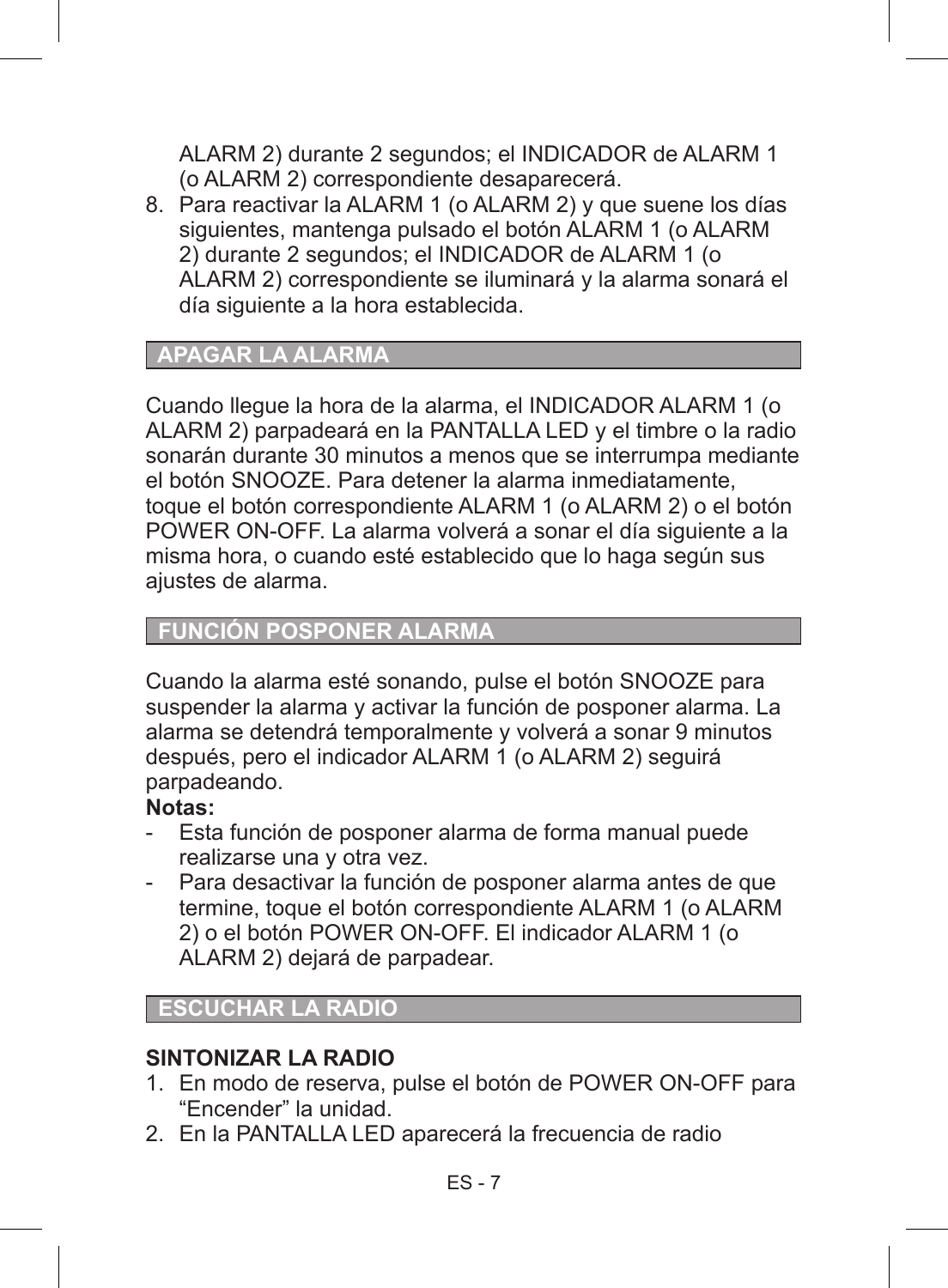durante 5 segundos y a continuación volverá a la pantalla de hora normal

## **BÚSQUEDA AUTOMÁTICA DE EMISORAS DE RADIO**

Para buscar emisoras con señales fuertes de forma automática, mantenga pulsado el botón TUNE UP >> o DOWN << hasta que la lectura de frecuencia de la pantalla comience el escaneo. Suelte el botón. El sintonizador se detendrá en la primera emisora con señal fuente que encuentre.

## **BÚSQUEDA MANUAL DE EMISORAS DE RADIO**

- 1. Toque sucesivamente el botón << o >> para escoger la emisora de radio que desee.
- 2. Toque el botón VOLUME UP o VOLUME DOWN para establecer el nivel de volumen que desee. La lectura del nivel de volumen aparecerá en la PANTALLA LED.

## **Notas:**

- Utilice la sintonización manual para sintonizar emisoras con señal más débil que podrían omitirse durante la búsqueda automática.
- Si la sintonización automática no se detiene en la frecuencia exacta de la emisora, por ejemplo, se detiene en 88.9 MHz en lugar de en 88.8 MHz, utilice el método manual para "sintonizar con precisión" la frecuencia exacta de la emisora deseada.

## **CONSEJOS PARA UNA MEJOR RECEPCIÓN**

FM – Para asegurar la máxima recepción del sintonizador de FM, desenrolle y extienda completamente el CABLE DE ANTENA FM EXTERNA.

## **ESTABLECER/ESCUCHAR LAS PRESINTONÍAS**

- 1. Pulse los botones << o >> para seleccionar la emisora deseada.
- 2. Mantenga pulsado el botón MEMORY; en la pantalla LED aparecerá el siguiente número de presintonía disponible. (Nota: Si está programando las presintonías por primera vez, en la pantalla aparecerá "P01".)
- 3. Pulse el botón << o >> para cambiar al número de presintonía que desee entre P01 y P10.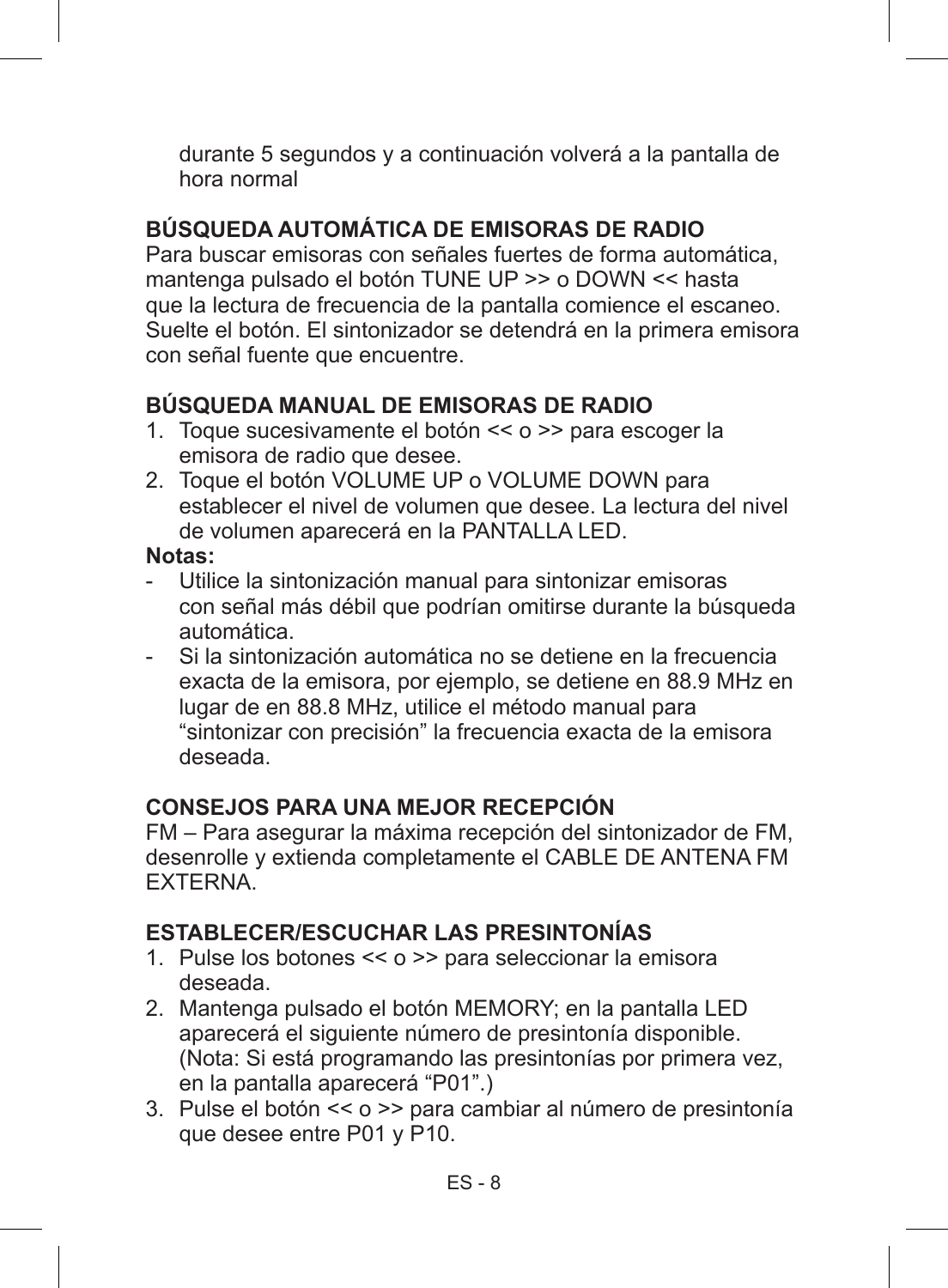- 4. Repita los pasos 1 a 3 para presintonizar hasta 10 emisoras FM.
- 5. Para escuchar una de las emisoras ya programadas, toque sucesivamente el botón M+ hasta que llegue al número de presintonía/emisora de radio que desee.

## **FUNCIONAMIENTO DEL TEMPORIZADOR DE APAGADO**

El temporizador de apagado le permite apagar la unidad transcurrido un tiempo determinado.

- 1. Mientras escucha la radio, pulse el botón SLEEP y en la PANTALLA LED aparecerá la duración del temporizador "90" (minutos).
- 2. Toque sucesivamente el botón SLEEP para seleccionar una duración para el temporizador de 90, 60, 30 o 15 minutos. Tras su selección, espere unos 10 segundos a que la unidad lo confirme. La unidad funcionará durante el tiempo seleccionado y después se apagará automáticamente.
- 3. Para cancelar el temporizador de apagado, pulse sucesivamente el botón SLEEP hasta que vea la hora actual en la PANTALLA LED, tras la última opción del temporizador (15 minutos).
- 4. Para apagar la unidad antes de que transcurra el período seleccionado, pulse en cualquier momento el botón POWER-ON-OFF.

## **ALARMA DE SIESTA**

La alarma de siesta se puede utilizar para una "cabezada" corta. Esta función sólo funciona en modo en espera.

- Pulse el botón NAP para seleccionar el tiempo tras el cual sonará el dispositivo. Seleccione entre 90 y 10 minutes (minutos) u OFF (desactivado) en pasos de 10 minutos.
- Transcurrido el tiempo seleccionado, sonará un timbre con velocidad en aumento. Para apagar el timbre utilice el botón POWER-ON-OFF.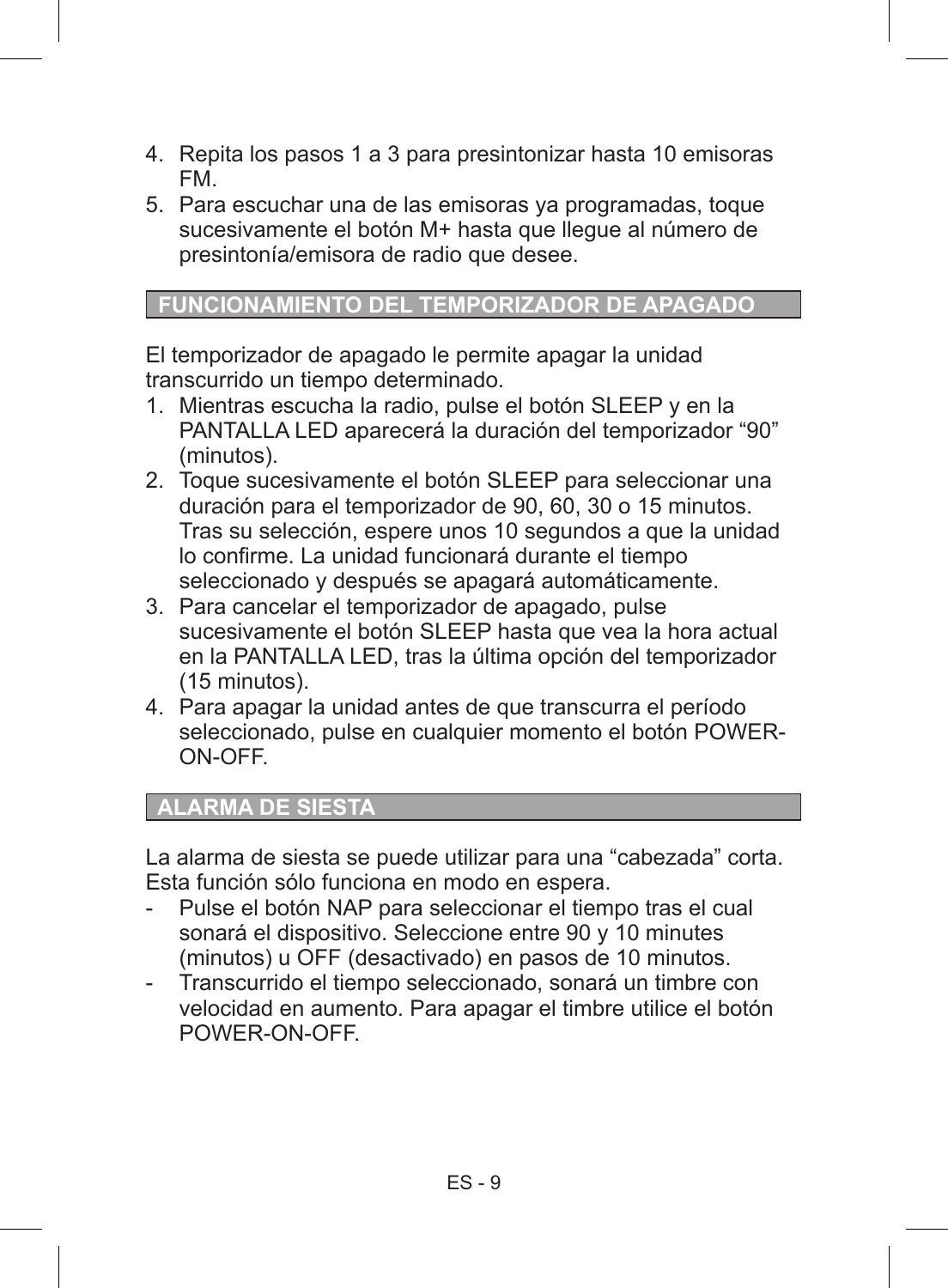## **CONTROL DE ATENUACIÓN**

Toque el botón DIMMER para establecer el brillo de la pantalla LED entre alto, medio o bajo, en función de sus condiciones de luz ambiental.

## **ALTERNAR LA PANTALLA ENTRE LA HORA Y LA FECHA**

- 1. En modo de radio apagada, mantenga pulsado el botón unit BETWEEN DISPLAY CONTENTS durante unos 3 segundos, hasta que en la pantalla aparezca "ON" (activado).
- 2. La PANTALLA alternará entre la hora actual durante 10 segundos y la fecha durante 5 segundos:



#### **FUNCIÓN DE PROYECCIÓ**

## **Notas:**

- Este aparato está equipado con una función de provección que puede utilizarse tanto en el modo de reloj como en el de radio. Puede utilizar este aparato para proyectar la hora en el techo o en la pared.
- La distancia óptima de proyección va de 90 a 270 cm.
- Pulse el botón PROJECTION ON/OFF para iluminar la lente del proyector. La hora se proyectará en el techo o la pared.
- Utilice el control de ángulo/nitidez para lograr la nitidez y el ángulo óptimos para la proyección.
- Pulse el botón PROJECTION 180° FLIP para girar la imagen proyectada.
- Para desactivar la función de proyección, simplemente pulse el botón PROJECTION ON/OFF. La lente del proyector se apagará.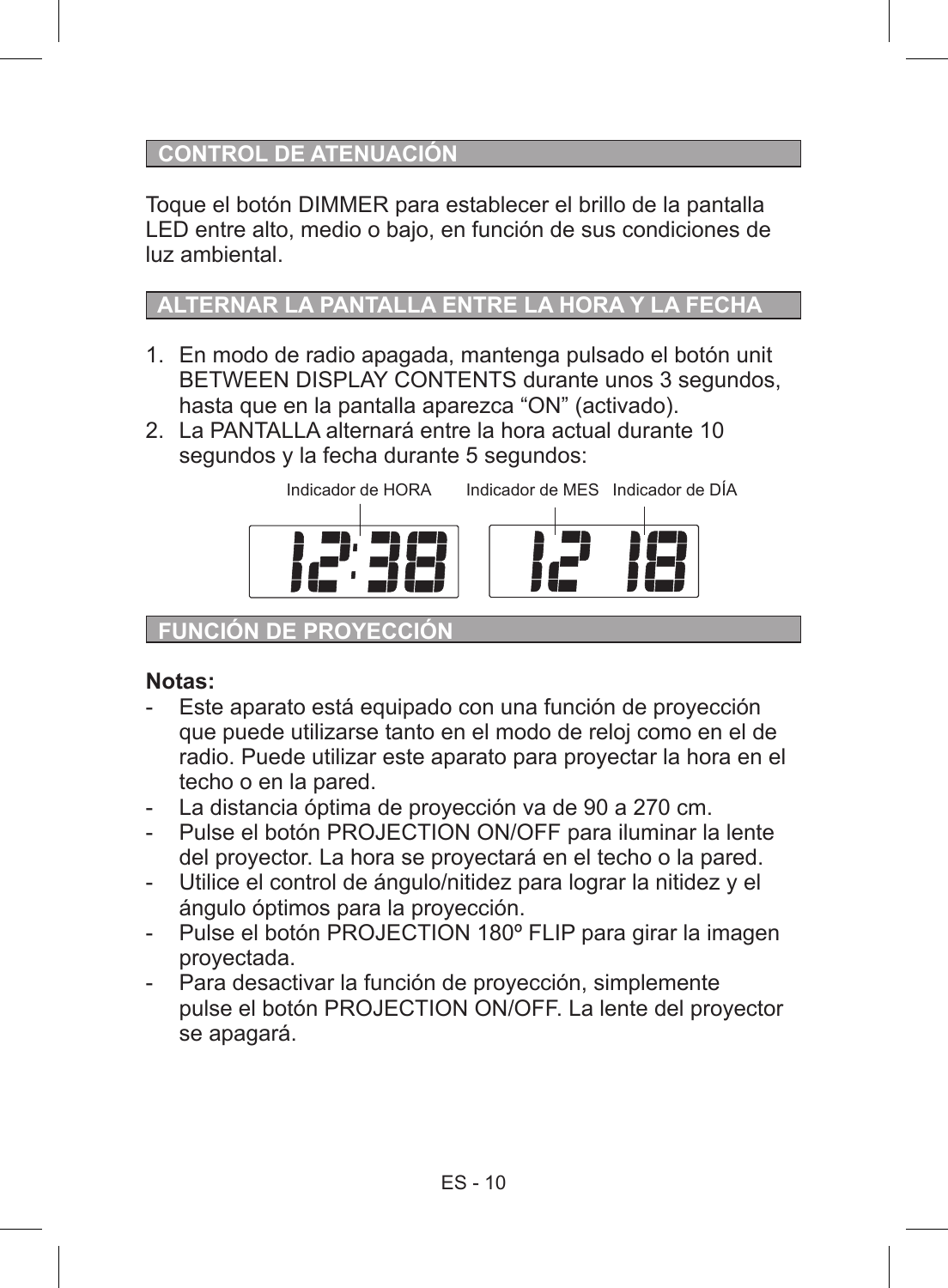## **RESTABLECER LA UNIDAD**

Si el sistema no responde o presenta un funcionamiento inestable o intermitente, puede estar experimentando una descarga electrostática (ESD) o una subida de tensión que active el micro-controlador interno y lo haga apagarse automáticamente. Si sucede esto, desconecte el CABLE DE ALIMENTACIÓN CA de la toma de corriente y extraiga la pila de apoyo de su compartimento. Espere un mínimo de 3 minutos y vuelva a introducir la pila de apoyo y vuelva a conectar el cable de CA a la toma de corriente. La unidad estará restablecida, de modo que deberá volver a establecer la hora y las alarmas.

## **ESPECIFICACIONES**

| Frecuencia:                                   | FM 87.5 - 108 MHz                      |
|-----------------------------------------------|----------------------------------------|
| Batería de apoyo:                             | 1 pila de botón de litio de 3 V CR2032 |
|                                               | (no incluida)                          |
| Fuente de alimentación: CA 230 V ~ 50 Hz, 5 W |                                        |
| Distancia de proyección: ≤ 90 a 270 cm aprox. |                                        |

#### **Advertencia**

- 1. No deben colocarse fuentes de llama, como velas encendidas, sobre este aparato.
- 2. No coloque el producto dentro de armarios cerrados o estanterías sin la ventilación adecuada.
- 3. El enchufe de alimentación se utiliza como dispositivo de desconexión, y debería permanecer fácilmente utilizable.
- 4. No debe impedirse la ventilación cubriendo las aperturas con objetos como periódicos, manteles, cortinas, etc.
- 5. No debe exponerse a goteos ni a salpicaduras, y no deben colocarse objetos que contengan líquido, como jarrones, sobre el aparato.
- 6. No conecte la antena FM a una antena exterior.
- 7. La unidad no debe ser expuesta a la luz solar directa, temperaturas extremas, humedad, vibraciones, ni colocarse en un ambiente polvoriento.
- 8. No utilice abrasivos, benceno, diluyentes ni otras sustancias disolventes para limpiar la superficie de la unidad. Para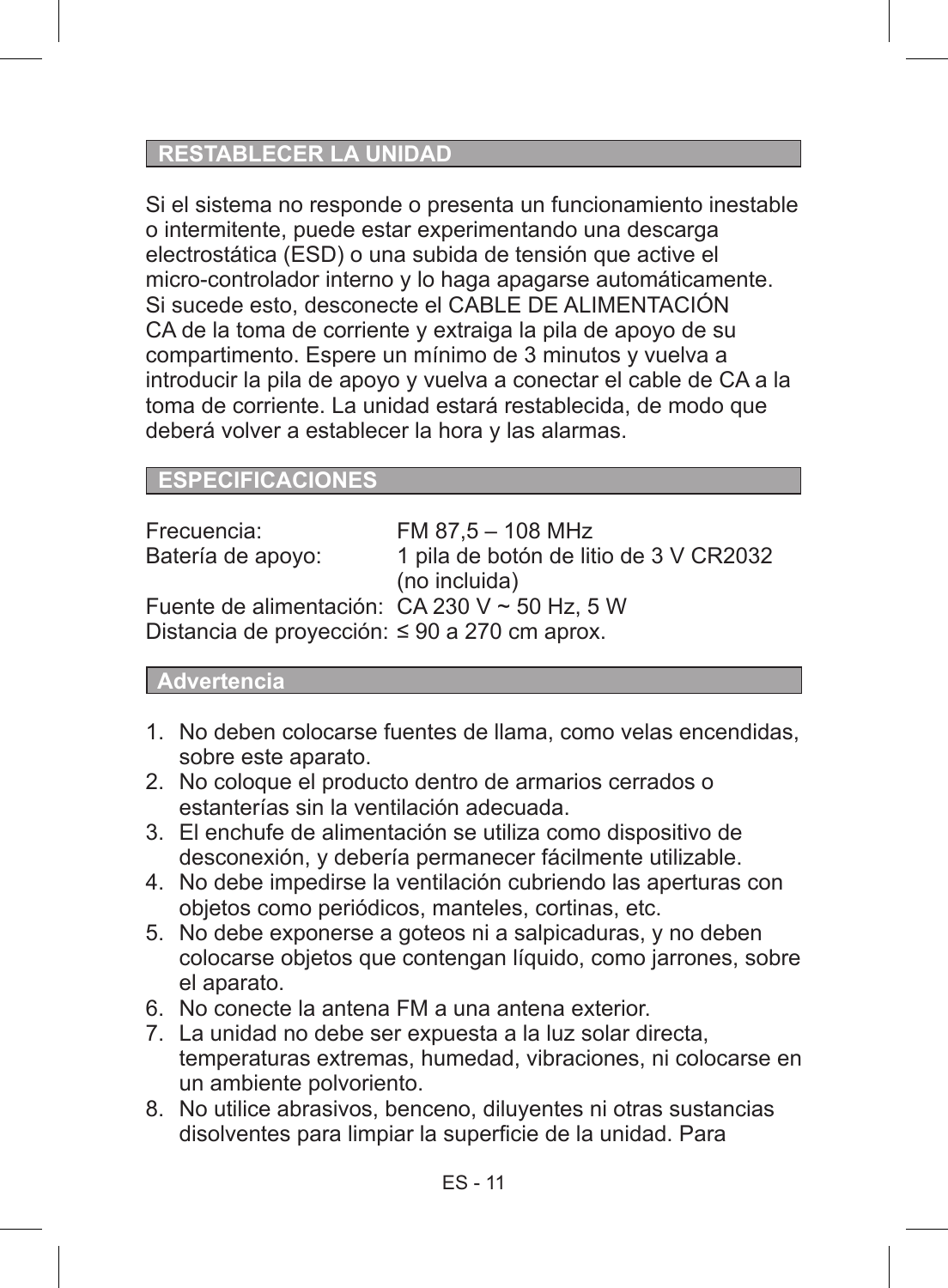limpiarla, frótela con una solución de detergente no abrasivo y un paño suave y limpio.

- 9. Nunca intente insertar alambres, alfileres ni otros objetos de este tipo en los orificios de ventilación o aperturas de la unidad.
- 10.La batería no debe exponerse a un calor excesivo, como la luz solar, fuego o similares.
- 11. Debe prestarse atención a los aspectos medioambientales sobre la eliminación de baterías.
- 12. No elimine este producto con la basura doméstica al final de su vida útil; llévelo a un centro de recogida para reciclaje de aparatos eléctricos y electrónicos. Reciclándolo, algunos materiales pueden ser reutilizados. Así usted realiza una importante contribución para proteger nuestro medioambiente. Por favor, consulte a su administración local acerca de los centros autorizados para su eliminación.
- 13.Para proteger a niños o personas débiles del peligro de aparatos eléctricos, tenga en cuenta que este aparato sólo se puede utilizar bajo vigilancia. Este aparato no es ningún juguete. No deje jugar a niños pequeños con ello.

# **PRECAUCIÓN**

Existe riesgo de explosión si la pila no se sustituye correctamente Sustitúyala únicamente con otra del mismo tipo u otro equivalente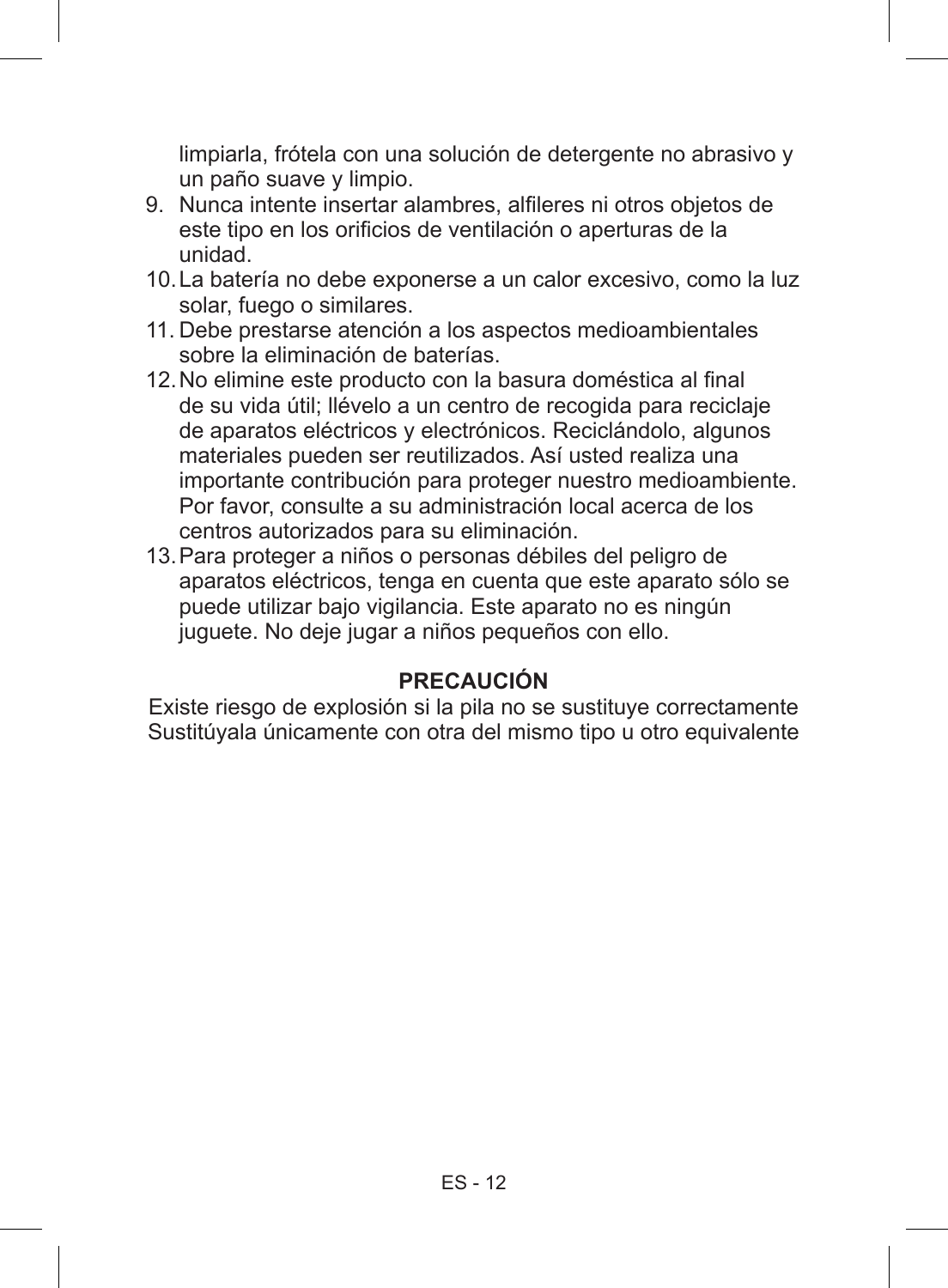#### **Garantía**

Lenco ofrece servicio y garantía en cumplimiento con las leyes de la Unión Europea, lo cual implica que, en caso de que su producto precise ser reparado (tanto durante como después del periodo de garantía), deberá contactar directamente con su distribuidor. Nota importante: No es posible enviar sus reparaciones directamente a Lenco.

Nota importante: Si la unidad es abierta por un centro de servicio no oficial, la garantía quedará anulada.

Este aparato no es adecuado para el uso profesional. En caso de darle un uso profesional, todas las obligaciones de garantía del fabricante quedarán anuladas.

# **Exención de responsabilidad**

Regularmente se llevan a cabo actualizaciones en el Firmware y en los componentes del hardware. Por esta razón, algunas de las instrucciones, especificaciones e imágenes incluidas en este documento pueden diferir ligeramente respecto a su situación particular. Todos los elementos descritos en esta guía tienen un objetivo de mera ilustración, y pueden no ser de aplicación en su situación particular. No se puede obtener ningún derecho ni derecho legal a partir de la descripción hecha en este manual.

### **Eliminación del antiguo dispositivo**

Este símbolo indica que no deberá deshacerse del producto eléctrico o batería en cuestión junto con los residuos domésticos, en el ámbito de la UE. Para garantizar un tratamiento residual correcto del producto y su batería, por favor, elimínelos cumpliendo con las leyes locales aplicables